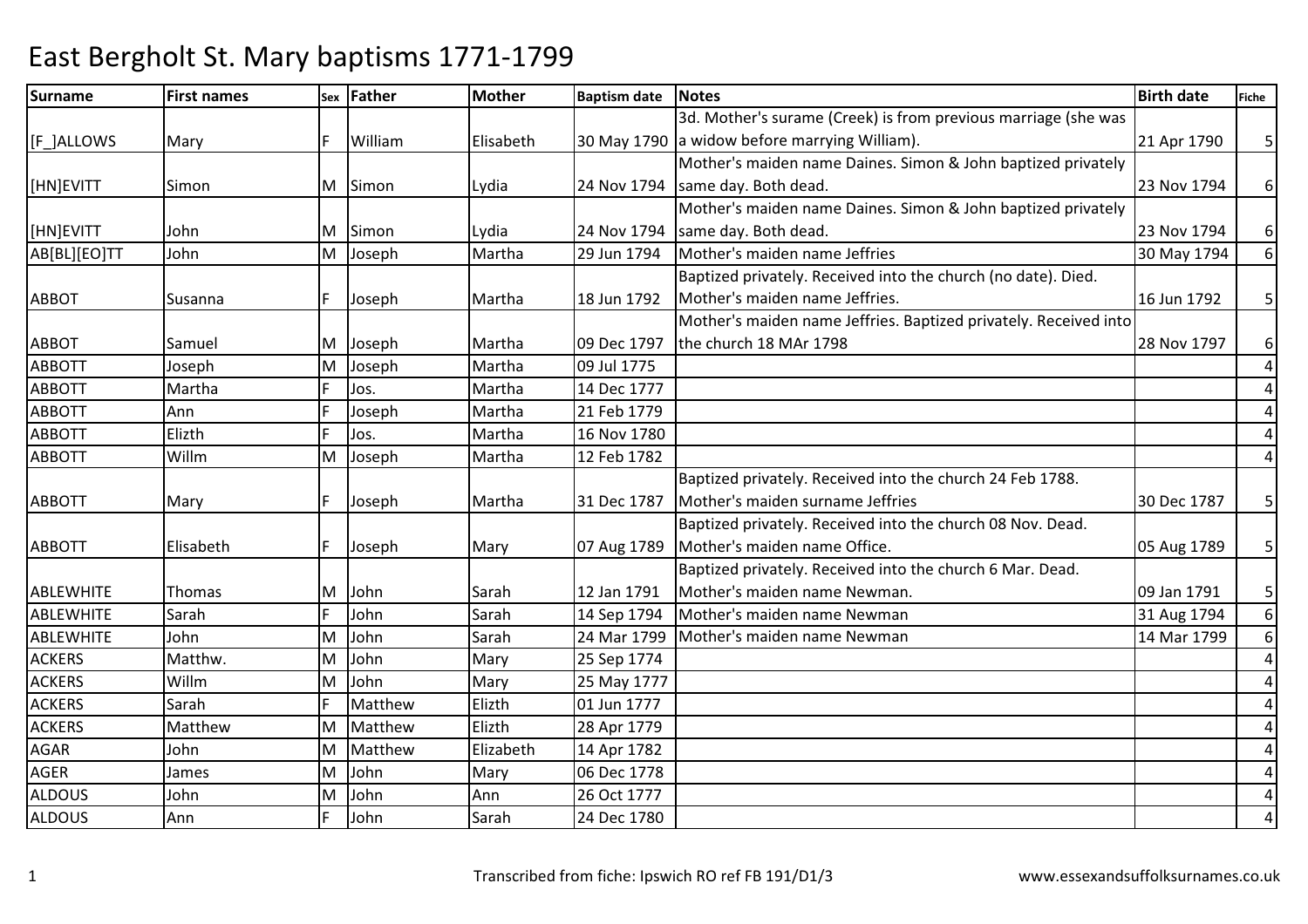| <b>Surname</b>    | <b>First names</b> | Sex | <b>Father</b> | <b>Mother</b> | <b>Baptism date</b> | Notes                                                         | <b>Birth date</b> | <b>Fiche</b>   |
|-------------------|--------------------|-----|---------------|---------------|---------------------|---------------------------------------------------------------|-------------------|----------------|
| <b>ALDOUS</b>     | Anne               |     | John          | Sarah         | 12 May 1782         |                                                               |                   | $\overline{4}$ |
| <b>ALDOUS</b>     | Mary               | F.  | John          | Sarah         | 03 Jul 1785         | 3d. Mother's maiden name Rand                                 | 05 Jun 1785       | $\overline{4}$ |
|                   |                    |     |               |               |                     | 3d. Mother's maiden name Newman. Baptized privately.          |                   |                |
| <b>APPLEWHITE</b> | John               | M   | John          | Sarah         | 01 Mar 1786         | Received into the church 26 Mar. Dead.                        | 27 Feb 1786       | 4              |
| <b>ARNOLD</b>     | Lucy               |     | Thos          | Elizth        | 24 Nov 1771         |                                                               |                   | $\overline{4}$ |
| <b>ARNOLD</b>     | Sarah              |     | John          | Sarah         | 21 Dec 1773         |                                                               |                   | $\overline{4}$ |
| <b>ARNOLD</b>     | Saml               | M   | Thos          | Elizth        | 26 Dec 1773         |                                                               |                   | 4              |
| <b>ARNOLD</b>     | Hannah             |     | Thos          | Elizth        | 03 Dec 1775         |                                                               |                   | $\overline{4}$ |
| <b>ARNOLD</b>     | Sarah              |     | John          | Sarah         | 25 Mar 1777         |                                                               |                   | $\overline{4}$ |
| <b>ARNOLD</b>     | Joseph             | M   | John          | Sarah         | 14 May 1781         |                                                               |                   | $\overline{4}$ |
| <b>ARNOLD</b>     | Mary               |     | John          | Sarah         | 02 Feb 1784         |                                                               |                   | $\overline{4}$ |
| <b>ASKEW</b>      | Thos               | M   | Robert        | Mary          | 28 Apr 1771         |                                                               |                   | $\overline{4}$ |
| <b>ASKEW</b>      | Saml               | м   | Robt          | Mary          | 16 Apr 1775         |                                                               |                   | $\overline{4}$ |
| <b>ASKEW</b>      | James              | M   | Robt          | Mary          | 27 Oct 1776         |                                                               |                   | $\overline{a}$ |
| <b>ASKEW</b>      | George             | M   | Robert        | Mary          | 20 Sep 1778         |                                                               |                   | 4              |
| <b>ASKEW</b>      | Elizth             |     | Robert        | Mary          | 07 Jan 1781         |                                                               |                   | $\overline{4}$ |
|                   |                    |     |               |               |                     | Mother's maiden name Sheldrake. Baptized privately. Received  |                   |                |
| <b>ASKEW</b>      | <b>Mary Anne</b>   |     | Robert        | Alice         | 26 Jun 1797         | linto the church 09 Jul                                       | 23 Jun 1797       | $6 \mid$       |
| <b>ASKEW</b>      | Robert             | M   | Robert        | Alice         |                     | 26 May 1799 Mother's maiden name Sheldrake                    | 27 Apr 1799       | $6 \mid$       |
| <b>ATKINS</b>     | Elizabeth          |     | William       | Sarah         | 07 Jul 1782         |                                                               |                   | $\overline{a}$ |
| <b>ATKINS</b>     | Thomas             | M   | William       | Sarah         | 22 Aug 1784         |                                                               |                   | $\overline{a}$ |
| <b>ATKINSON</b>   | Sarah              |     | Willm         | Sarah         | 30 Jun 1780         |                                                               |                   | $\overline{a}$ |
|                   |                    |     |               |               |                     | Baptized privately. Received into the church 14 Mar. 3d.      |                   |                |
| <b>AVISON</b>     | Sarah              |     | William       | Sarah         | 12 Feb 1790         | Mother's maiden name Cooke.                                   | 07 Feb 1790       | 5 <sup>1</sup> |
| <b>BACON</b>      | Henry              | M   | Abraham       | Sarah         | 09 Nov 1783         |                                                               |                   | $\overline{4}$ |
|                   |                    |     |               |               |                     | Privately baptized. Received into the church 25 Jun. Mother's |                   |                |
| <b>BACON</b>      | Robert             |     | M Abraham     | Sarah         |                     | 29 May 1786   maiden name Coe.                                | 24 May 1786       | $\overline{a}$ |
|                   |                    |     |               |               |                     | Baptized privately. Received into the church 21 Dec. Mother's |                   |                |
| <b>BACON</b>      | John               | M   | Abraham       | Sarah         | 23 Oct 1788         | maiden name Coe                                               | 20 Oct 1788       | 5 <sub>l</sub> |
| <b>BACON</b>      | James              | M   | Abraham       | Sarah         | 27 Feb 1790         | Baptized privately. Mother's maiden name Coe. Died.           | 23 Feb 1790       | 5 <sup>1</sup> |
| <b>BACON</b>      | Joseph             | M   | Abraham       | Sarah         | 14 Aug 1791         | Dead. Mother's maiden name Coe                                | 09 Aug 1791       | 5 <sup>1</sup> |
| <b>BACON</b>      | Sarah              |     | Abraham       | Sarah         |                     | 26 May 1793 Mother's maiden name Coe                          | 23 Apr 1793       | 6 <sup>1</sup> |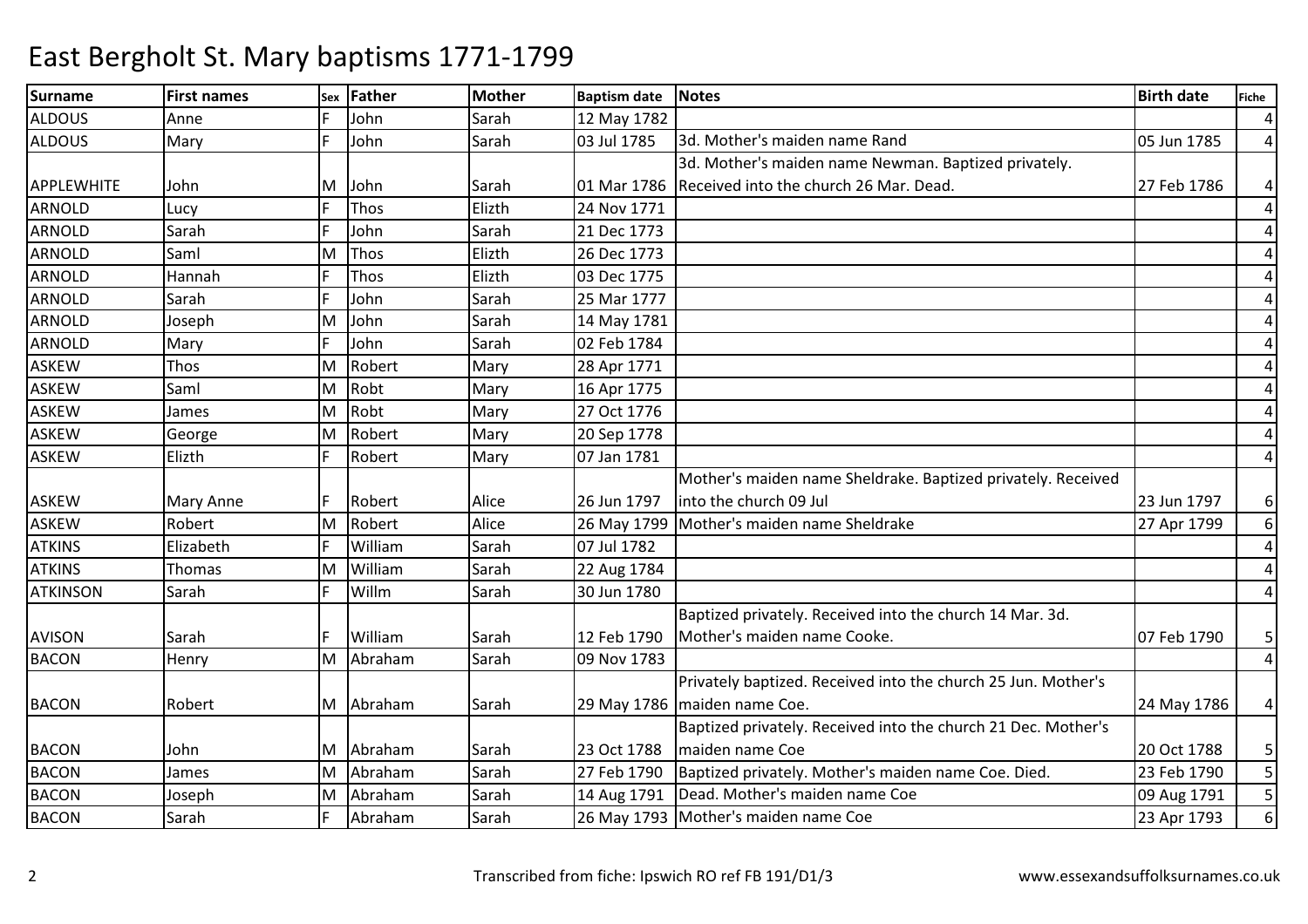| <b>Surname</b>  | <b>First names</b> | Sex | <b>Father</b> | Mother | <b>Baptism date</b> | <b>Notes</b>                                                      | <b>Birth date</b> | Fiche          |
|-----------------|--------------------|-----|---------------|--------|---------------------|-------------------------------------------------------------------|-------------------|----------------|
| <b>BACON</b>    | Habakkuk           | M   | Abraham       | Sarah  | 29 Dec 1794         | Mother's maiden name Cole. Baptized privately. Dead.              | 27 Dec 1794       | $6 \mid$       |
|                 |                    |     |               |        |                     | Mother's maiden name Cole. Baptized privately. Received into      |                   |                |
| <b>BACON</b>    | James              |     | M Abraham     | Sarah  | 06 Aug 1796         | the church 04 Sep                                                 | 03 Aug 1796       | $6 \mid$       |
|                 |                    |     |               |        |                     |                                                                   |                   |                |
| <b>BAKER</b>    | James              | M   |               | Martha | 10 Feb 1791         | Baptized privately. Received into the church (no date). Spinster. | 08 Feb 1791       | 5 <sub>l</sub> |
| BANAQUIL        | John Arle          | M   |               | Amy    | 23 Jul 1797         | Mother's maiden name. Baptized privately.                         | 23 Jul 1797       | $6 \mid$       |
| <b>BARLEY</b>   | Henry              | M   | Richd         | Mary   | 22 Feb 1778         |                                                                   |                   | $\overline{4}$ |
| <b>BARREL</b>   | Mary               |     |               | Mary   | 01 May 1791         | 3d. Bastard.                                                      | 31 Mar 1791       | 5              |
| <b>BARRETT</b>  | Sarah              |     | Henry         | Ruth   | 28 Dec 1777         |                                                                   |                   | $\overline{a}$ |
| <b>BARRY</b>    | Anne               |     | William       | Anne   | 06 Oct 1782         |                                                                   |                   | $\overline{4}$ |
| <b>BARRY</b>    | William            | М   | William       | Anne   | 03 Oct 1784         |                                                                   |                   | $\overline{4}$ |
| <b>BARRY</b>    | Mary               |     | William       | Anne   | 17 Sep 1786         | 3d. Mother's maiden name Hardwicke                                | 19 Aug 1786       | 5 <sub>l</sub> |
| <b>BARRY</b>    | James              | м   | William       | Anne   | 13 Sep 1789         | 3d. Mother's maiden name Hardwicke                                | 18 Aug 1789       | 5              |
| <b>BASKETT</b>  | Martha             |     | Richd         | Ann    | 03 May 1772         |                                                                   |                   | $\overline{4}$ |
| <b>BASKETT</b>  | John               | M   | Richd         | Ann    | 10 Apr 1774         |                                                                   |                   | $\overline{4}$ |
| <b>BASKETT</b>  | Henry              | M   | Richd         | Ann    | 11 May 1777         |                                                                   |                   | 4              |
| <b>BATLEY</b>   | Mary               |     | Richd         | Mary   | 07 Apr 1775         |                                                                   |                   | 4              |
| <b>BATLEY</b>   | Richd              | м   | Richd         | Mary   | 23 Feb 1776         |                                                                   |                   | 4              |
| <b>BATLEY</b>   | Jane               |     | Richd         | Mary   | 28 Mar 1781         | Dead.                                                             |                   | 4              |
| <b>BATLEY</b>   | Charles            | M   | Richard       | Mary   | 15 Jan 1786         | 3d. Mother's maiden name Hart                                     | 21 Dec 1785       | 4              |
|                 |                    |     |               |        |                     | Mother's maiden name Cook. Baptized privately. Received into      |                   |                |
| <b>BECKWITH</b> | Joseph             |     | M Jeremiah    | Alice  |                     | 13 May 1793 the church 26 May. Dead                               | 13 May 1793       | $6 \mid$       |
|                 |                    |     |               |        |                     | Mother's maiden name Cook. Baptized privately. Received into      |                   |                |
| <b>BECKWITH</b> | Mary               |     | Jeremiah      | Alice  | 10 Mar 1795         | the church 22 Mar                                                 | 25 Jan 1795       | $6 \mid$       |
|                 |                    |     |               |        |                     | Mother's maiden name Cook. Baptized privately. Received into      |                   |                |
| <b>BECKWITH</b> | Elisabeth          |     | Jeremiah      | Alice  | 08 Aug 1796         | the church 04 Sep                                                 | 04 Aug 1796       | $6 \mid$       |
| <b>BENNET</b>   | Robert             | M   | Thomas        | Judith | 14 Dec 1783         |                                                                   |                   | $\overline{4}$ |
| <b>BENNET</b>   | Samuel             | м   | Thomas        | Judith | 08 May 1791         | 3d. Mother's maiden name Norman                                   | 28 Apr 1791       | 5 <sub>l</sub> |
| <b>BENNETT</b>  | Francis            | м   | Francis       | Elizth | 02 Aug 1772         |                                                                   |                   | $\overline{4}$ |
| <b>BENNETT</b>  | Francis            | M   | Francis       | Elizth | 07 Nov 1773         |                                                                   |                   | $\overline{a}$ |
| <b>BENNETT</b>  | Willm              | M   | Francis       | Elizth | 23 Jul 1775         |                                                                   |                   | $\overline{4}$ |
| <b>BENNETT</b>  | John               | M   | Francis       | Elizth | 16 Mar 1777         |                                                                   |                   | $\overline{4}$ |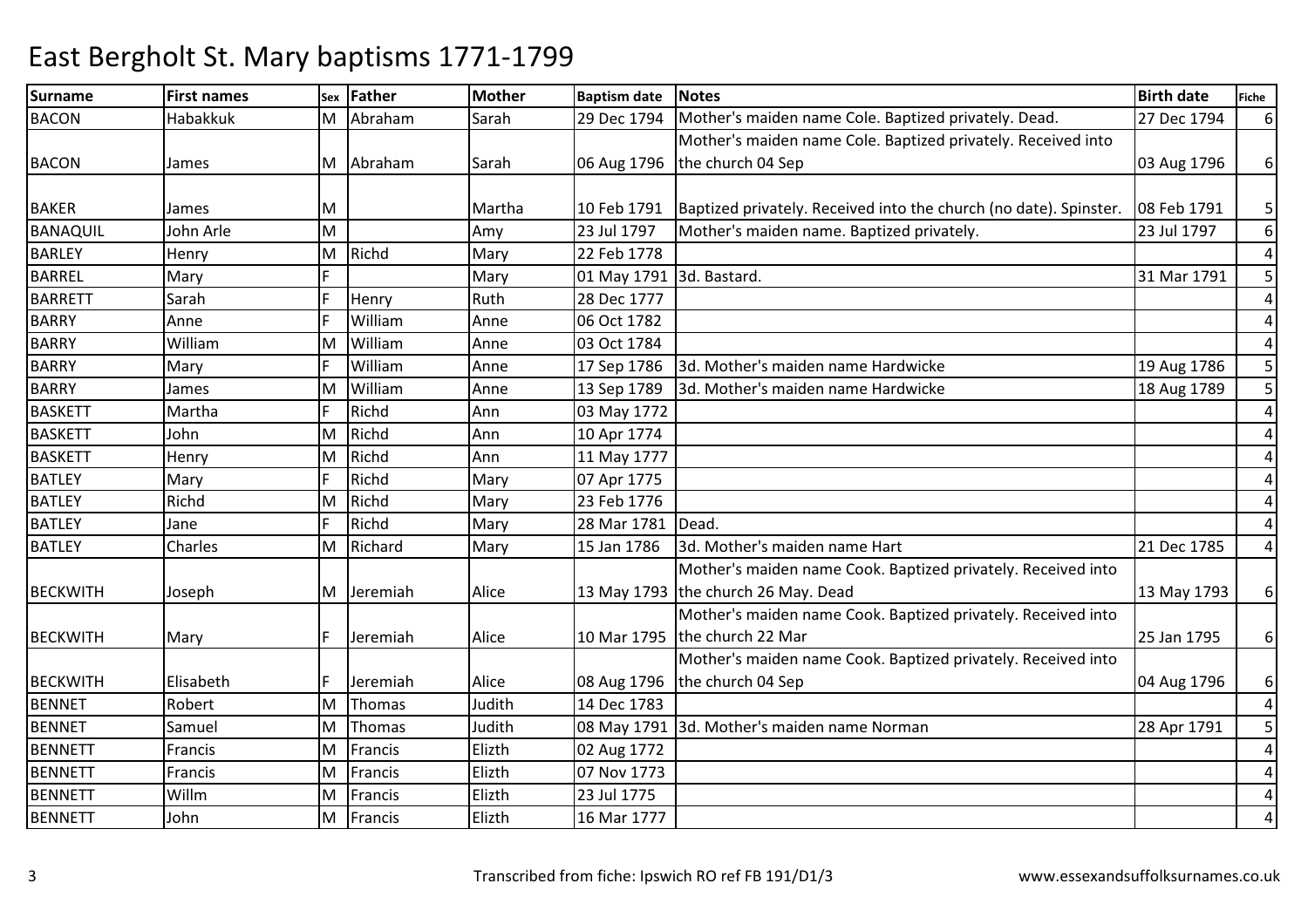| <b>Surname</b>   | <b>First names</b>  | Sex | <b>Father</b> | <b>Mother</b> | <b>Baptism date</b> | <b>Notes</b>                                                     | <b>Birth date</b> | <b>Fiche</b>   |
|------------------|---------------------|-----|---------------|---------------|---------------------|------------------------------------------------------------------|-------------------|----------------|
| <b>BENNETT</b>   | Thos                | M   | Thos          | Judith        | 15 Aug 1779         |                                                                  |                   | $\overline{a}$ |
| <b>BENNETT</b>   | Mary                |     | Thomas        | Judith        | 25 Jul 1781         |                                                                  |                   | $\overline{a}$ |
| <b>BENNETT</b>   | Elisabeth           |     | Thomas        | Judith        | 18 Jan 1789         | Dead. Mother's maiden name Norman                                | 05 Jan 1789       | 5 <sub>l</sub> |
| <b>BENNETT</b>   | Martha              |     | Thomas        | Judith        | 04 Aug 1793         | 3d. Mother's maiden name Norman                                  | 14 Jul 1793       | 6 <sup>1</sup> |
| <b>BINES</b>     | Robert              | м   | Robt          | Martha        | 10 May 1778         |                                                                  |                   | $\overline{a}$ |
| <b>BINES</b>     | Mary                |     | Robert        | Martha        | 23 Oct 1780         |                                                                  |                   | $\overline{4}$ |
| <b>BINES</b>     | Samuel              | M   | Robert        | Martha        | 04 Apr 1784         | Dead.                                                            |                   | $\overline{4}$ |
|                  |                     |     |               |               |                     | Baptized privately. Received into the church (no date). Mother's |                   |                |
| <b>BINES</b>     | James               |     | M Robert      | Martha        | 26 Oct 1788         | maiden name Durrant                                              | 26 Oct 1788       | 5              |
| <b>BIRD</b>      | <b>Susan Aldous</b> |     | John          | Martha        | 13 Mar 1772         |                                                                  |                   | $\overline{4}$ |
| <b>BIRD</b>      | Ann                 |     | John          | Martha        | 20 Jun 1773         |                                                                  |                   | 4              |
| <b>BIRD</b>      | John Lewis          | M   | John          | Martha        | 26 Mar 1775         |                                                                  |                   | 4              |
| <b>BIRD</b>      | Willm               | M   | John          | Martha        | 29 Mar 1778         |                                                                  |                   | 4              |
| <b>BIRD</b>      | Jesse               |     | John          | Martha        | 04 Jun 1780         |                                                                  |                   | 4              |
| <b>BIRD</b>      | William             | M   | William       | Hannah        | 02 Jun 1782         |                                                                  |                   | 4              |
| <b>BIRD</b>      | Judith              |     | John          | Martha        | 26 Mar 1783         |                                                                  |                   | 4              |
| <b>BIRD</b>      | John                | M   | William       | Hannah        | 16 May 1784         |                                                                  |                   | $\overline{4}$ |
| <b>BIRD</b>      | Sarah               |     | John          | Sarah         | 17 Sep 1786         | 3d. Mother's maiden name Bird. Dead.                             | 26 Aug 1786       | 5              |
| <b>BIRD</b>      | Joseph              | M   | John          | Martha        | 11 Feb 1787         | Mother's maiden name Lewis                                       | 14 Nov 1786       | 5 <sub>l</sub> |
| <b>BIRD</b>      | Mary                |     | John          | Sarah         | 08 Jun 1788         | 3d. Mother's maiden name Bird                                    | 13 May 1788       | 5 <sup>1</sup> |
| <b>BIRD</b>      | Sarah               |     | John          | Mary          | 29 Mar 1789         | Mother's maiden name Pinner                                      | 10 Dec 1788       | 5 <sup>1</sup> |
| <b>BIRD</b>      | John                | M   | John          | Sarah         | 28 Nov 1790         | 3d. Mother's maiden name Bird                                    | 03 Nov 1790       | 5 <sup>1</sup> |
| <b>BIRD</b>      | Elisabeth           |     | John          | Mary          | 14 Aug 1791         | Dead. Mother's maiden name Pinner                                | 25 Jun 1791       | 5 <sup>1</sup> |
|                  |                     |     |               |               |                     | 3d. Mother's maiden name Bird. Baptized privately. Recieved      |                   |                |
| <b>BIRD</b>      | William             | M   | John          | Sarah         | 02 Mar 1793         | into the Church 31 Mar.                                          | 01 Mar 1793       | $6 \mid$       |
|                  |                     |     |               |               |                     | 3d. Mother's maiden name Bird. Baptized privately. Recieved      |                   |                |
| <b>BIRD</b>      | Robert              | M   | John          | Sarah         | 02 Mar 1793         | into the Church 31 Mar.                                          | 01 Mar 1793       | $6 \mid$       |
|                  |                     |     |               |               |                     | Mother's maiden name Pinner. Baptized privately. Received into   |                   |                |
| <b>BIRD</b>      | William             | M   | John          | Mary          |                     | 14 May 1799 the church 09 Jun.                                   | 11 May 1799       | $6 \mid$       |
| <b>BLOMFIELD</b> | Elisabeth           |     | Edward        | Elisabeth     | 21 Feb 1790         | 3d. Mother's maiden name Arnold                                  | 23 Jan 1790       | 5 <sup>1</sup> |
| <b>BRIDGE</b>    | Francis             | M   | Francis       | Alice         | 17 Feb 1778         |                                                                  |                   | $\overline{4}$ |
| <b>BRIDGE</b>    | Mary                |     | Francis       | Alice         | 26 Mar 1780         |                                                                  |                   | $\overline{4}$ |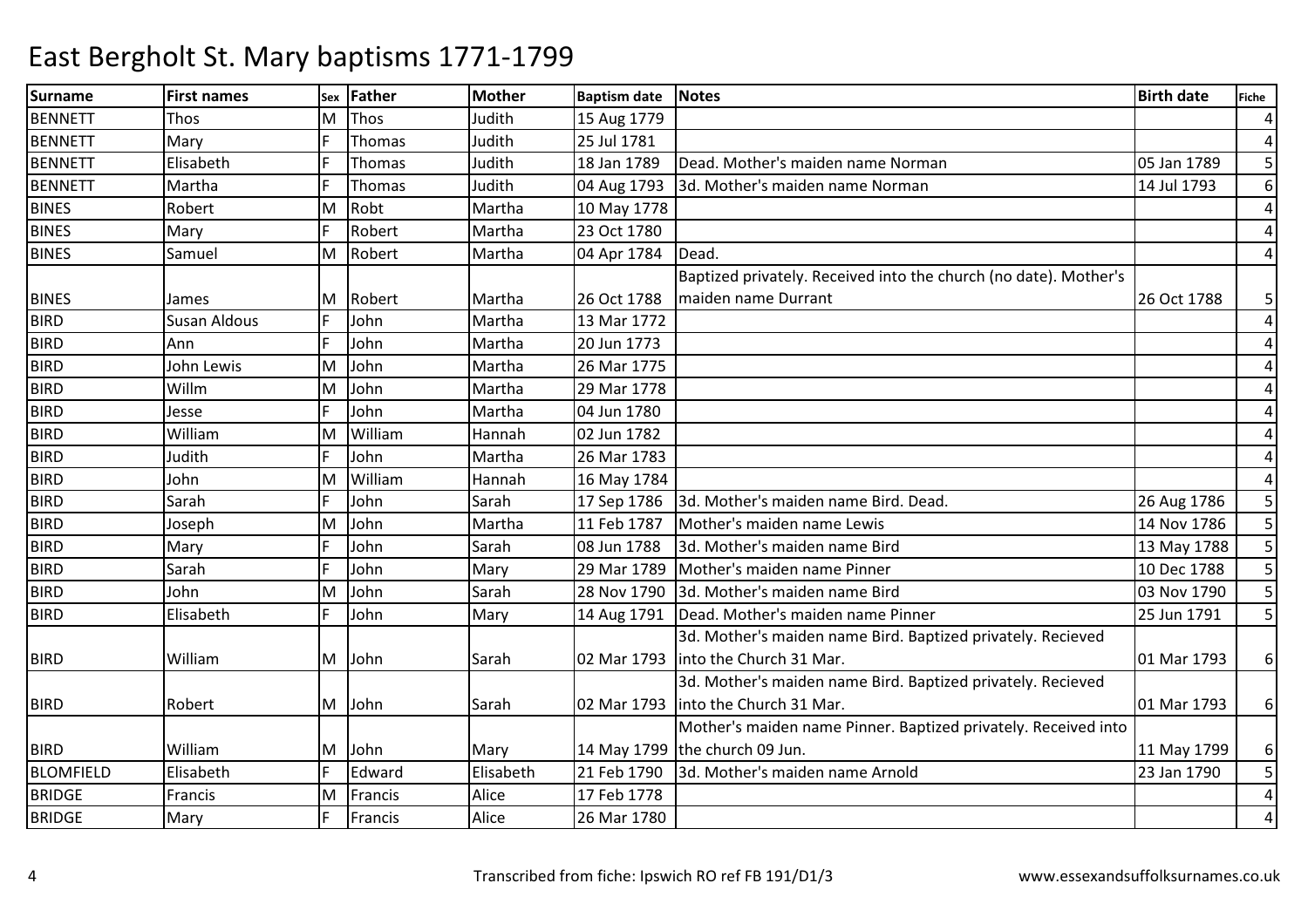| <b>Surname</b>  | <b>First names</b> | Sex | Father   | Mother          | <b>Baptism date</b> | <b>Notes</b>                                                   | <b>Birth date</b> | <b>Fiche</b>   |
|-----------------|--------------------|-----|----------|-----------------|---------------------|----------------------------------------------------------------|-------------------|----------------|
| <b>BRIDGE</b>   | Anne               |     | Francis  | Alice           | 02 Mar 1783         |                                                                |                   | $\overline{4}$ |
|                 |                    |     |          |                 |                     | Privately baptized. Received into the church 30 Apr. 3d.       |                   |                |
| <b>BRIDGE</b>   | Alice              |     | Francis  | Alice           | 22 Apr 1786         | Mother's maiden name Newman.                                   | 12 Apr 1786       | $\overline{a}$ |
| <b>BRIDGE</b>   | John               | M   | Francis  | Alice           | 12 Apr 1789         | 3d. Dead. Mother's maiden name Newman                          | 26 Mar 1789       | 5 <sup>1</sup> |
| <b>BRIDGE</b>   | John               | M   | Francis  | Alice           | 19 Aug 1792         | 3d. Mother's maiden name Newma                                 | 15 Jul 1792       | 5 <sup>1</sup> |
| <b>BRIGG</b>    | Hester             |     | William  | Hester          |                     | 07 May 1786 3d. Mother's maiden name Lett                      | 07 Mar 1786       | $\overline{4}$ |
|                 |                    |     |          |                 |                     |                                                                |                   |                |
|                 |                    |     |          |                 |                     | Mother's surname (Manning) is from her previous marriage. She  |                   |                |
|                 |                    |     |          |                 |                     | was a widow before marrying Richard. Child was privately       |                   |                |
| <b>BROOM</b>    | Sarah              |     | Richard  | Hannah          | 17 Jan 1793         | baptised. Received into the church 31 Mar 1793                 | 04 Jan 1793       | $6 \mid$       |
| <b>BUGG</b>     | Hannah             |     | James    | Elizth          | 31 Mar 1779         |                                                                |                   | $\overline{4}$ |
| <b>BUGG</b>     | Mary               |     | William  | Esther          | 17 Aug 1788         | 3d. Dead. Mother's maiden name Leet                            | 25 Jul 1788       | 5 <sub>l</sub> |
| <b>BUGG</b>     | John               | м   | William  | Esther          | 17 Jan 1790         | 3d. Mother's maiden name Leet                                  | 21 Dec 1789       | 5 <sup>1</sup> |
| <b>BUGG</b>     | Charlotte          |     | William  | Esther          | 01 Jul 1792         | 3d. Mother's maiden name Leet                                  | 25 May 1792       | 5 <sup>1</sup> |
| <b>BUGG</b>     | Eleanor            |     | William  | Esther          | 31 May 1794         | 3d. Mother's maiden name Leet. Baptized privately.             | 13 Apr 1794       | 6 <sup>1</sup> |
| <b>BUSH</b>     | John               | M   | James    | Sarah           | 01 Sep 1782         |                                                                |                   | $\overline{4}$ |
| <b>CHAPLAIN</b> | Mary Anne          |     | Samuel   | Elisabeth       | 07 Nov 1796         | Mother's maiden name Clarke. Baptized privately. Died          | 31 Oct 1796       | $6 \mid$       |
|                 |                    |     |          |                 |                     | Baptized privately. 3d. Received into the church 18 Oct.       |                   |                |
| <b>CHAPLIN</b>  | Samuel             |     | M Samuel | Elisabeth       | 02 Aug 1789         | Mother's maiden name Clarke                                    | 01 Aug 1789       | 5 <sup>1</sup> |
|                 |                    |     |          |                 |                     | Baptized privately. Received into the church 08 Apr 1792.      |                   |                |
| <b>CHAPLIN</b>  | James              | M   | Samuel   | Elisabeth       | 19 Dec 1791         | Mother's maiden name Clarke.                                   | 05 Dec 1791       | 5 <sup>1</sup> |
| <b>CHAPLIN</b>  | Mary               |     |          | Mary            | 23 Jun 1793         | 3d. Bastard                                                    | 26 May 1793       | 6 <sup>1</sup> |
| <b>CHAPLIN</b>  | Anne Maria         |     | Samuel   | Elisabeth       | 16 Feb 1794         | Mother's maiden name Clarke                                    | 19 Jan 1794       | 6 <sup>1</sup> |
| <b>CHAPLIN</b>  | Clarke             | M   | Samuel   | Elisabeth       | 14 Oct 1798         | Mother's maiden name Clarke                                    | 31 Jul 1798       | $6 \mid$       |
| <b>CHISNALL</b> | Hannah             |     | Isaac    | Hannah          | 01 Oct 1786         | 3d. Mother's maiden name Ranson                                | 14 Sep 1786       | 5              |
| <b>CHURCH</b>   | Philip             | M   | Willm    | Elizth          | 06 Sep 1772         |                                                                |                   | $\overline{a}$ |
| <b>CHURCH</b>   | Hannah             |     | Willm    | Elizth          | 20 Jul 1777         |                                                                |                   | $\overline{a}$ |
| <b>CHURCH</b>   | Willm              | M   | Willm    | Elizth          | 20 Aug 1780         |                                                                |                   | $\overline{4}$ |
|                 |                    |     |          |                 |                     | Mother's maiden name Arnold. Baptized privately. Received into |                   |                |
| <b>CHURCH</b>   | Rachel             |     | Philip   | Rachel          | 08 Oct 1796         | the church 20 Nov                                              | 01 Oct 1796       | $6 \mid$       |
| <b>CHURCH</b>   | Elisabeth          |     | Philip   | Rachel          | 18 Feb 1798         | Mother's maiden name Arnold                                    | 03 Feb 1798       | 6 <sup>1</sup> |
| <b>CLARK</b>    | Joseph             | M   | Isaac    | <b>Bridgett</b> | 15 Sep 1776         |                                                                |                   | $\overline{4}$ |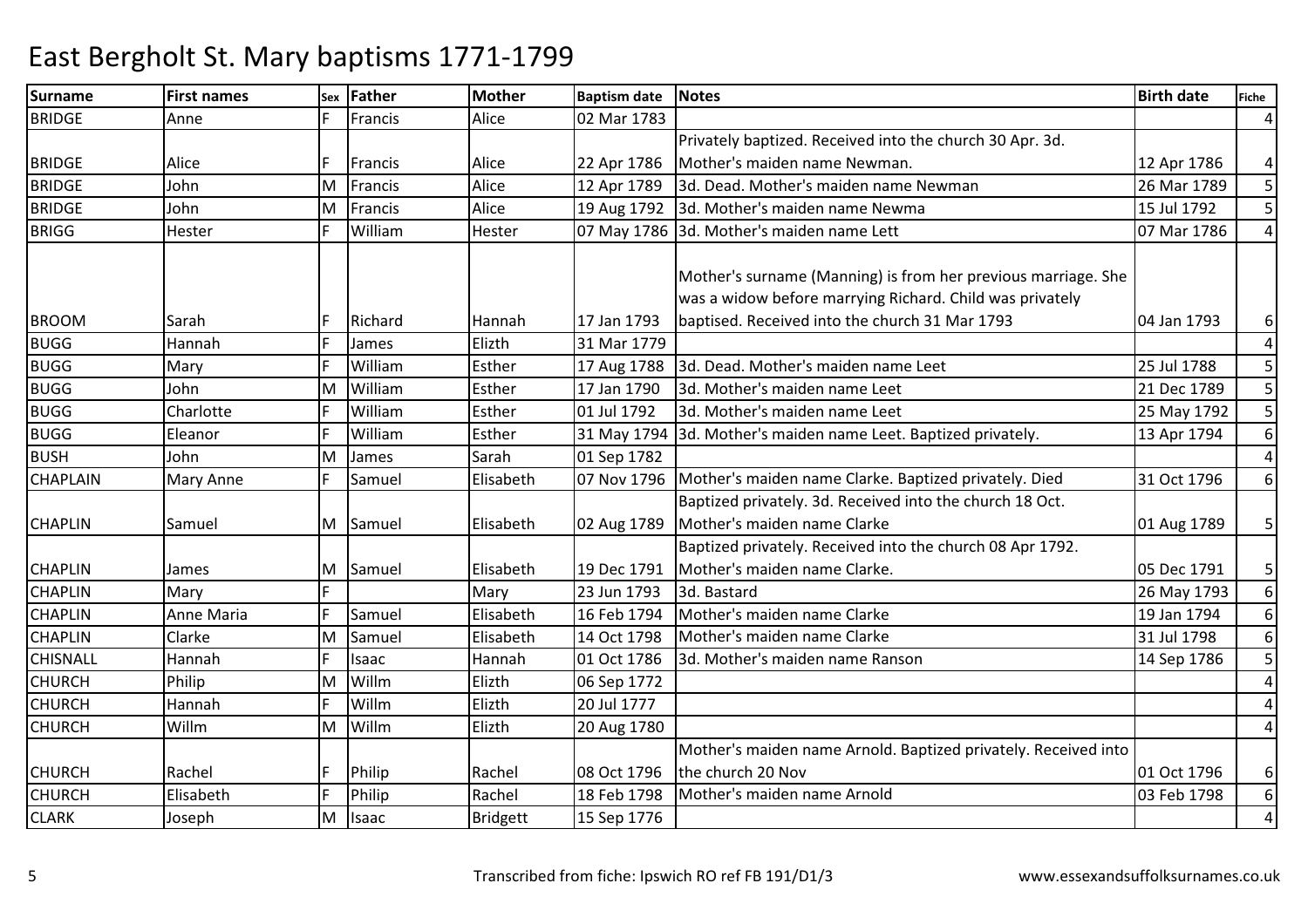| <b>Surname</b>   | <b>First names</b> | Sex | Father       | <b>Mother</b>  | <b>Baptism date</b> | <b>Notes</b>                                                   | <b>Birth date</b> | <b>Fiche</b>   |
|------------------|--------------------|-----|--------------|----------------|---------------------|----------------------------------------------------------------|-------------------|----------------|
|                  |                    |     |              |                |                     | 3d. Mother's surname (Folkard) from previous marriage - she    |                   |                |
| <b>CLARK</b>     | Harriet            |     | James        | Susanna        | 21 Aug 1794         | had been a widow. Baptized privately. Dead.                    | 18 Aug 1794       | $6 \mid$       |
| <b>CLARK</b>     | William Branwhite  | M   | William      | Sarah          | 01 Jul 1798         | Mother's maiden name Branwhite                                 | 02 Jun 1798       | 6              |
| <b>CLARKE</b>    | Jacob              | M   | Isaac        | <b>Bridget</b> | 25 Dec 1782         |                                                                |                   | 4              |
|                  |                    |     |              |                |                     |                                                                |                   |                |
|                  |                    |     |              |                |                     | Baptized privately. Received into the church 25 Sep. 3d. Dead. |                   |                |
|                  |                    |     |              |                |                     | Mother's surname (Folkard) is from her previous marriage. She  |                   |                |
| <b>CLARKE</b>    | James Harvey       | M   | <b>James</b> | Susanna        | 30 Jul 1792         | was a widow when she married James Clarke.                     | 21 Jul 1792       | 5 <sub>l</sub> |
| <b>CLARKE</b>    | Susanna            |     | John         | Mary           | 13 Mar 1798         | Mother's maiden name Finch. Baptized privately.                | 10 Mar 1798       | $6 \mid$       |
|                  |                    |     |              |                |                     | Mother's maiden name Finch. Baptized privately. Received into  |                   |                |
| <b>CLARKE</b>    | Samuel             | M   | John         | Sarah          | 04 Dec 1799         | the church 25 Dec.                                             | 30 Nov 1799       | $6 \mid$       |
| <b>COLE</b>      | Jeremh.            | M   | Johnathan    | Elizth         | 19 Apr 1772         |                                                                |                   | $\overline{4}$ |
| <b>COLE</b>      | Robert             | м   | Johnathan    | Elizth         | 19 Apr 1772         |                                                                |                   | $\overline{4}$ |
| <b>CONEY</b>     | Martha             |     | Stephen      | Sarah          | 19 Jul 1778         |                                                                |                   | $\sqrt{4}$     |
| <b>CONEY</b>     | Sarah              |     | Stephen      | Sarah          | 05 Dec 1779         |                                                                |                   | $\overline{4}$ |
| <b>CONEY</b>     | Mary               |     | Stephn.      | Sarah          | 24 Dec 1780         |                                                                |                   | $\overline{4}$ |
| <b>CONEY</b>     | Sarah              |     | Stephen      | Sarah          | 04 Jan 1784         |                                                                |                   | 4              |
| <b>CONSTABLE</b> | Golding            | M   | Golding      | Ann            | 13 Jun 1774         |                                                                | 13 Jun 1774       | $\overline{4}$ |
| <b>CONSTABLE</b> | John               | M   | Golding      | Anne           |                     | Date of birth given but not date of baptism.                   | 11 Jun 1776       | $\overline{a}$ |
| <b>CONSTABLE</b> | Mary               |     | Golding      | Ann            |                     | Birth, not baptism date.                                       | 04 May 1780       | $\overline{4}$ |
| <b>CONSTABLE</b> | Abram              | M   | Golding      | Anne           | 24 Aug 1783         |                                                                | 20 Aug 1783       | 4              |
| COOK             | Benjam.            | M   | Joseph       | Sarah          | 23 Jun 1771         |                                                                |                   | $\overline{4}$ |
| COOK             | Elizth             | F.  | Joseph       | Sarah          | 21 Feb 1773         |                                                                |                   | 4              |
| <b>COOK</b>      | Thos               | M   | Joseph       | Sarah          | 06 Mar 1774         |                                                                |                   | 4              |
| COOK             | Robert             | M   | Jos.         | Sarah          | 27 Jun 1779         |                                                                |                   | $\overline{4}$ |
| COOK             | Arthur             | M   | Arthur       | Rebecca        | 03 Sep 1780         |                                                                |                   | $\overline{4}$ |
| COOK             | Ann                |     | Arthur       | Rebecca        | 26 Aug 1781         |                                                                |                   | $\overline{4}$ |
| COOK             | Hannah             |     | John         | Hannah         | 30 Jun 1782         |                                                                |                   | 4              |
| COOK             | Mary               |     | Arthur       | Rebecca        | 11 Aug 1782         |                                                                |                   | 4              |
| COOK             | Lucy               |     | Arthur       | Rebecca        | 14 Dec 1783         |                                                                |                   | $\overline{4}$ |
| <b>COOK</b>      | John               | M   | Habakkuk     | Mary           |                     | 02 May 1790 3d. Mother's maiden name Bacon                     | 09 Apr 1790       | 5 <sup>1</sup> |
| <b>COOK</b>      | William            | M   | Habakkuk     | Mary           |                     | 27 May 1792 3d. Dead. Mother's maiden name Bacon               | 23 Apr 1792       | 5              |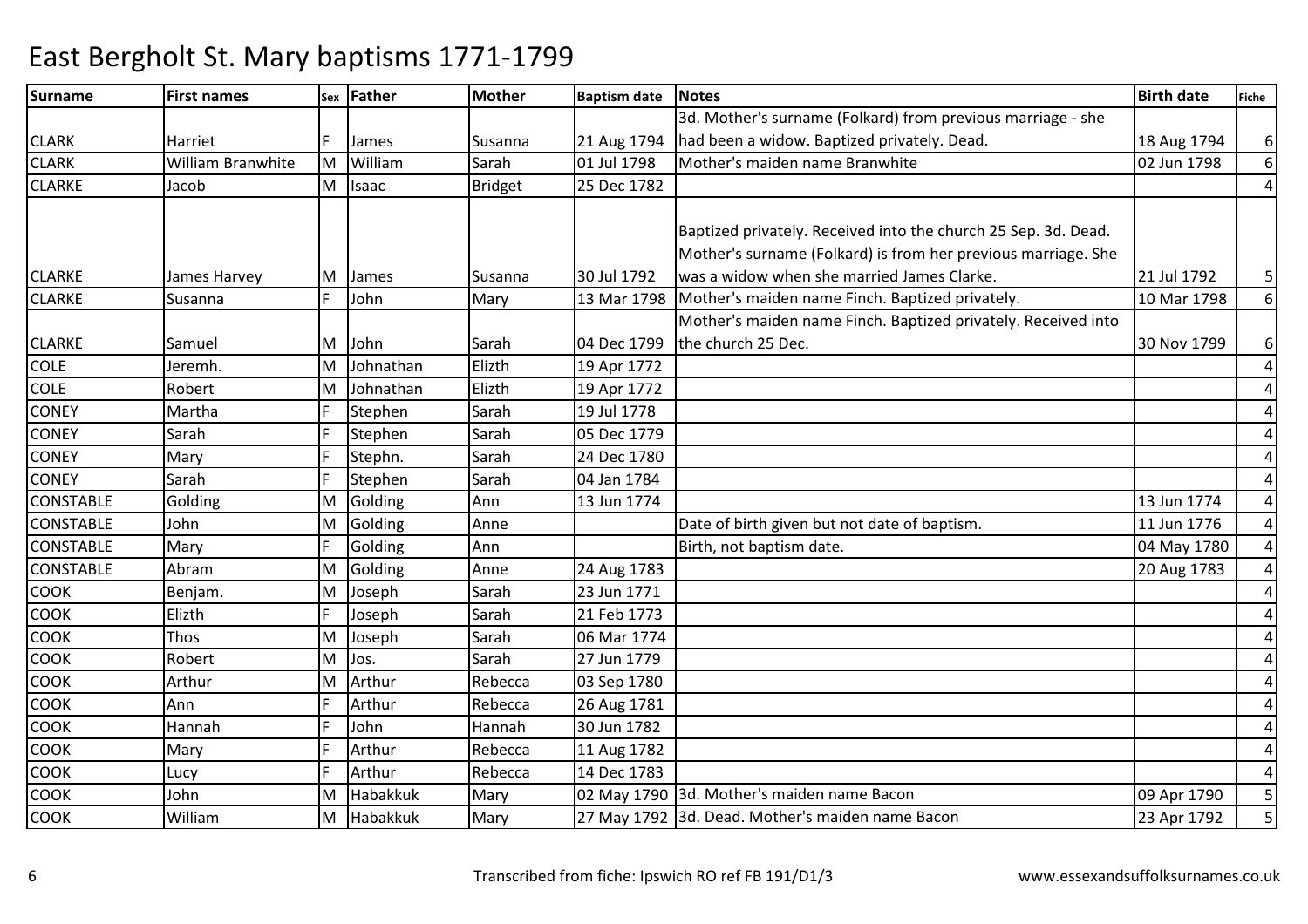| <b>Surname</b>   | <b>First names</b> | Sex | <b>Father</b> | <b>Mother</b> | <b>Baptism date</b> | <b>Notes</b>                                                         | <b>Birth date</b> | Fiche          |
|------------------|--------------------|-----|---------------|---------------|---------------------|----------------------------------------------------------------------|-------------------|----------------|
| <b>COOKE</b>     | Joseph             | M   | Joseph        | Martha        | 02 Nov 1788         | 3d. Mother's maiden name Burton                                      | 17 Oct 1788       | 5 <sub>l</sub> |
| <b>COOKE</b>     | John               | M   | Thomas        | Mary          | 16 Feb 1789         | Baptized privately. Received into the church 26 Apr.                 | 16 Feb 1789       | 5 <sup>1</sup> |
|                  |                    |     |               |               |                     | 3d. Baptized privately. Recieved into the church (no date).          |                   |                |
| <b>COOKE</b>     | James              | M   | James         | Mary          | 30 Mar 1789         | Mother's maiden name Crisp.                                          | 30 Mar 1789       | 5 <sup>1</sup> |
|                  |                    |     |               |               |                     | Baptized privately. Received into the church (no date). Mother's     |                   |                |
| <b>COOKE</b>     | James              | M   | James         | Mary          | 16 Mar 1790         | maiden name Crisp. 3d.                                               | 16 Mar 1790       | 5 <sup>1</sup> |
|                  |                    |     |               |               |                     | 3d. Mother's maiden name Bacon. Baptized privately. Received         |                   |                |
| <b>COOKE</b>     | William            |     | M Habakkuk    | Mary          | 04 Sep 1793         | into the church 22 Sep                                               | 27 Aug 1793       | $6 \mid$       |
|                  |                    |     |               |               |                     | Mother's maiden name Button. Baptized privately. Received into       |                   |                |
| <b>COOKE</b>     | James Button       | M   | Joseph        | Martha        | 21 Aug 1794         | the church 16 Nov                                                    | 18 Aug 1794       | $6 \mid$       |
| <b>COOPER</b>    | Mary               |     | Abram.        | Ann           | 17 Jan 1771         | Dead                                                                 |                   | $\overline{4}$ |
| <b>COOPER</b>    | John               | M   | Marrister     | Sarah         | 02 Oct 1771         |                                                                      |                   | $\overline{a}$ |
| <b>COOPER</b>    | Judith             |     | Mannister     | Sarah         | 28 Mar 1773         |                                                                      |                   | $\overline{a}$ |
| <b>COOPER</b>    | Willm              | M   | Mannister     | Sarah         | 22 Jan 1775         |                                                                      |                   | $\overline{4}$ |
| <b>COOPER</b>    | Martha             |     | Merrington    | Sarah         | 26 May 1776         |                                                                      |                   | 4              |
|                  |                    |     |               |               |                     | 3d. Baptized privately. Received into the church 25 May. Bastard     |                   |                |
|                  |                    |     |               |               |                     | son of Sarah Cooper, widow of Manister Cooper. Maiden name           |                   |                |
| <b>COOPER</b>    | Isaac              | M   |               | Sarah         | 12 Apr 1786         | Orvis.                                                               | 30 Mar 1786       | $\overline{a}$ |
|                  |                    |     |               |               |                     | Baptized privately. Received into the church 02 Sep. Mother's        |                   |                |
| <b>COOPER</b>    | Lucy               |     | Thomas        | Sarah         | 28 Aug 1792         | maiden name Saunders                                                 | 05 Aug 1792       | 5 <sup>1</sup> |
| <b>COOPER</b>    | Mary               |     | Thomas        | Sarah         | 28 Jun 1795         | Mother's maiden name Saunders                                        | 16 Apr 1795       | $6 \mid$       |
|                  |                    |     |               |               |                     |                                                                      |                   |                |
| <b>COOPER</b>    | Sarah              |     | Thomas        | Sarah         |                     | 25 May 1797 Mother's maiden name Saunders. Baptized privately. Dead. | 29 Apr 1797       | $6 \mid$       |
| CRACKNALL        | Sarah              |     | John          | Sarah         | 21 Aug 1774         |                                                                      |                   | $\overline{a}$ |
| <b>CRACKNALL</b> | John               | M   | John          | Sarah         | 09 Jul 1775         |                                                                      |                   | $\overline{a}$ |
| <b>CRACKNALL</b> | John               | M   | John          | Sarah         | 25 Feb 1776         |                                                                      |                   | $\sqrt{4}$     |
| <b>CRACKNALL</b> | Danl               | M   | John          | Sarah         | 12 Sep 1779         |                                                                      |                   | $\overline{4}$ |
| <b>CRACKNELL</b> | Hannah             |     | John          | Sarah         | 30 Nov 1783         |                                                                      |                   | 4              |
|                  |                    |     |               |               |                     | Born in Tattingstone Poorhouse. Baptized privately there: 12 Aug     |                   |                |
|                  |                    |     |               |               |                     | 1787. Received into the church in East Bergholt: 02 Mar 1788.        |                   |                |
| <b>CRAIG</b>     | Samuel             | M   | Robert        | Elisabeth     |                     | Mother's maiden name Fanning                                         | 11 Aug 1787       | 5 <sub>l</sub> |
| <b>CROSBY</b>    | Elizth             |     | Willm         | Hannah        | 28 Apr 1779         |                                                                      |                   | $\overline{4}$ |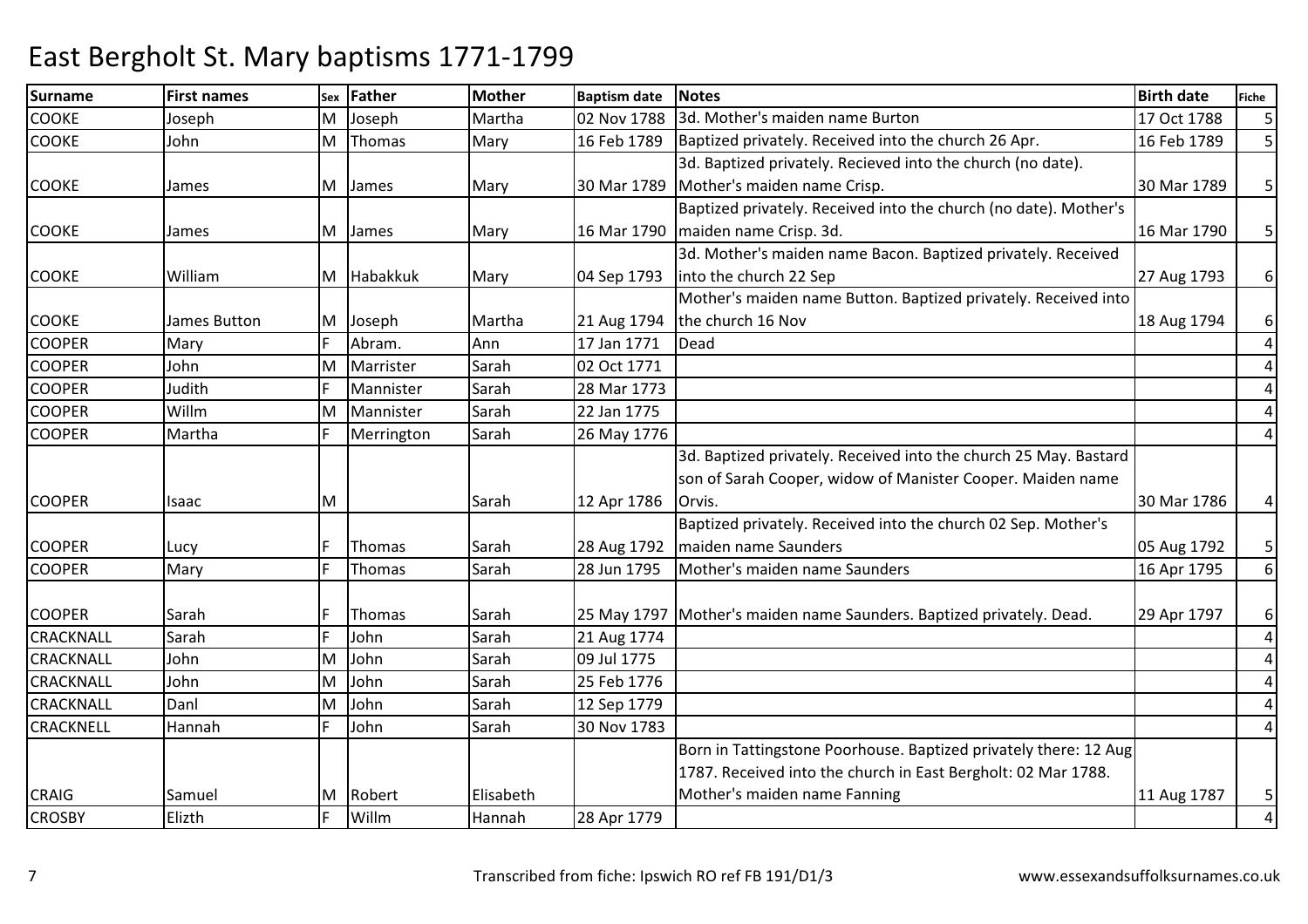### Surnamee First names Sex Father Mother Baptism date Notes Birth date Birth date Fiche CROSBY William M William Mary 29 Aug 179728 May 1780 Mother's maiden name Rashbrook. Baptized privately. Received into the church 10 Dec.26 Aug 1797 | 6 4CUTTINGG Jemima F Saml Sarah 28 May 1780 4CUTTINGG Sarah F Samuel Sarah 15 Dec 1782 4CUTTING Elizabeth <sup>F</sup> Samuel Sarah 20 Jun 1784 5 **CUTTING** Sarah 13 Jul 1786 Samuel Sarah 23 Jul 1786 3d. Mother's maiden name Diggens 13 Jul 1786 5<br>13 Jul 1786 5 July 1788 5 Sarah 105 Oct 1788 Mother's maiden name Diggens CUTTING Lucy <sup>F</sup> Samuel Sarah 05 Oct 1788 Mother's maiden name Diggens 28 Sep 1788 <sup>5</sup> CUTTING Mary Anne <sup>F</sup> Samuel Sarah 20 Mar 1791 Mother's maiden name Diggins 07 Mar 1791 <sup>5</sup> CUTTING John M Samuel Sarah 06 Apr 1794 Mother's maiden name Diggins 20 Mar 1794 Mother's maiden name Diggins. Baptized privately. Received into 6CUTTING Susanna F Samuel Sarah 22 Mar 1797 08 Dec 1771 the church 16 Jul16 Mar 1797 6 4DAINESLydia<br>Mary F Bardwell Elizth<br>F Mary 4DAINESS Mary F Mary 1772 M Bardwell Elizth 10 Apr 1774 4DAINES JohnS Abraham M 4DAINES William Orris MMary 29 Jan 1775<br>Bardwell Elizth 27 Apr 1783 4DAINESM27 Apr 1783 DAINES Judith F Elisabeth 08 Jan 1788Bastard. Baptized privately. Received into the church (no date).  $\vert$  07 Jan 1788  $\vert$  5 DAINES Sarah F Lydia 03 Mar 1789Bastard. 3d. Baptized privately. Received into the church (no date). Dead.17 Feb 1789 | 5 DANFORD John M John Hannah 20 May 1793Received into the church 09 Jun3d. Mother's maiden name Grimsey. Baptized privately. 20 May 1793 6 DANFORD Sarah F John Hannah 07 Oct 179531 Jul 1793 Mother's maiden name Grimsey. Baptized privately. Received into the church 08 Nov.04 Oct 1795 6 6DANSIE Martha <sup>F</sup> Thomas Martha 31 Jul 179331 Jul 1793 3d. Mother's maiden name Watson 19 Jul 1793 19 Jul 1793<br>02 Nov 1794 Mother's maiden name Watson 13 Oct 1794 6DANSIE Thomas WatsonMM Thomas 102 Nov 1794 Mother's maiden name Watson 13 Oct 1794<br>F Thomas Martha 20 Nov 1796 Mother's maiden name Watson 1996 1796 6DANSIE ElisabethF Thomas Martha 20 Nov 1796 Mother's maiden name Watson<br>F William Mary 25 Apr 1784 4DAWDRYY Lucy F William William Mary 25 Apr 1784<br>Arthur Mary 20 Mar 1771 4DEARSLYY Mary F Arthur Mary 20 Mar 1771 m Sarah 10 May 1772 4DIGGENSS Mary F Willm 4DIGGENS Saml MM Robt Mary 30 Jan 1774<br>F Elisabeth 20 Dec 1787 5 DIGGENS Elisabeth**F** Elisabeth 20 Dec 1787 Bastard. Bastard. Baptized privately. Dead. 18 Dec 1787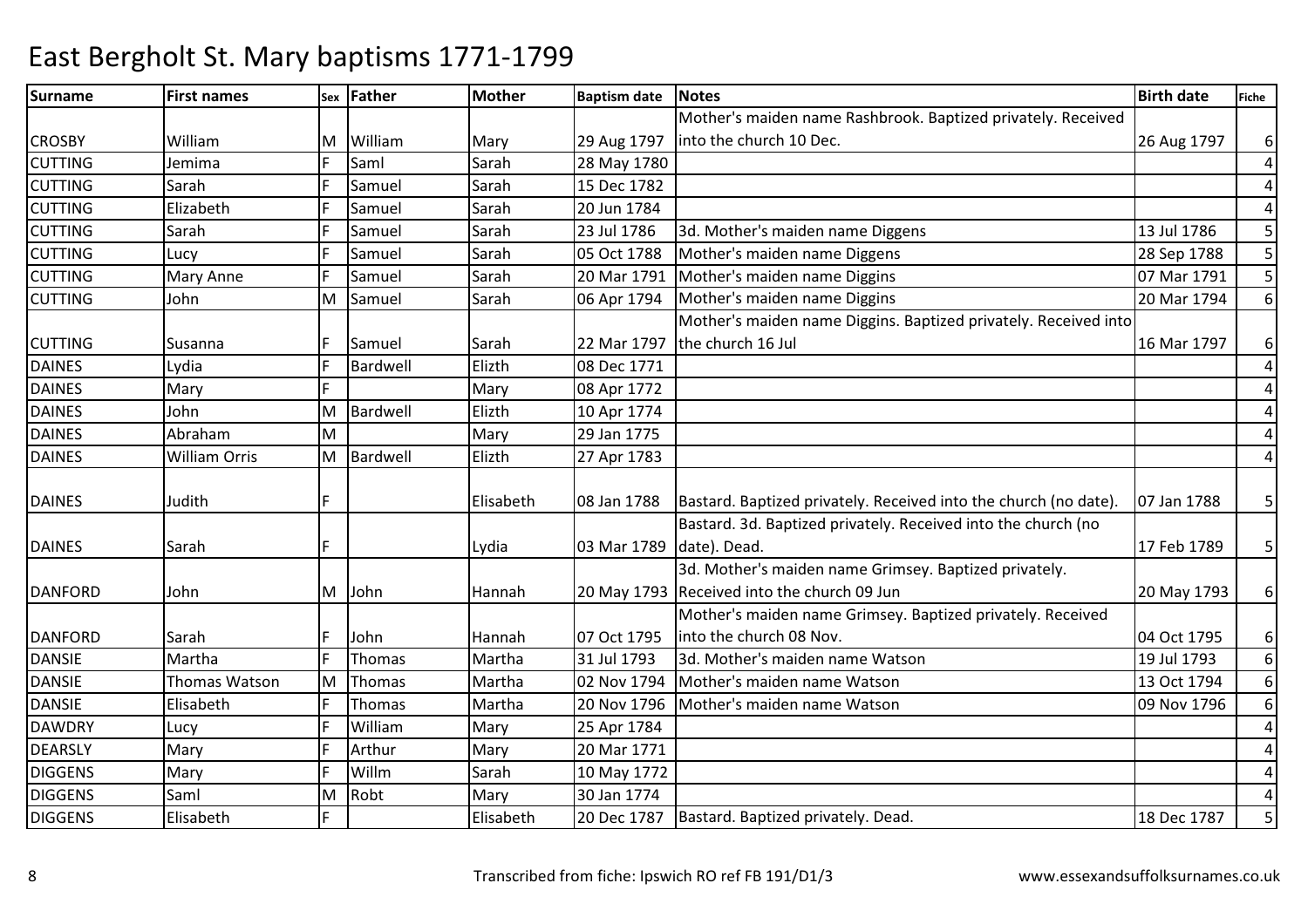| <b>Surname</b>   | <b>First names</b>    | Sex | <b>Father</b>       | Mother  | <b>Baptism date</b> | <b>Notes</b>                                                          | <b>Birth date</b> | <b>Fiche</b>    |
|------------------|-----------------------|-----|---------------------|---------|---------------------|-----------------------------------------------------------------------|-------------------|-----------------|
| <b>DIGGINS</b>   | Anne                  |     | Robert              | Judith  | 13 Dec 1789         | Mother's maiden name Sibbon                                           | 15 Nov 1789       | $5 \frac{1}{2}$ |
| <b>DIGGINS</b>   | Jemima                |     | Robert              | Judith  | 11 Nov 1792         | Mother's maiden name Sibbern                                          | 18 Sep 1792       | 5 <sup>1</sup>  |
| <b>DOUBLE</b>    | George                | M   | William             | Hannah  | 08 Jan 1786         | 3d. Mother's maiden name Firmin. Dead.                                | 29 Dec 1785       | $\overline{4}$  |
| <b>DOUBLE</b>    | Hannah                |     | William             | Hannah  | 20 May 1787         | 3d. Mother's maiden name Firmin                                       | 04 May 1787       | 5 <sup>1</sup>  |
|                  |                       |     |                     |         |                     |                                                                       |                   |                 |
| <b>DOUBLE</b>    | Frances               |     | William             | Hannah  | 03 Jun 1788         | 3d. Baptized privately. Dead. Mother's maiden name Firmin             | 25 May 1788       | $\overline{5}$  |
|                  |                       |     |                     |         |                     |                                                                       |                   |                 |
| <b>DOUBLE</b>    | Daniel                | M   | Daniel              | Sarah   |                     | 15 May 1790 Baptized privately. 3d. Died. Mother's maiden name Harris | 15 May 1790       | 5 <sup>1</sup>  |
|                  |                       |     |                     |         |                     | Baptized privately. Received into the church 14 Nov. Mother's         |                   |                 |
| <b>DOUBLE</b>    | Frances               |     | William             | Hannah  | 25 Oct 1790         | maiden name Firmin. Dead.                                             | 13 Oct 1790       | 5 <sup>1</sup>  |
| <b>DOUBLE</b>    | Daniel                | м   | Daniel              | Sarah   | 12 Jun 1791         | 3d. Mother's maiden name Harris                                       | 15 May 1791       | 5 <sup>1</sup>  |
| <b>DOUBLE</b>    | William               | м   | William             | Hannah  | 15 Apr 1792         | Dead. Mother's maiden name Firmin                                     | 03 Apr 1792       | 5               |
| <b>DOUBLE</b>    | Mary                  |     | Daniel              | Sarah   |                     | 12 May 1793 3d. Mother's maiden name Harris                           | 15 Apr 1793       | $6 \mid$        |
|                  |                       |     |                     |         |                     | Mother's maiden name Firmin. Baptized privately. Received into        |                   |                 |
| <b>DOUBLE</b>    | Mary                  |     | William             | Hannah  |                     | 29 May 1793 the church 09 Jun                                         | 12 May 1793       | $6 \mid$        |
| <b>DOUBLE</b>    | William               | M   | John                | Mary    | 27 Apr 1794         | Mother's maiden name Woods                                            | 30 Mar 1794       | $6 \mid$        |
| <b>DOUBLE</b>    | William               | M   | William             | Hannah  | 29 Aug 1794         | Mother's maiden name Firmin. Baptized privately. Dead.                | 18 Aug 1794       | 6 <sup>1</sup>  |
| <b>DOUBLE</b>    | William               | M   | William             | Hannah  |                     | 01 May 1796   Mother's maiden name Firmin                             | 05 Apr 1796       | $6 \mid$        |
| <b>DOUBLE</b>    | Elisabeth             |     | William             | Hannah  | 08 Oct 1797         | Mothe's maiden name Firmin                                            | 18 Sep 1797       | 6 <sup>1</sup>  |
| <b>DOUBLE</b>    | George                | M   | John                | Mary    | 10 Apr 1798         | Baptized privately.                                                   | 30 Mar 1798       | $6 \mid$        |
| <b>DOUBLE</b>    | Frances               |     | William             | Hannah  | 24 Mar 1799         | Mother's maiden name Firmin                                           | 27 Feb 1799       | 6 <sup>1</sup>  |
| <b>DOWNING</b>   | John                  | M   |                     | Mary    | 16 May 1773         |                                                                       |                   | $\overline{a}$  |
|                  | <b>Charles George</b> |     |                     |         |                     |                                                                       |                   |                 |
| <b>DRIFFIELD</b> | Thomas                | M   | <b>Walter Wren</b>  | Elizth  | 19 Mar 1772         |                                                                       | 19 Nov 1771       | $\vert 4 \vert$ |
| <b>DRIFFIELD</b> | <b>Frederic Daul</b>  | M   | <b>Walter Wren</b>  | Elizth  | 17 Oct 1775         |                                                                       |                   | $\overline{4}$  |
|                  |                       |     |                     |         |                     | Baptized privately. Received into the church 07 Dec 1791. 3d.         |                   |                 |
| <b>DRURY</b>     | Caroline Gibson       |     | <b>Richard Vere</b> | Susanna | 19 Oct 1791         | Mother's maiden name Gibson.                                          | 08 Oct 1791       | 5 <sup>1</sup>  |
|                  | <b>Robert William</b> |     |                     |         |                     | Mother's maiden name Gibson. Baptized privately. Received into        |                   |                 |
| <b>DRURY</b>     | Henry                 | M   | <b>Richard Vere</b> | Susanna | 09 Sep 1794         | the church 10 Dec. 3d.                                                | 08 Sep 1794       | $6 \mid$        |
|                  |                       |     |                     |         |                     | 3d. Mother's surname (Bird) from previous marriage - she had          |                   |                 |
|                  |                       |     |                     |         |                     | been a widow. Baptized privately. Received into the church 11         |                   |                 |
| <b>DUNTHORNE</b> | Anne                  | F.  | John                | Hannah  | 05 Apr 1794         | May                                                                   | 15 Mar 1794       | $6 \mid$        |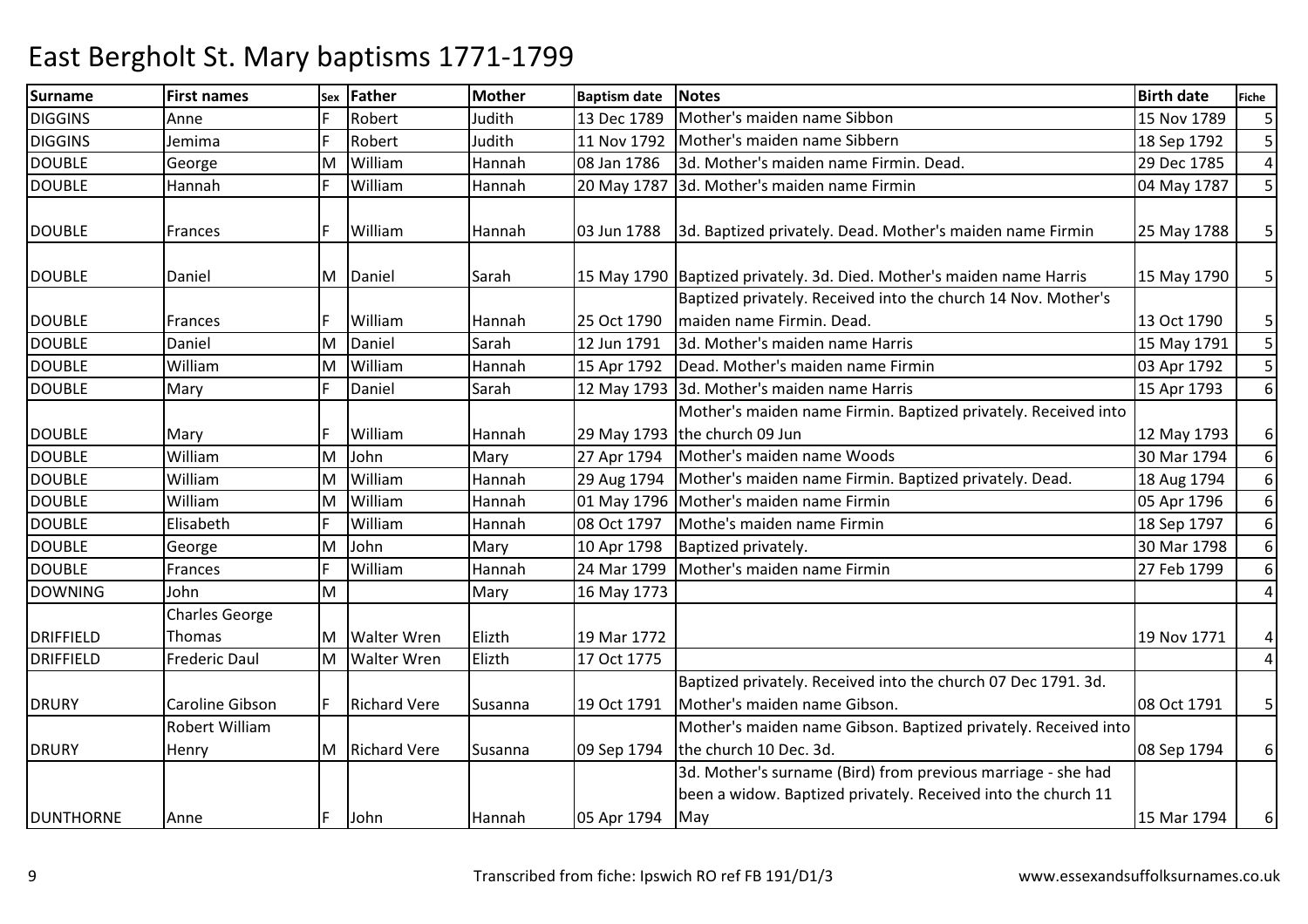### Surnamee First names Sex Father Mother Baptism date Notes Birth date Birth date Fiche DUNTHORNE James M John Hannah 03 Jul 1796Mother's surname (Bird) from previous marriage - she had been a widow.04 Jun 1796 | 6 DUNTHORNE John M John Hannah 03 Jun 179821 lun 1772 Mother's surname (Bird) from previous marriage - she had been a widow.19 Apr 1798 | 6 4DURRANT Elizth <sup>F</sup> Thos Elizth 21 Jun 1772 4DURRANT Thos MThos Elizth 05 Sep 1773<br>Thos Elizth 12 Mar 1775 4DURRANT WillmT<sub>Ann</sub> MM Thos Elizth 12 Mar 1775<br>F Thos Elizth 23 Feb 1777 4DURRANTF Thos Elizth 23 Feb 1777<br>F Thomas Eliz. 16 Jun 1782 4DURRANT Hannah <sup>F</sup> Thomas Eliz. 16 Jun 1782 Dead 4EASTY Jane Gilhamm F Saml Margartt. 18 Jun 1780<br>F G J Margartt. 18 Jun 1780 4EASTY ElizthF Saml Margartt. 03 Feb 1782 EDGELY SarahRobert Susan 20 Jul 1777 4FALLOWS William M William Elisabeth 15 Apr 1792Mother's surname (Creek) is from her previous marriage. She was a widow before marrying William.28 Jan 1792 | 5 FELLOWS Edward M William Elisabeth 06 Apr 1794M Jonathn. Elizth 28 Oct 1780 Mother's surname (Creek) from previous marriage - she had been a widow.06 Mar 1794 | 6 4FINCH John M5 FISHER Edward MM Susanna 25 Dec 1786 3d. Bastard.<br>Mother's maiden name Daniel. Baptized privately. Received into FISK George M William Mary 06 Jan 1799 $M$  Thoms Trinity 06 Jul 1777 the church 27 No.01 Jan 1799 | 6 4**FLETCHER** Thos<br>Trinity M 4FLETCHERR Trinity F Thoms Trinity 06 Jul 1777 4FOLKARD WillmSarah MM Jeremiah Sarah 104 Aug 1771 Dead<br>F Jerem Sarah 19 Mar 1775 Dead 4FOLKARDD Sarah F Jerem. Sarah 19 Mar 1775 Dead FOLKARD Robt MJeremiah Sarah 27 Oct 1776<br>Jerem. Sarah 26 Apr 1778 4 4FOLKARD James MJerem. Sarah 26 Apr 1778 Dead.<br>Jeremh. Sarah 06 Feb 1780 4FOLKARD John M06 Feb 1780 FOLKARD James M James Susanna 21 Nov 178521 Oct 1787 3d. Baptized privately 17 Mar 1786. Received into the church 17 Mar 1786. Mother's maiden name Harvey20 Nov 1785 | 4 5 FOLKARDThomas<br>Elisabeth MM Thomas 1992 Elisabeth 21 Oct 1787 3d. Mother's maiden name King 1994 28 Sep 1787 5<br>1994 Elisabeth 22 Nov 1789 3d. FOLKARDD Elisabeth F Thomas Elisabeth 22 Nov 1789 3d. 31 Oct 1789 5 FOLKARDSusanna <sup>F</sup> Thomas Elizabeth 12 Jun 1791 3d. Mother's maiden name King. Dead. 22 May 1791 <sup>5</sup>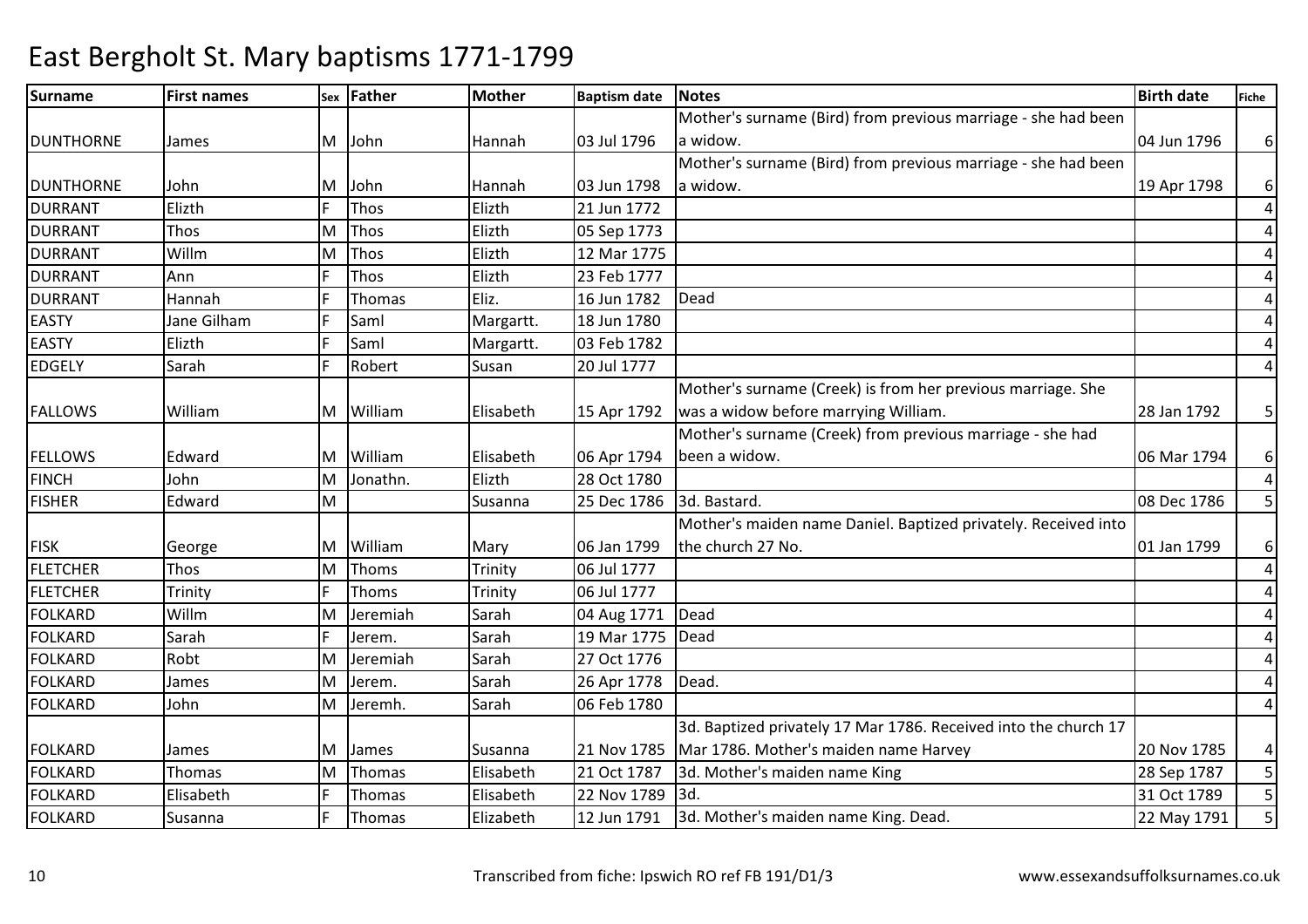| <b>Surname</b> | <b>First names</b> | Sex | Father    | <b>Mother</b> | <b>Baptism date</b> | <b>Notes</b>                                                              | <b>Birth date</b> | <b>Fiche</b>   |
|----------------|--------------------|-----|-----------|---------------|---------------------|---------------------------------------------------------------------------|-------------------|----------------|
| <b>FOLKARD</b> | Joseph             | M   | Thomas    | Elisabeth     |                     | 19 May 1793 3d. Mother's maiden name King. Dead.                          | 26 Apr 1793       | $6 \mid$       |
| <b>FOLKARD</b> | Francis            | M   | Francis   | Elisabeth     | 09 Mar 1794         | 3d. Mother's maiden name Betts                                            | 17 Feb 1794       | $6 \mid$       |
|                |                    |     |           |               |                     | 3d. Mother's maiden name King. Baptized privately. Received               |                   |                |
| <b>FOLKARD</b> | Susanna            |     | Thomas    | Elisabeth     | 09 Apr 1794         | into the church 18 May                                                    | 03 Apr 1794       | $6 \mid$       |
|                |                    |     |           |               |                     | Mother's maiden name Betts. Baptized privately. Received into             |                   |                |
| <b>FOLKARD</b> | Robert             | M   | Francis   | Elisabeth     | 08 Oct 1795         | the church 18 Oct                                                         | 28 Sep 1795       | $6 \mid$       |
| <b>FOLKARD</b> | Joseph             | M   | Thomas    | Elisabeth     | 29 Nov 1795         | Mother's maiden name King                                                 | 06 Nov 1795       | $6 \mid$       |
| <b>FOLKARD</b> | William            | M   | William   | Elisabeth     | 11 Jun 1797         | Mother's maiden name Betts. Baptized privately. Died.                     | 08 Jun 1797       | $6 \mid$       |
| <b>FOLKARD</b> | Maria              |     | Thomas    | Elisabeth     | 25 Nov 1797         | Mother's maiden name King. Baptized privately.                            | 11 Nov 1797       | $6 \mid$       |
| <b>FOLKARD</b> | John Henry         | M   | Francis   | Elizabeth     |                     | 12 May 1799   Mother's maiden name Betts                                  | 17 Apr 1799       | 6 <sup>1</sup> |
| <b>FORDHAM</b> | James              | M   | James     | Hannah        | 30 Aug 1771         |                                                                           |                   | $\overline{4}$ |
| <b>FORDHAM</b> | Charlotte          |     | James     | Hannah        | 28 Mar 1775         |                                                                           |                   | $\overline{4}$ |
| <b>FORDHAM</b> | Robert             | M   | James     | Hannah        | 17 Nov 1776         |                                                                           |                   | $\overline{a}$ |
|                | Frederick          |     |           |               |                     |                                                                           |                   |                |
| <b>FORDHAM</b> | Hamilton           | M   | Jam.      | Hannh.        | 31 Jan 1779         |                                                                           |                   | 4              |
| <b>FORDHAM</b> | Joshua Major       | M   | James     | Hannah        | 14 Jan 1781         |                                                                           |                   | $\overline{4}$ |
| <b>FOSGATE</b> | Sarah              |     | Richard   | Elisabeth     | 11 Oct 1789         | Mother's maiden name Gusterson                                            | 27 Sep 1789       | 5 <sup>1</sup> |
|                |                    |     |           |               |                     | Mother's maiden name Gusterson. Baptized privately. Received              |                   |                |
| <b>FOSGATE</b> | Elisabeth          |     | Richard   | Elisabeth     | 14 Apr 1797         | into the church 18 Jun                                                    | 13 Apr 1797       | $6 \mid$       |
| <b>FROST</b>   | Elizth             | F   | Willm     | Mary          | 21 Jul 1771         |                                                                           |                   | $\overline{4}$ |
|                |                    |     |           |               |                     |                                                                           |                   |                |
| <b>FROST</b>   | Charles            |     | M Charles | Mary          |                     | 02 May 1791 Baptized privately. Received into the church 11 Jan 1796. 3d. | 30 Apr 1791       | 5 <sup>1</sup> |
|                |                    |     |           |               |                     |                                                                           |                   |                |
| <b>FROST</b>   | James              | M   | Charles   | Mary          | 07 Aug 1792         | Baptized privately. 3d. Died. Mother's maiden name Hardy                  | 28 Jul 1792       | 5 <sup>1</sup> |
| <b>FULLER</b>  | Hannah             |     | Willm     | Mary          | 12 Apr 1772         |                                                                           |                   | $\overline{4}$ |
| <b>FULLER</b>  | Thomazin           |     | Willm     | Mary          | 02 Jun 1776         |                                                                           |                   | $\overline{a}$ |
| <b>GARNHAM</b> | Mercy              |     | John      | Martha        | 03 May 1778         |                                                                           |                   | 4              |
| <b>GARNHAM</b> | Martha             |     | John      | Martha        | 30 Apr 1780         |                                                                           |                   | 4              |
| <b>GARNHAM</b> | John               | M   | John      | Martha        | 25 Dec 1781         |                                                                           |                   | 4              |
| <b>GARNHAM</b> | Elizabeth          |     | John      | Martha        | 18 Mar 1783         |                                                                           |                   | $\overline{a}$ |
| <b>GARNHAM</b> | John               | M   | John      | Martha        | 26 Sep 1784         |                                                                           |                   | $\overline{a}$ |
| <b>GARNHAM</b> | Mary               |     | John      | Martha        | 10 Aug 1788         | 3d. Dead. Mother's maiden name Orris                                      | 12 Jul 1788       | 5              |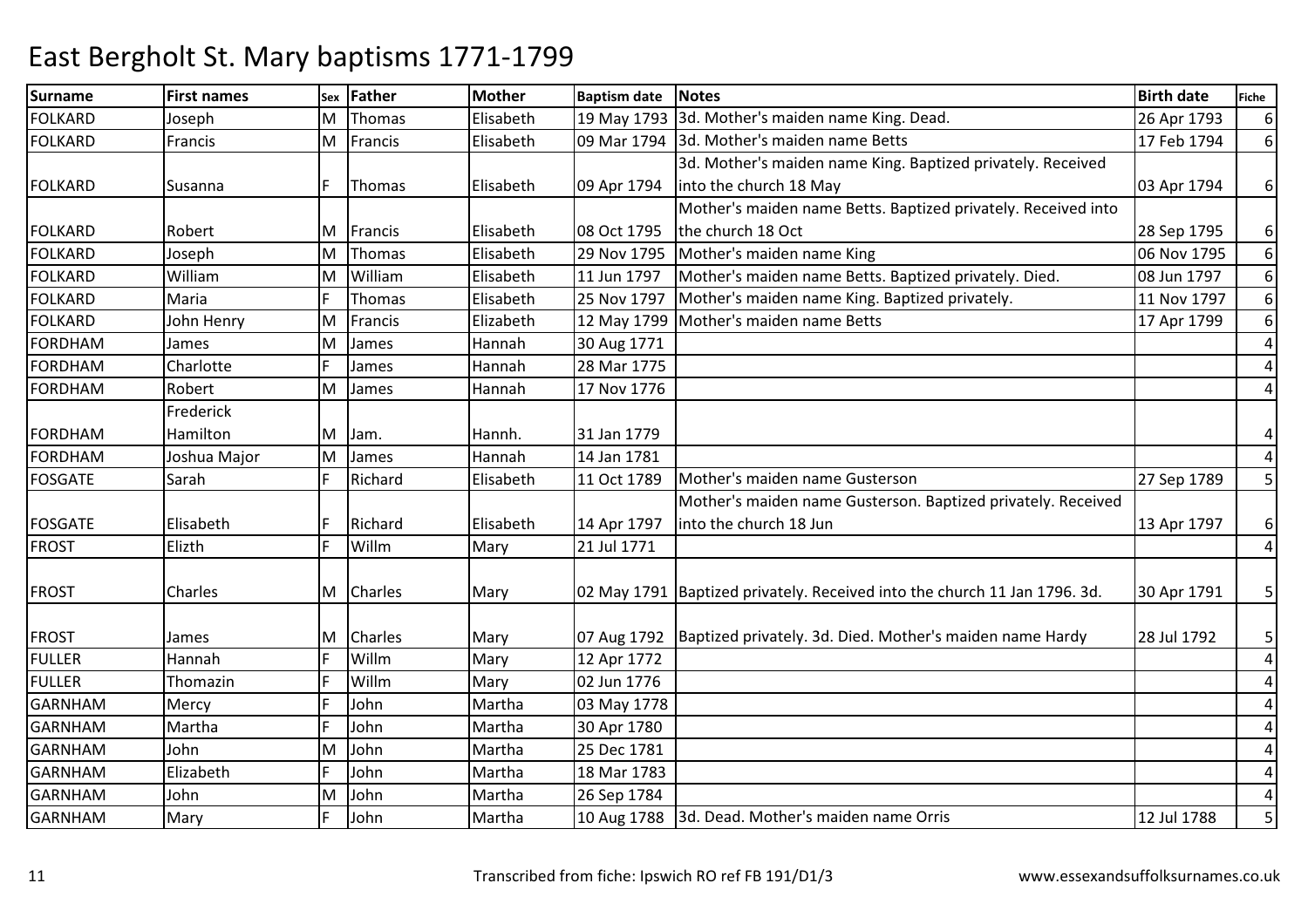### Surnamee First names Sex Father Mother Baptism date Notes Birth date Birth date Fiche GARNHAM Henry M John Martha 22 Aug 1789 Baptized privately. 3d. Died. Mother's maiden name Orris 22 Aug 1789 | 5 GARNHAM Samuel M John Martha 24 Aug 1792 15 Nov 1793 Baptized privately. Received into the church (no date). Died. Mother's maiden name Orris23 Aug 1792 | 5 6GARNHAMElisabeth F John Martha 15 Nov 1793 Mother's maiden name Orris. Baptized privately.<br>
Orvis MIJohn Martha 25 Sep 1796 Mother's maiden name Orvis 09 Sep 1796 6GARNHAMOrvis<br>Elisabeth M John Martha 25 Sep 1796 Mother's maiden name Orvis 09 Sep 1796 4GARROOD Elisabeth <sup>F</sup> John Elisabeth 17 Oct 1784  $\overline{5}$ GARROOD Mary <sup>F</sup> John Elisabeth 01 Apr 1787 3d. Mother's maiden name Shave 22 Mar 1787 <sup>5</sup> GARROOD Anne IF John Sarah 1790 30 Mar 1777 Baptized privately. Received into the church 14 Feb. Mother's maiden name Shave28 Dec 1789 | 5 4GARWOODD Mary F John Elizth 30 Mar 1777 Dead 4GARWOOD James MJames | Lydia | 17 Jan 1779<br>John | Elizth | 28 Mar 1779 4GARWOOD John MJohn **Elizth 28 Mar 1779**<br>John Elizth 17 Feb 1782 4GARWOOD WillmM17 Feb 1782 GENTRY Isaac M Isaac IM Isaac Elisabeth 102 Sep 1785 03 Nov 1787 P. Baptized privately. Received into the church 02 Oct. Mother's maiden name Sage.31 Aug 1785 | 4 5 **GENTRY**  Sarah <sup>F</sup> Isaac Elisabeth 03 Nov 1787 Mother's maiden name Sage 30 Sep 1787 <sup>5</sup> **GENTRY**  SarahWilliam Elisabeth 13 Jul 1788 3d. Mother's maiden name Pinner 16 Jul 1788 5 16 Jun 1788 5 16 Jun 1788 5 16 Jun 1790 5 16 Jun 1790 5 16 Jun 1790 5 16 Jun 1790 5 16 Jun 1790 5 16 Jun 1790 1 16 Jun 1790 1 16 Jun 1790 1 16 Jun 1790 1 **GENTRY**  Daniel MIsaac **Industry Elisabeth** 109 May 1790 Mother's maiden name Sage GENTRY John M William Elisabeth 11 Mar 179117 Feb 1793 Baptized privately. Received into the church (no date). 3d. Mother's maiden name Pinner.07 Mar 1791 | 5 6**GENTRY**  Daniel M William Elisabeth 17 Feb 1793 Dead. Mother's maiden name Pinner 30 Jan 1793 6**GENTRY**  Daniel MM William Christian 18 Nov 1798 Mother's maiden name Molton <br>F Thos Ann 08 Mar 1778 4GIBLINN Ann F Thos Ann 08 Mar 1778 5 GIBLING Bowes MGeorge Mary 03 Apr 1791 3d. Mother's maiden name Bowes 22 Mar 1791 3d. Mother's maiden name Bowes 20 Mar 1791<br>George Mary 29 Sep 1793 3d. Mother's maiden name Bowes. Died. 02 Sep 1793 **GIBLING**  WilliamMM George Mary 29 Sep 1793 3d. Mother's maiden name Bowes. Died. 02 Sep 1793<br>Mother's maiden name Bowes. Baptized privately. Received into 6GIBLING William M George Mary 19 Jun 1796 R Jemima F James Martha 19 May 1771 the church 03 Jul08 Jun 1796 | 6 4GILLINGWATER 4**GILLINGWATER** R Martha **F** James Martha 25 Dec 1772 4GILLINGWATER James MM James Martha 10 Dec 1775<br>F James Martha 23 Feb 1777 4GILLINGWATERR |Hetty F |James |Martha |23 Feb 1777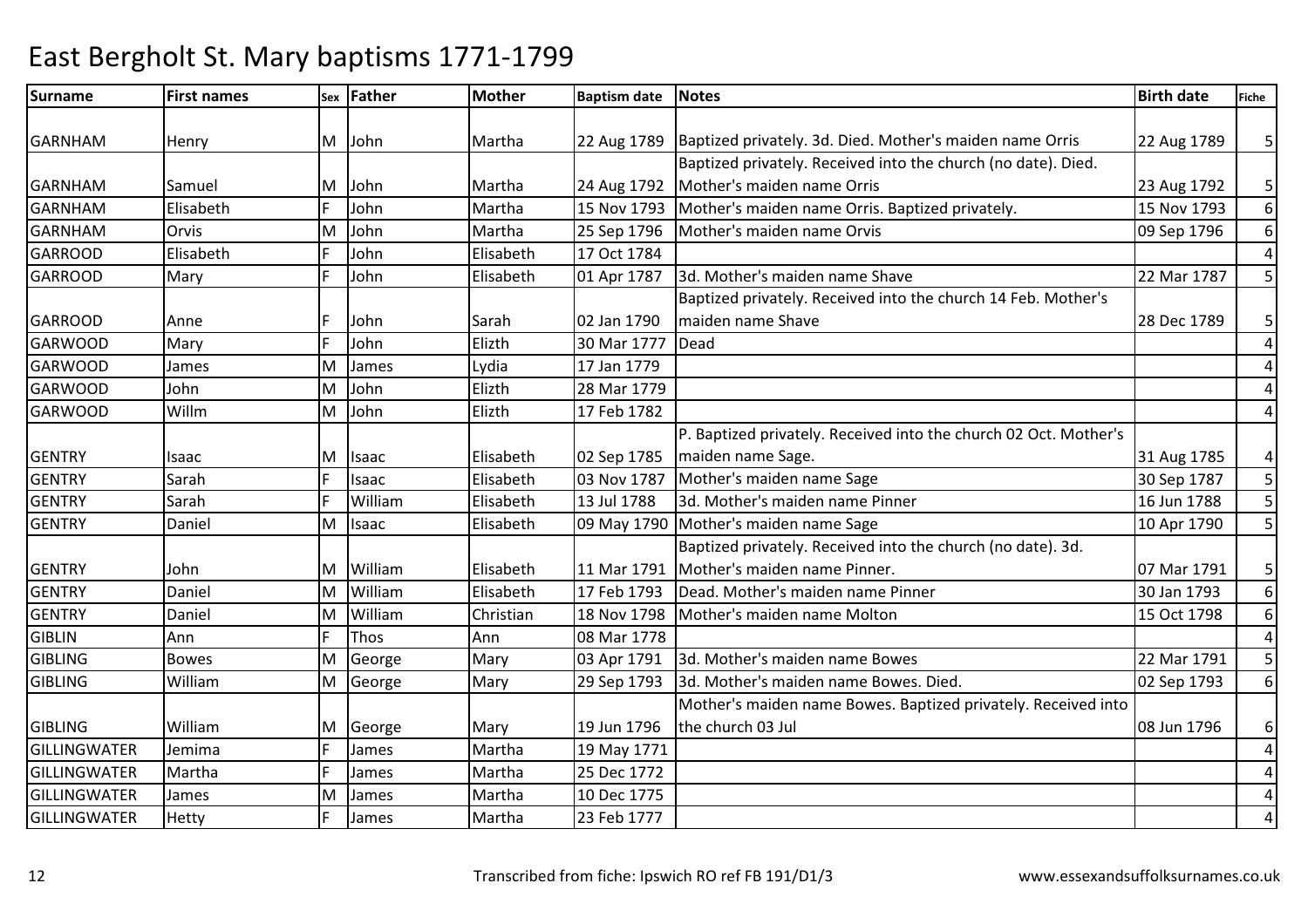| <b>Surname</b>      | <b>First names</b> | Sex | <b>Father</b> | <b>Mother</b> | <b>Baptism date</b> | <b>Notes</b>                                                      | <b>Birth date</b> | <b>Fiche</b>            |
|---------------------|--------------------|-----|---------------|---------------|---------------------|-------------------------------------------------------------------|-------------------|-------------------------|
| <b>GILLINGWATER</b> | Sarah              |     | James         | Martha        | 03 Oct 1779         |                                                                   |                   | $\overline{a}$          |
| GILLINGWATER        | Elizabeth          |     | James         | Martha        | 12 Mar 1783         |                                                                   |                   | $\overline{a}$          |
| <b>GILLINGWATER</b> | Harriet            |     | James         | Martha        | 22 Apr 1787         | 3d. Mother's maiden name Hart                                     | 10 Apr 1787       | 5 <sup>1</sup>          |
| GLANDFIELD          | Willm              | M   | Francis       | Sarah         | 06 Jun 1773         |                                                                   |                   | $\overline{4}$          |
|                     |                    |     |               |               |                     | Mother's maiden name Bentley. Baptized privately. Received        |                   |                         |
|                     |                    |     |               |               |                     | into the church 23 Nov. Father is a soldier in the Cambridgeshire |                   |                         |
| <b>GODFREY</b>      | John               | M   | William       | Elisabeth     | 18 Nov 1794         | Militia.                                                          | 02 Oct 1794       | $6 \mid$                |
| <b>GOODRICH</b>     | Ann                |     | Edwd          | Mary          | 18 Apr 1773         |                                                                   |                   | $\overline{4}$          |
| <b>GOODRICH</b>     | George             | м   | Edwd          | Mary          | 26 Dec 1779         |                                                                   |                   | 4                       |
| <b>GOODRICH</b>     | Susan              |     | Edwd          | Mary          | 26 Dec 1779         |                                                                   |                   | $\overline{4}$          |
| <b>GOSLING</b>      | Hannah             |     | Willm         | Hannah        | 09 Sep 1781         |                                                                   |                   | $\overline{4}$          |
|                     |                    |     |               |               |                     | 3d. Baptized privately. Received into the church 08 Jan 1786.     |                   |                         |
| <b>GOSLING</b>      | William            | M   | Benjamin      | Susanna       | 02 Oct 1785         | Mother's maiden name Yeast                                        | 29 Sep 1785       | 4                       |
| <b>GOSNALL</b>      | John               | M   | John          | Elisabeth     |                     | 25 Mar 1798   Mother's maiden name Ward                           | 24 Feb 1798       | $6 \mid$                |
| <b>GOSNALL</b>      | James              | M   | Thomas        | Mary          | 23 Dec 1798         | Mother's maiden name Beckwith                                     | 24 Nov 1798       | 6 <sup>1</sup>          |
|                     |                    |     |               |               |                     | 3d. Baptized privately. Received into the church 25 Mar.          |                   |                         |
| <b>GOSSHOCK</b>     | James              | M   | Francis       | Mary          | 12 Mar 1787         | Mother's maiden name Twait.                                       | 10 Mar 1787       | 5 <sup>1</sup>          |
|                     |                    |     |               |               |                     | Baptized privately. Received into the church 07 Feb. Dead.        |                   |                         |
| <b>GOSSHOCK</b>     | Lucy               | F.  | Francis       | Mary          | 10 Jan 1790         | Mother's maiden name Twait.                                       | 07 Jan 1790       | 5 <sup>1</sup>          |
|                     |                    |     |               |               |                     | Baptized privately. Received into the church 02 Oct. Mother's     |                   |                         |
| <b>GOSSHOCK</b>     | Susanna            |     | Francis       | Mary          | 07 Sep 1791         | maiden name Twait                                                 | 07 Sep 1791       | 5 <sup>1</sup>          |
| <b>GRAINGER</b>     | Henry              | M   | Henry         | Mary          | 23 Mar 1777         |                                                                   |                   | 4                       |
| <b>GRANGER</b>      | Mary               |     | Henry         | Mary          | 03 Apr 1774         |                                                                   |                   | 4                       |
| <b>GRANGER</b>      | Henry              | M   | Henry         | Mary          | 20 Aug 1775         |                                                                   |                   | 4                       |
| <b>GREEN</b>        | Thos How           | м   | Robert        | Sarah         | 20 Sep 1778         |                                                                   |                   | 4                       |
| <b>GREEN</b>        | Jeremh.            | м   | Robert        | Sarah         | 14 Jan 1781         |                                                                   |                   | 4                       |
| <b>GREEN</b>        | Anne               |     | Robert        | Sarah         | 09 Feb 1783         |                                                                   |                   | $\overline{4}$          |
| <b>GREEN</b>        | John               | м   | John          | Margaret      | 27 Mar 1791         | 3d. Mother's maiden name Vincent                                  | 01 Mar 1791       | 5 <sup>1</sup>          |
| <b>GREEN</b>        | William            | M   | John          | Margaret      | 12 Oct 1793         | 3d. Mother's maiden name Vincent                                  | 16 Sep 1793       | $6 \mid$                |
| <b>GREEN</b>        | George             | M   |               | Lucy          | 25 Nov 1798         | Bastard                                                           | 04 Nov 1798       | 6 <sup>1</sup>          |
|                     |                    |     |               |               |                     | 3d. Baptized privately. Received into the church 01 Jul. Mother's |                   |                         |
| <b>GRETTON</b>      | Mary Johnson       |     | M Charles     | Mary          | 13 Feb 1789         | maiden name Johnson.                                              | 15 Jan 1789       | $\overline{\mathbf{5}}$ |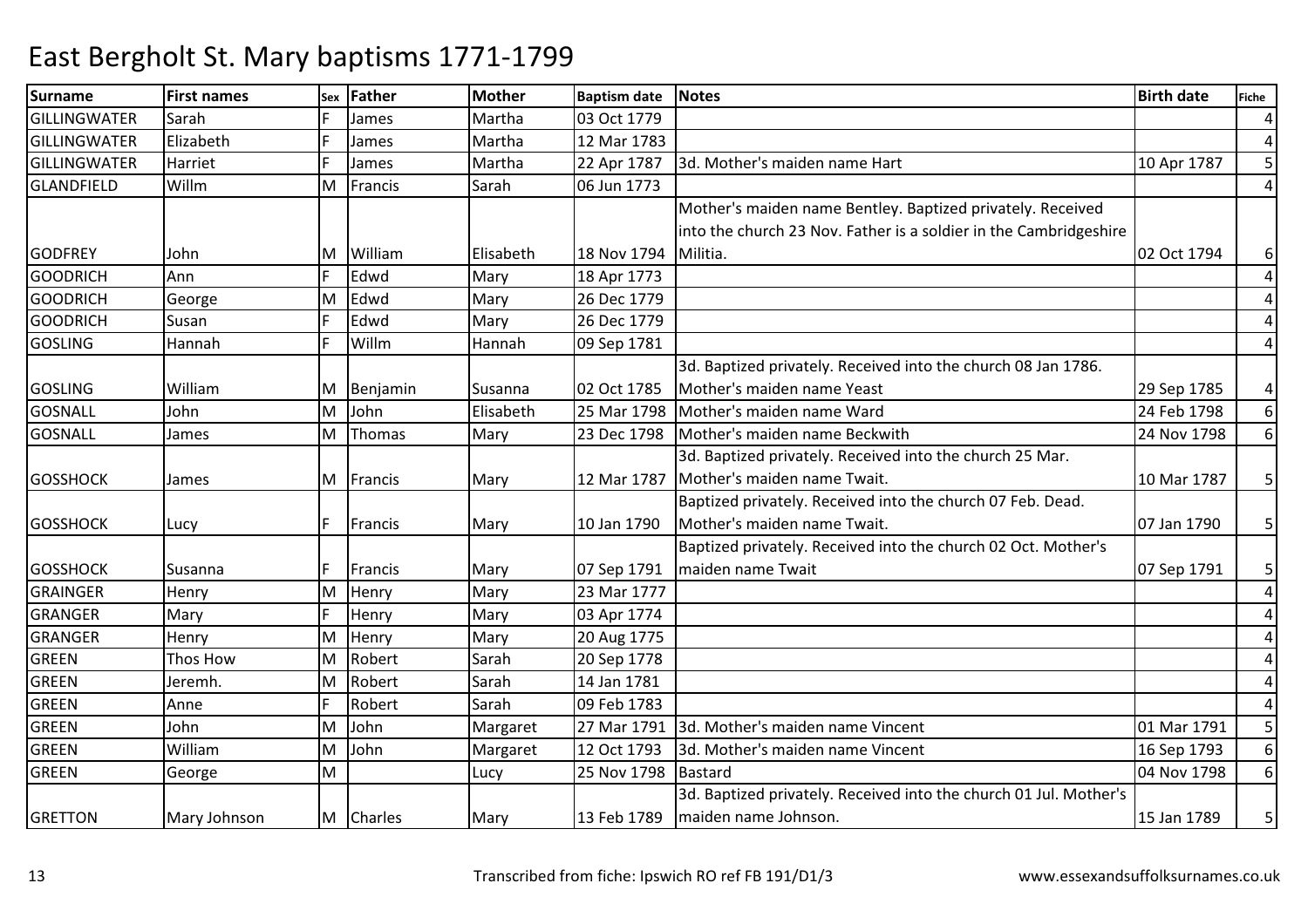### Surnamee First names Sex Father Mother Baptism date Notes Birth date Birth date Fiche GREY Thomas Brame M N Sarah 18 Apr 1789 15 Jun 1771 Bastard. Baptized privately. 3d. Received into the church (no date). Dead.17 Apr 1789 | 5 4GRIMES Saml LambM Samuel Sarah 15 Jun 1771 4GRIMESS Mary F Willm Willm Martha 31 Jan 1773<br>Willm Martha 15 Dec 1776 4GRIMES WillmY Elizth MM Willm Martha 15 Dec 1776<br>F Isaac Esther 04 Oct 1773 4GRIMSEYEsther 04 Oct 1773<br>Esther 13 Nov 1774 4GRIMSEY Robert MM Isaac Esther 13 Nov 1774<br>F Isaac Esther 26 Jan 1777 4GRIMSEYY Esther F Isaac Esther 26 Jan 1777 Saml Elizth 30 Mar 1777 4**GRIMSEY**  Saml M 4GRIMSEY Saml MSaml Elizth 06 Sep 1778<br>Isaac Esther 07 Mar 1779 4GRIMSEY Isaac MM Isaac Esther 07 Mar 1779<br>E Saml Elizth 11 Jun 1780 4GRIMSEY ElizthElizth 11 Jun 1780<br>Fsther 129 Apr 1781 4GRIMSEY Joseph JosephMIsaac Esther 29 Apr 1781<br>Samuel Elisabeth 27 Mar 1785 4GRIMSEYM Samuel Elisabeth 27 Mar 1785 Mother's maiden name Evans 06 Mar 1785 5 GRIMSEY Jane <sup>F</sup> Robert Elisabeth16 Sep 1787 | 3d. Mother's maiden name Orris | 01 Sep 1787 | 5<br>14 Mar 1790 | 3d. Mother's maiden name Orris | 07 Jan 1790 | 5 GRIMSEY Robert MM | Robert | Elizabeth | 14 Mar 1790 | 3d. Mother's maiden name Orris | 1790 | 07 Jan 1790 | 5<br>Mother's maiden name Moore. Baptized privately. Received into GRIMSEY Stephen M Abraham Sarah 25 Jan 1796 the church 21 Feb24 Jan 1796 | 6 GROOM Mary Anne F George Elisabeth 05 Jul 1798 Mother's maiden name Stollery. Mary & Anne & Elisabeth, twins, privately baptized same day. Both died.04 Jul 1798 | 6 GROOM Elisabeth F George Elisabeth 05 Jul 1798M Thos Susan 24 Nov 1771 Mother's maiden name Stollery. Mary & Anne & Elisabeth, twins, privately baptized same day. Both died.04 Jul 1798 | 6 4GROSS Thos M 4GROSS Robt MM Thos Susan 19 May 1776<br>F Thos Susan 10 Sep 1779 GROSS Lucy <sup>F</sup> Thos Susan 10 Sep 1779 4GROSS Jane  $\begin{array}{|c|c|c|c|c|}\n\hline\n\text{GROSS} & \text{Jane} & \text{F} & \text{Thomas} & \text{Mary} & \text{O6 Feb 1785}\n\hline\n\end{array}$ 3d. Mother's surname (Terry) from previous marriage (was a widow).20 Jan 1785 | 4 GROSS **Elisabeth** F Thomas Mary 11 Feb 1787 Mother's surname (Terry) is from previous marriage (she was a widow).17 Jan 1787  $\vert$  5 GROSS William M Thomas Mary 24 Jan 1790 Mother's surname (Terry) is from previous marriage (she was a widow before marrying Thomas Gross).28 Dec 1789 | 5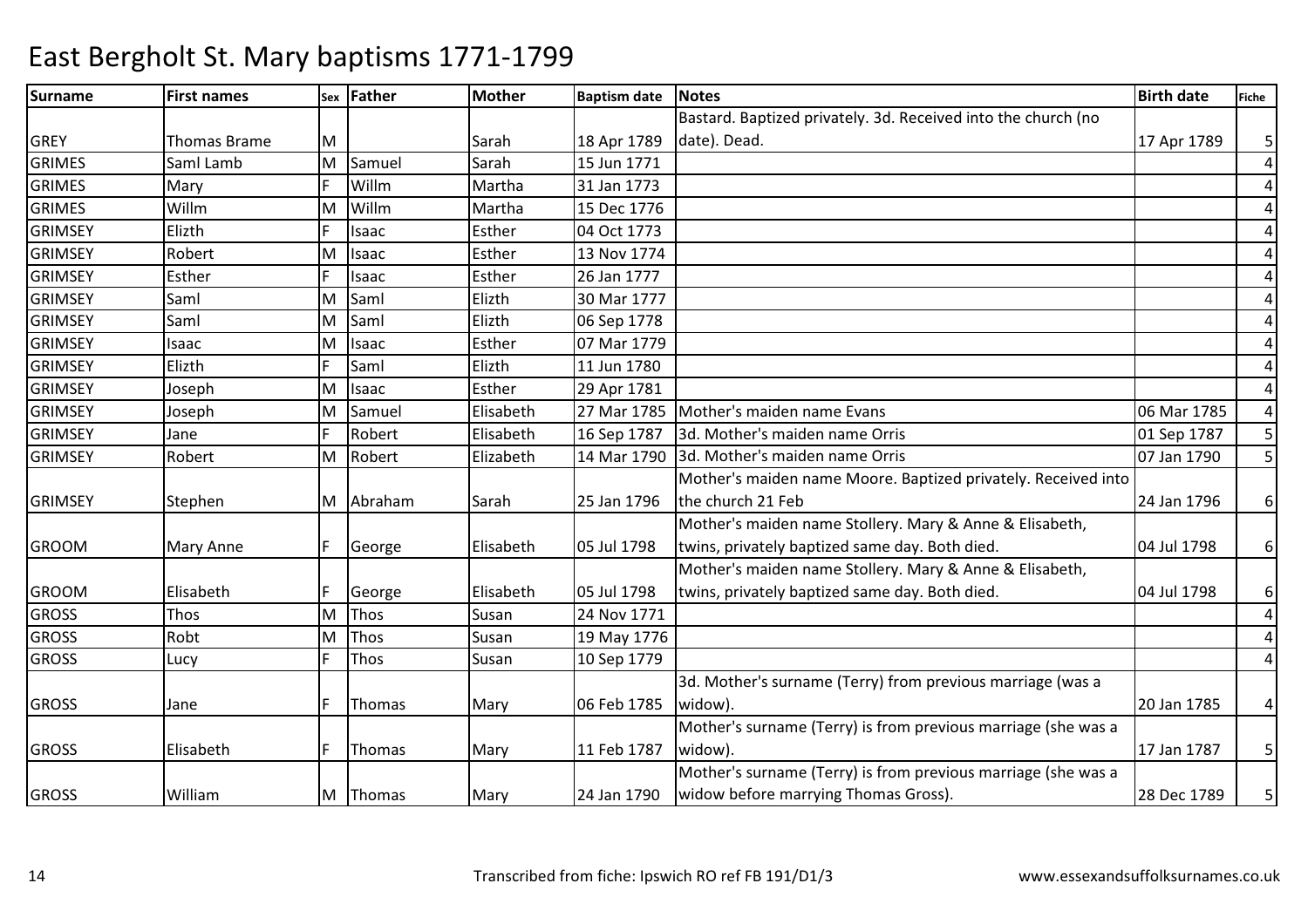### Surnamee First names Sex Father Mother Baptism date Notes Birth date Birth date Fiche GROSS Eleanor F Thomas Mary 25 Dec 1792 24 Mar 1771 Mother's surname (Terry) is from her previous marriage. She was a widow before marrying Thomas Gross.19 Nov 1792 | 5 4GUNNN Martha F James Martha 24 Mar 1771 4GUNN Isaac MM James Martha 24 Mar 1771<br>F James Martha 15 May 1774 4GUNNN Judith F James Martha 15 May 1774 4GUNNN Ruth F James Martha 02 Feb 1777 4GUNNN Mary F John Mary 31 Dec 1780 4GUNN John M**John Mary 12 May 1782**<br>John Mary 26 Oct 1783 4**GUNN** James<br>Sarah MM John Mary 26 Oct 1783<br>F Stephen Sarah 02 Nov 1783 4**GUNN** N Sarah F Stephen Sarah 02 Nov 1783 4GUNNSarah 17 F John 1786 26 Feb 1786 3d. Mother's maiden name Moore<br>Mary F Stephen Sarah 12 Mar 1786 3d. Mother's maiden name Piper 25 Feb 1786 4GUNNN Mary F Stephen Sarah 12 Mar 1786 3d. Mother's maiden name Piper 25 Feb 1786  $\overline{5}$ GUNNN Elisabeth F Stephen Sarah 109 Sep 1787 Mother's maiden name Piper 15 Aug 1787 5 15 Aug 1787 5 15 Aug 1787 5 1 GUNNN Judith F John Mary 18 Nov 1787 Mother's maiden name Moor 03 Nov 1787 5 GUNNAnne Filestephen Sarah 109 May 1790 Mother's maiden name Piper. Dead. 1998 Mother 1790 S GUNN Abraham M Abraham Sarah 01 Jan 179121 Aug 1791 Baptized privately. Received into the church (no date). 3d. Mother's maiden name Moore.31 Dec 1790 | 5 5 GUNNN 1791 | Martha | F Stephen | Sarah | 21 Aug 1791 | Mother's maiden name Piper | 28 Jul 1791 | 5 GUNN Elisabeth F John Mary 27 Apr 1792Baptized privately. Received into the church 13 May. 3d. Mother's maiden name Moore.26 Apr 1792 | 5 GUNN Sarah F Abraham Sarah 05 Aug 179224 Nov 1793 Baptized privately. Received into the church 09 Sep. Mother's maiden name Moore03 Aug 1792 | 5 6GUNNN Hannah F Stephen Mary 24 Nov 1793 Mother's maiden name Piper 1988 Mother's maiden name Piper 1988 Mother's maiden name Piper GUNN Isaac | M John | Mary | 24 Jan 1795 Mother's maiden name Moor. Baptized privately. Received into the church 22 Feb23 Jan 1795 | 6 GUNN Anne Maria F Stephen Sarah 20 Feb 179630 Jan 1798 Mother's maiden name Piper. Baptized privately. Received into the church 10 Apr19 Feb 1796 | 6 6GUNNIsaac<br>Judith MM Abraham Sarah 30 Jan 1798 Mother's maiden name Moor. Baptized privately. Died. 30 Jan 1798<br>F Stephen Sarah 15 Mar 1799 Mother's maiden name Piper. Baptized privately. (9 Mar 1799 6GUNNF Stephen Sarah 15 Mar 1799 Mother's maiden name Piper. Baptized privately.<br>F Edward Mary 07 Apr 1782 4**GUTTERIDGE** Chinnery F<br>Flisabeth F Mary 07 Apr 1782<br>Elisabeth 22 Feb 1795 6**GUTTERIDGE**  Elisabeth<sup>F</sup> John Elisabeth 22 Feb 1795 Mother's maiden name Aubrey 30 Dec 1794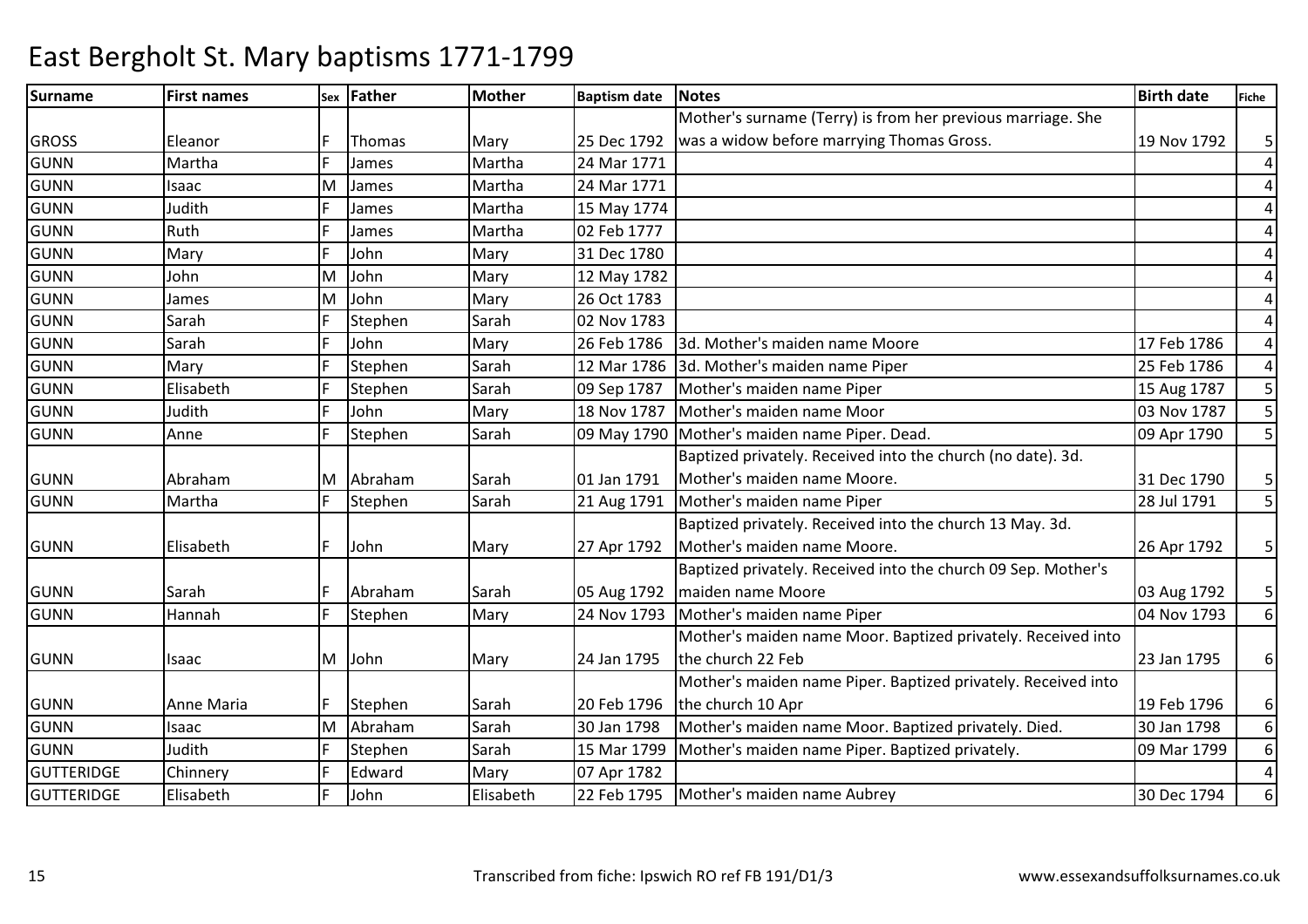| <b>Surname</b>    | <b>First names</b> | Sex | <b>Father</b> | <b>Mother</b> | <b>Baptism date</b> | <b>Notes</b>                                                   | <b>Birth date</b> | <b>Fiche</b>   |
|-------------------|--------------------|-----|---------------|---------------|---------------------|----------------------------------------------------------------|-------------------|----------------|
|                   |                    |     |               |               |                     | Mother's maiden name Aubrey. Baptized privately. Received into |                   |                |
| <b>GUTTERIDGE</b> | John               | M   | John          | Elisabeth     | 27 Jun 1796         | the church 07 Aug                                              | 23 Jun 1796       | $6 \mid$       |
| <b>GUTTERIDGE</b> | Sarah              |     | John          | Elisabeth     | 02 Sep 1798         | Mother's maiden name Aubrey                                    | 04 Aug 1798       | 6 <sup>1</sup> |
|                   |                    |     |               |               |                     | 3d. Baptized privately. Received into the church 16 Oct.       |                   |                |
| <b>HALL</b>       | Sarah              |     | Abraham       | Sarah         | 28 Sep 1785         | Mother's maiden name Lemon.                                    | 22 Sep 1785       | $\vert$        |
| <b>HALL</b>       | Sarah              |     | William       | Sarah         | 30 Oct 1785         | 3d. Mother's maiden name Chapman                               | 06 Oct 1785       | $\vert$ 4      |
| <b>HALL</b>       | Elisabeth          |     | William       | Sarah         | 28 Aug 1791         | Mother's maiden name Chaplin                                   | 17 Aug 1791       | $\overline{5}$ |
| <b>HALL</b>       | Edmund             | м   | William       | Sarah         | 19 Aug 1793         | Mother's maiden name Chaplin. Baptized privately               | 14 Aug 1793       | 6 <sup>1</sup> |
| <b>HALL</b>       | Hannah             |     | William       | Sarah         | 07 Jan 1796         | Mother's maiden name Chaplin. Baptized privately.              | 02 Jan 1796       | 6 <sup>1</sup> |
|                   |                    |     |               |               |                     | 3d. Baptized privately. Received into the church: 22 Jul 1787. |                   |                |
| <b>HALLS</b>      | William            | M   | William       | Sarah         | 15 May 1787         | Mother's maiden name Chaplin                                   | 12 May 1787       | 5 <sup>1</sup> |
| <b>HALLS</b>      | William            | м   | William       | Sarah         | 10 Oct 1798         | Mother's maiden name Chaplin. Baptized privately.              | 07 Oct 1798       | 6 <sup>1</sup> |
| <b>HANNIBAL</b>   | John               | M   | John          | Mary          | 14 Mar 1784         |                                                                |                   | $\overline{4}$ |
|                   |                    |     |               |               |                     | Baptized privately. Received into the church 23 Sep. Dead.     |                   |                |
| <b>HANNIBAL</b>   | Hannah             |     | John          | Mary          | 19 Jul 1786         | Mother's maiden name Scarf.                                    | 18 Jul 1786       | 5 <sup>1</sup> |
|                   |                    |     |               |               |                     | Baptized privately. Received into the church 11 May 1788.      |                   |                |
| <b>HANNIBAL</b>   | Elisabeth          |     | John          | Mary          | 12 Apr 1788         | Mother's maiden name Scarf.                                    | 10 Apr 1788       | 5 <sup>1</sup> |
|                   |                    |     |               |               |                     | Baptized privately. Received into the church 24 Jun. Mother's  |                   |                |
| <b>HANNIBAL</b>   | Abraham            | M   | John          | Mary          |                     | 03 May 1792   maiden name Scarf                                | 03 May 1792       | 5 <sup>1</sup> |
|                   |                    |     |               |               |                     | Mother's maiden name Scarf. Baptized privately. Received into  |                   |                |
| <b>HANNIBAL</b>   | Isaac              | M   | John          | Mary          | 25 Jun 1794         | the church 14 Sep. Dead.                                       | 20 Jun 1794       | $6 \mid$       |
|                   |                    |     |               |               |                     | Mother's maiden name Scarf. Baptized privately. Received into  |                   |                |
| <b>HANNIBAL</b>   | Harriet            |     | John          | Mary          | 12 Mar 1796         | the church 15 May                                              | 08 Mar 1796       | $6 \mid$       |
|                   |                    |     |               |               |                     | Mother's maiden name Scarf. Baptized privately. Received into  |                   |                |
| <b>HANNIBAL</b>   | Isaac              | M   | John          | Mary          | 15 Jun 1798         | the church 1 Jul                                               | 01 Jun 1798       | $6 \mid$       |
| <b>HANNIBAL</b>   | William            | M   |               | Mary          | 16 Sep 1799         | Baptized privately. Received into the church 24 Nov.           | 15 Sep 1799       | $6 \mid$       |
| <b>HARDWICK</b>   | Martha             |     |               | Ann           | 26 Jul 1778         | Base.                                                          |                   | $\overline{4}$ |
| <b>HARRIS</b>     | Sarah              |     | Saml          | Sarah         | 12 Mar 1774         |                                                                |                   | $\overline{a}$ |
| <b>HARRIS</b>     | Henry              | M   | Saml          | Elizth        | 28 May 1780         |                                                                |                   | $\overline{4}$ |
| <b>HARRIS</b>     | Robert             | M   | Samuel        | Elizabeth     | 14 Jul 1782         |                                                                |                   | $\overline{4}$ |
| <b>HARRIS</b>     | Henry              | М   | Samuel        | Eliz.         | 11 Apr 1784         |                                                                |                   | 4              |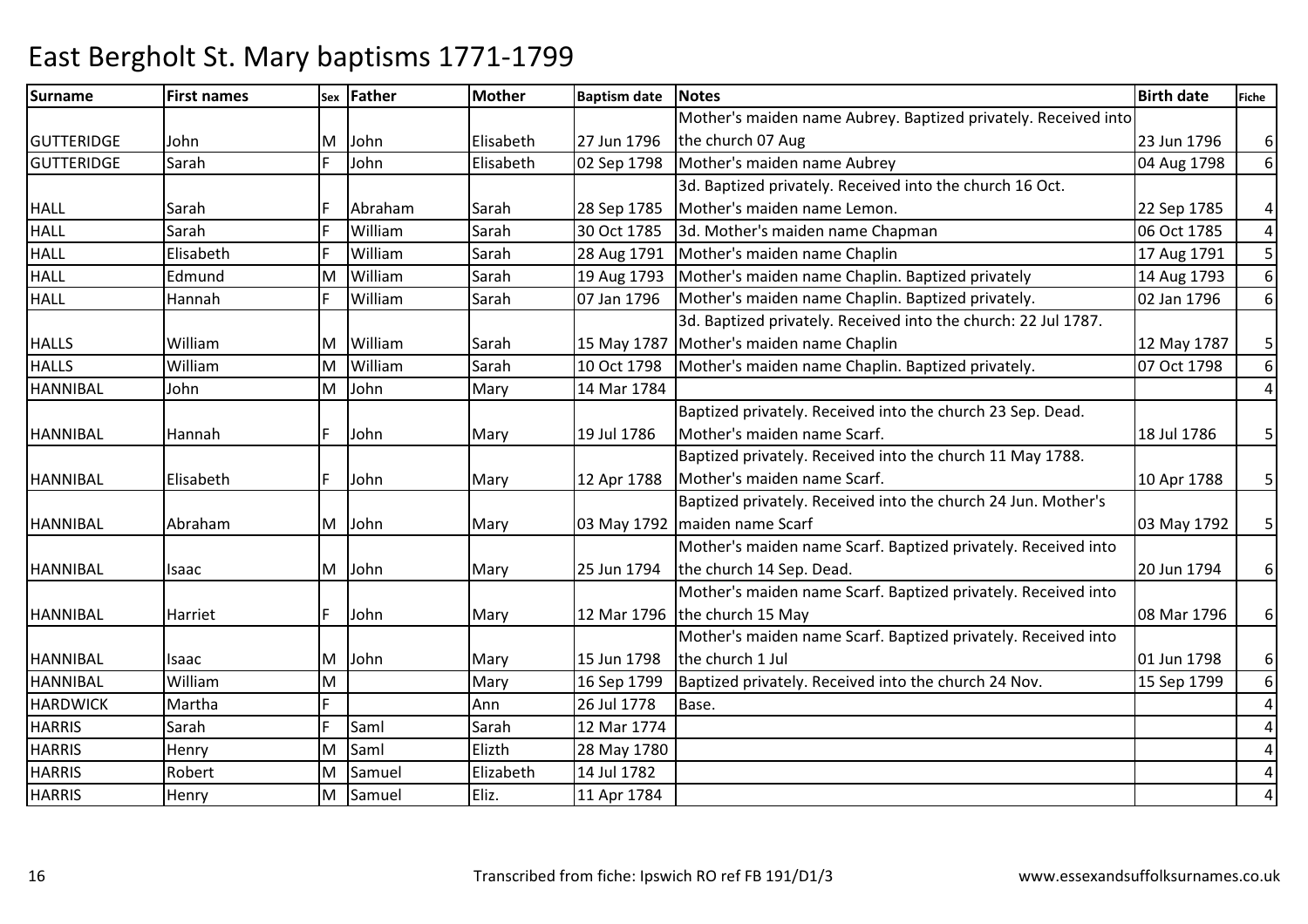### Surnamee First names Sex Father Mother Baptism date Notes Birth date Birth date Fiche HARRIS Henry M Samuel Elisabeth 06 Jun 178606 Jun 1786 Baptized privately. Dead. Mother's maiden name Stewart 28 May 1786 4 **HARRISS**  WillmS Alice M Saml Sarah 15 Nov 1772 4 4**HARRISS**  <sup>F</sup> Saml SarahSarah 24 Sep 1775<br>Esther 19 Jan 1777 4HARSOMM Lucy F Esther 19 Jan 1777<br>M Lucy F Esther 20 June 1793 4HARSOM Jane <sup>F</sup> Esther 30 Jun 1782 Bastard 4HARSOM Lotty <sup>F</sup> Esther 26 Dec 1784 Bastard 6HARSOMM Elisabeth F Jonathan Elisabeth 13 May 1798 Mother's maiden name Chaplin 13 Apr 1798<br>13 Apr 1798 4**HART**  Willm JohnMPhilip Sarah 18 Aug 1771<br>Philip Sarah 30 Jan 1774 4**HART** MPhilip Sarah 30 Jan 1774<br>Philip Sarah 24 Mar 1776 4**HART**  Lucy <sup>F</sup> Philip24 Mar 1776 4**HART**  ElizthF Philip Sarah 107 Jun 1778<br>F Robt 1179 4**HART**  ElizthF Robt Elizth 10 Oct 1779<br>F Philip Sarah 18 Jun 1780 4**HART**  Sarah <sup>F</sup> Philip Sarah 18 Jun 1780 4**HART**  SarahF Robert Elizabeth 24 Nov 1782 4**HART**  Anne**Robert** Elisabeth 17 Oct 1784 4**HART**  Robert M Robert Elisabeth 07 May 1786 3d. Mother's maiden name Garnham 11 Apr 1786 5 HART WilliamM3d. Mother's maiden name Garnham HART William M Sarah 29 Apr 1790Bastard. Baptized privately. Received into the church 16 May. 3d. Dead.15 Apr 1790 | 5 HART Mary F Isaac Sarah 12 Jan 1791Baptized privately. Received into the church (no date). Mother's surname (Robinson) is from previous marriage (she was a widow when she married Isaac).25 Nov 1790 | 5 HART Susanna F William Susanna 11 Dec 17933d. Mother's maiden name Bird. Baptized privately.Dead. 109 Dec 1793 | 6 HART William M William Susanna 24 Mar 1795Mother's maiden name Bird. Baptized privately. Received into the church 03 May22 Feb 1795 | 6 HART Philip M William Susanna 17 Sep 1796 Mother's maiden name Bird. Baptized privately. Received into the church 08 Jan 179716 Sep 1796 | 6 HART Anne F William Susanna 18 Nov 1797M John Margaret 29 Dec 1782 Mother's maiden name Bird. Baptized privately. Received into the church 28 Jan 179816 Nov 1797 | 6 4**HARVEY**  JohnM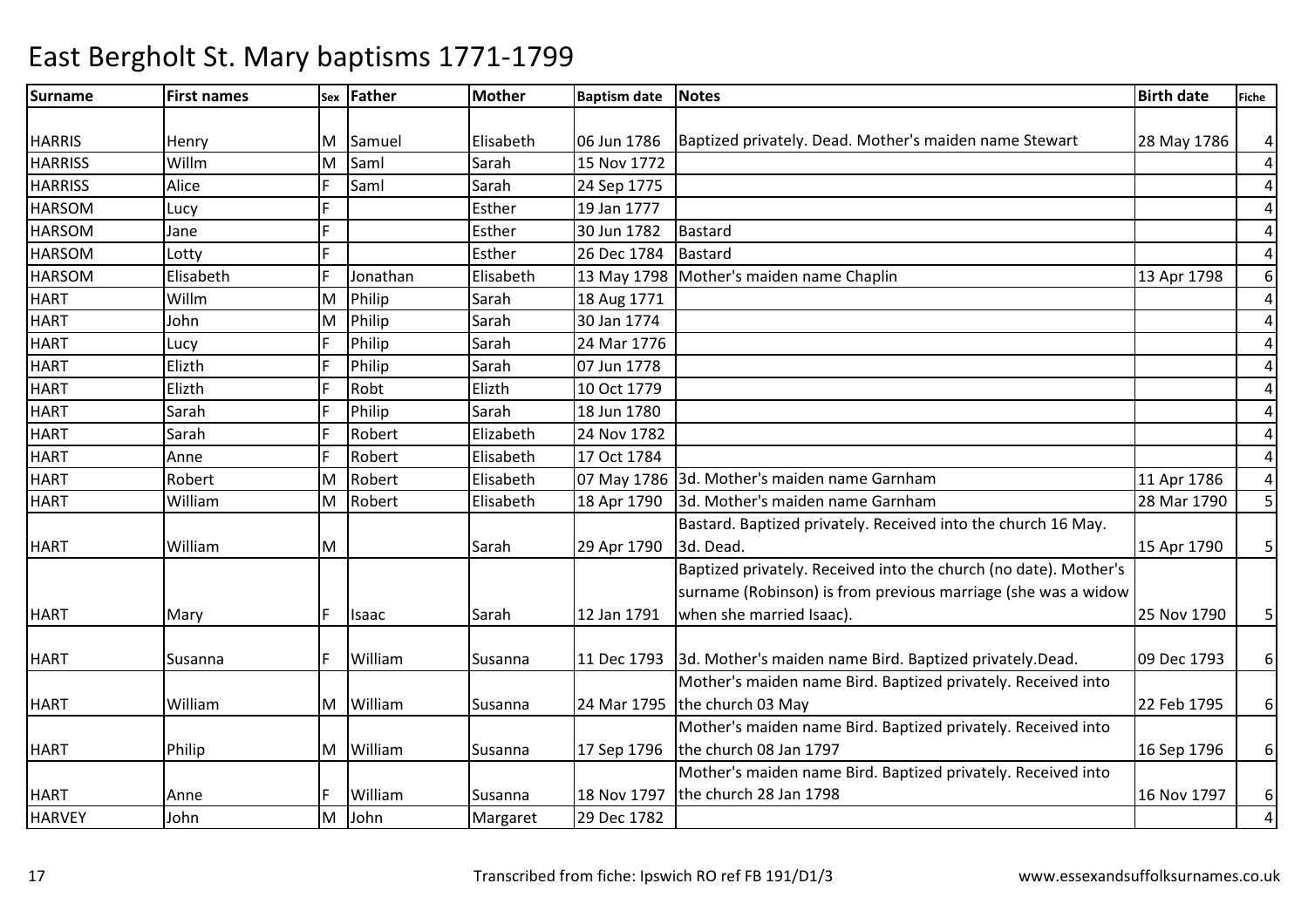| <b>Surname</b>  | <b>First names</b> | Sex | <b>Father</b> | <b>Mother</b> | <b>Baptism date</b> | <b>Notes</b>                                                  | <b>Birth date</b> | <b>Fiche</b>   |
|-----------------|--------------------|-----|---------------|---------------|---------------------|---------------------------------------------------------------|-------------------|----------------|
| <b>HARVEY</b>   | Susanna            |     | Isaac         | Susanna       | 13 Apr 1783         |                                                               |                   | $\overline{a}$ |
| <b>HARVEY</b>   | William            | M   | John          | Margaret      | 09 Apr 1784         |                                                               |                   | 4              |
| <b>HARVEY</b>   | Susanna            |     | John          | Margaret      | 05 Feb 1786         | 3d. Mother's maiden name Blosse                               | 25 Jan 1786       | $\overline{a}$ |
|                 |                    |     |               |               |                     | Baptized privately. Received into the church (no date). Died. |                   |                |
| <b>HARVEY</b>   | William            | M   | William       | Elisabeth     | 05 Feb 1788         | Mother's maiden name Starr.                                   | 03 Feb 1788       | 5              |
| <b>HARVEY</b>   | Harriet            |     | John          | Margaret      | 24 Feb 1788         | Mother's maiden name Bloss                                    | 20 Jan 1788       | 5 <sup>1</sup> |
|                 |                    |     |               |               |                     | 3d. Baptized privately. Received into the church 18 March.    |                   |                |
| <b>HARVEY</b>   | Elisabeth          |     | William       | Elisabeth     | 15 Feb 1789         | Mother's maiden name Star.                                    | 15 Feb 1789       | 5 <sub>l</sub> |
| <b>HARVEY</b>   | Martha             |     | John          | Margaret      | 25 Dec 1789         | 3d. Dead. Mother's maiden name Bloss                          | 16 Nov 1789       | 5 <sub>l</sub> |
| <b>HARVEY</b>   | <b>Henry Bloss</b> | M   | John          | Margaret      | 24 Apr 1791         | 3d. Dead. Mother's maiden name Bloss                          | 18 Mar 1791       | 5 <sup>1</sup> |
| <b>HAWES</b>    | Robert             | M   | Samuel        | Rebecca       | 14 Nov 1784         |                                                               |                   | $\overline{4}$ |
| <b>HECKFORD</b> | Willm              | м   | Willm         | Mary          | 03 Apr 1776         |                                                               |                   | 4              |
| <b>HECKFORD</b> | Mary               |     | Wm            | Mary          | 22 Sep 1777         |                                                               |                   | 4              |
| <b>HECKFORD</b> | John               | M   | Willm         | Mary          | 18 Jul 1779         |                                                               |                   | 4              |
| <b>HECKFORD</b> | Elizth             |     | Willm         | Mary          | 15 Apr 1781         |                                                               |                   | 4              |
| <b>HECKFORD</b> | <b>Thomas Rand</b> | M   | William       | Mary          | 23 Mar 1783         |                                                               |                   | 4              |
| <b>HECKFORD</b> | Harry              | Μ   | William       | Mary          | 11 Mar 1785         | 3d. Mother's maiden name Rand                                 | 21 Feb 1785       | 4              |
| <b>HECKFORD</b> | Harriet            |     | William       | Mary          | 28 Jan 1787         | 3d. Mother's maiden name Rand                                 | 11 Jan 1787       | 5              |
| <b>HECKFORD</b> | Henry              | м   | William       | Mary          | 26 Oct 1788         | 3d. Mother's maiden name Rand                                 | 17 Sep 1788       | 5 <sup>1</sup> |
| <b>HECKFORD</b> | Martha             |     | William       | Mary          | 25 Mar 1791         | 3d. Mother's maiden name Rand                                 | 09 Mar 1791       | 5 <sup>1</sup> |
| <b>HECKFORD</b> | Jeremiah           | Μ   | William       | Mary          | 21 Jul 1793         | 3d. Mother's maiden name Rand                                 | 02 Jul 1793       | $6 \mid$       |
| <b>HECKFORD</b> | George             | M   | William       | Mary          | 16 Aug 1795         | Mother's maiden name Rand                                     | 01 Aug 1795       | 6 <sup>1</sup> |
| <b>HECKFORD</b> | Charles            | М   | William       | Mary          | 12 Mar 1798         | Mother's maiden name Rand. Baptized privately.                | 17 Feb 1798       | $6 \mid$       |
| <b>HEFFILL</b>  | Thomas             | М   | Henry         | Hannah        | 02 Apr 1783         |                                                               |                   | $\overline{4}$ |
| <b>HEFFILL</b>  | Henry              | M   | Henry         | Hannah        | 02 Apr 1783         |                                                               |                   | 4              |
| <b>HICKS</b>    | Elizth             |     | Daniel        | Elizth        | 23 Feb 1772         |                                                               |                   | 4              |
| <b>HICKS</b>    | Sarah              |     | Daniel        | Anne          | 08 Dec 1782         |                                                               |                   | $\overline{4}$ |
| <b>HICKS</b>    | Rachel             |     | Daniel        | Anne          | 15 Mar 1786         | 3d. Mother's maiden name Boughton. Dead.                      | 27 Jan 1786       | $\overline{4}$ |
|                 |                    |     |               |               |                     | Baptized privately. Received into the church 22 Feb. Mother's |                   |                |
|                 |                    |     |               |               |                     | surname (Rodbert) is from previous marriage (she was a widow  |                   |                |
| <b>HICKS</b>    | Christopher        |     | M Daniel      | Anne          | 17 Feb 1789         | on her marriage to Daniel Hicks).                             | 22 Nov 1788       | 5              |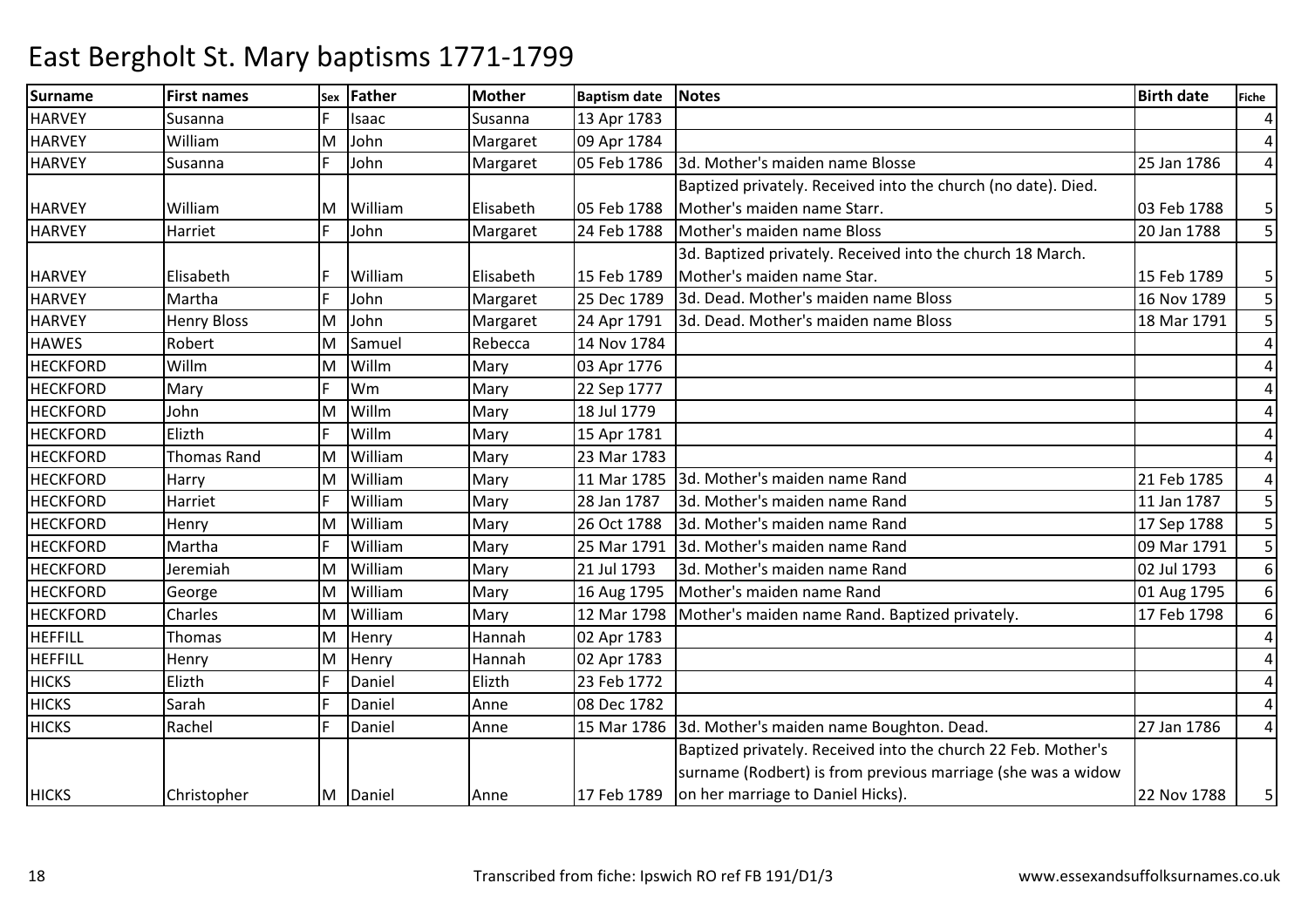### Surnamee First names Sex Father Mother Baptism date Notes Birth date Birth date Fiche HICKS Rachel F Daniel Anne 04 Jul 1790Mother's surname (Rodberd) is from her previous marriage (she was a widow before marrying Daniel Hicks).HICKS Mary Anne F Daniel Anne 05 Feb 1792Dead. Mother's surname (Rodbert) is from her previous marriage. She was a widow before marrying Daniel Hicks.HICKS John M Daniel Anne 15 May 179421 Aug 1796 Mother's surname (Boughton) from previous marriage - she had been a widow. Baptized privately.**HICKS**  WilliamM William Mary 21 Aug 1796 Mother's maiden name Chaplin 15 Apr 1796 Mother's maiden name Chaplin. Baptized privately. Received HICKS Daniel M William Mary 27 Feb 1798n Mary 25 Aug 1771 into the church 15 AprHILL MaryF John<br>F Willn HILL Mary**Willm Willm Sarah 08 Sep 1771**<br>John Abigail 05 Jul 1772 HILL Saml MJohn Abigail 05 Jul 1772<br>John Mary 28 Feb 1773 HILL James MM John Mary 28 Feb 1773<br>F John Mary 14 Aug 1774 HILL MaryJohn Mary 14 Aug 1774<br>Abigail 09 Oct 1774 HILL Thos M John Abigail 09 Oct 1774 HILL JohnL<br>Elizth MM John Mary 03 Mar 1776<br>F John Abigail 11 May 1777 HILLE John Abigail 11 May 1777<br>F John Abigail 20 Jun 1781 HILL MaryJohn 20 Jun 1781 HILL Martha <sup>F</sup> John Mary 05 May 1782 HILL James M John Elisabeth 08 Apr 1791M John Mary 17 Jun 1778 Baptized privately. Received into the church (no date). Mother's maiden name Wheeler**HILLS**  JosephM**HILLS**  Isaac MJohn Mary 02 Jan 1780<br>George Mary 25 Feb 1781 **HILLS**  GeorgeMM George Mary 25 Feb 1781<br>F John Abigail 03 Aug 1783

### East Bergholt St. Mary baptisms 1771-1799

17 Apr 1790 5

 $25$  Sep 1791 | 5

10 May 1794 6

26 Feb 1798 | 6

02 Apr 1791 | 5

25 Feb 1787 | 5

6

4

4

4

4

4

4

4

4

44

4

44

4

5

F John 1786 | Mary 18 Jun 1786 | Died. Mother's maiden name Francis 1995 105 Jun 1786

Mother's maiden name Allen.

3d. Baptized privately. Received into the church 10 Mar.

03 Aug 1783<br>18 Jun 1786

**HILLS** 

**HILLS** 

S Mary F John

HILLS William M John Abigail 06 Mar 1787

Hannah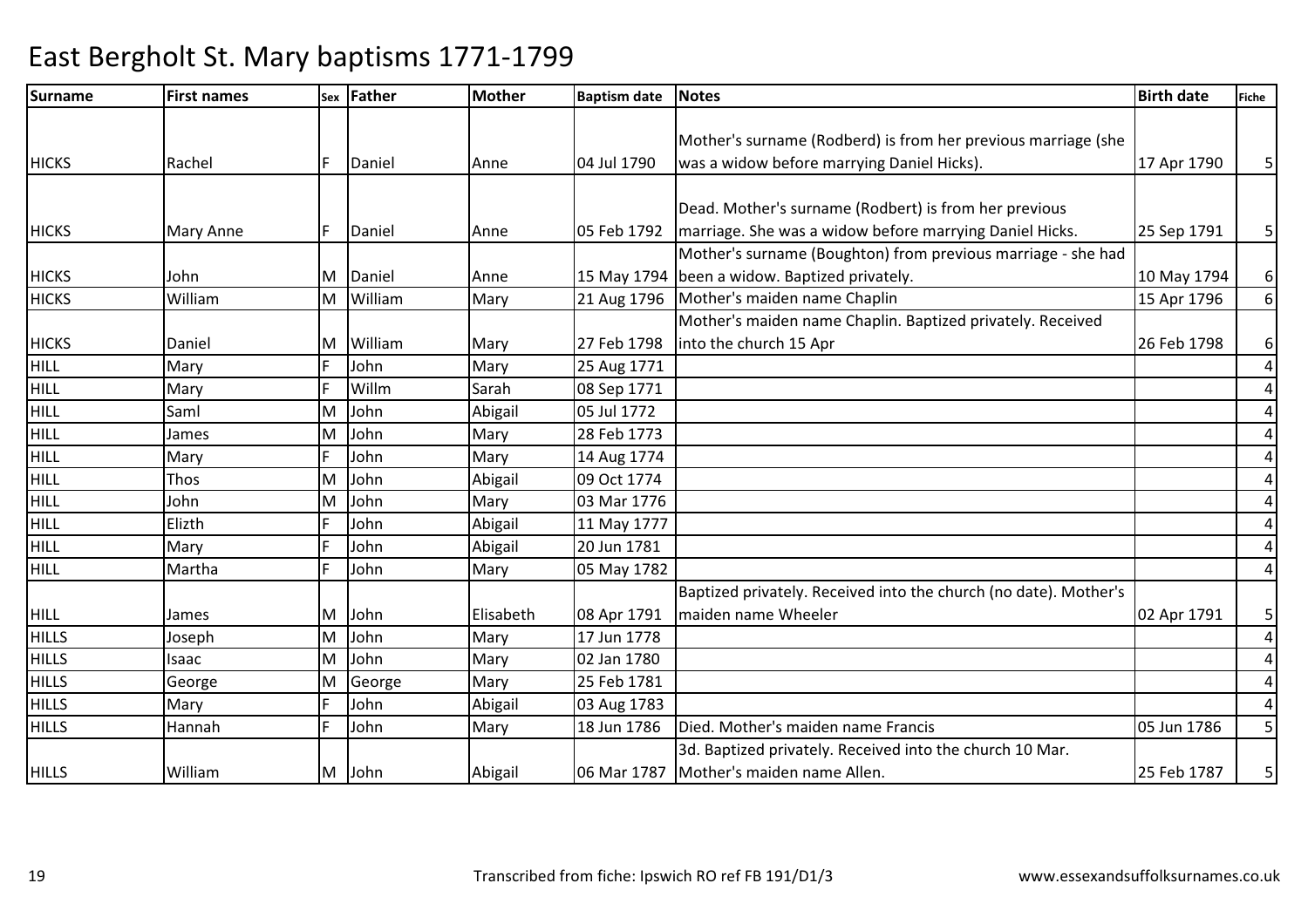| <b>Surname</b> | <b>First names</b> | Sex | Father    | Mother    | <b>Baptism date</b> | <b>Notes</b>                                                     | <b>Birth date</b> | <b>Fiche</b>   |
|----------------|--------------------|-----|-----------|-----------|---------------------|------------------------------------------------------------------|-------------------|----------------|
|                |                    |     |           |           |                     |                                                                  |                   |                |
|                |                    |     |           |           |                     | Mother's surname (Norman) is that from her previous marriage.    |                   |                |
| <b>HILLS</b>   | Monson             |     | M Monson  | Judith    | 23 Oct 1791         | She was a widow before marrying Monson Hills.                    |                   | 5              |
| <b>HIRST</b>   | Martha             |     | George    | Elizabeth | 18 Jan 1784         |                                                                  |                   | $\overline{4}$ |
| <b>HOLLERY</b> | Mary               |     | Danl      | Mary      | 30 Jan 1780         |                                                                  |                   | $\overline{a}$ |
| <b>HOW</b>     | Elizth             |     | Thos      | Elizth    | 24 Aug 1777         |                                                                  |                   | $\overline{4}$ |
| <b>HOW</b>     | Thos               | M   | Thos      | Elizth    | 15 Aug 1779         |                                                                  |                   | 4              |
| <b>HOW</b>     | Sarah              |     | Thomas    | Elizabeth | 14 Apr 1782         |                                                                  |                   | $\overline{4}$ |
| <b>HOW</b>     | Sarah              |     | Thomas    | Elisabeth | 26 Jan 1787         | Baptized privately. Dead. Mother's maiden name Jacobs            | 26 Jan 1787       | 5 <sup>1</sup> |
|                |                    |     |           |           |                     | Baptized privately. 3d. Received into the church (no date).      |                   |                |
| <b>HOWARD</b>  | William            |     | M William | Amy       | 04 Jan 1791         | Mother's maiden name Garrood.                                    | 03 Jan 1791       | 5 <sup>1</sup> |
|                |                    |     |           |           |                     | Baptized privately. Received into the church (no date). Mother's |                   |                |
| <b>HOWARD</b>  | Elisabeth          |     | William   | Amy       | 07 Aug 1792         | maiden name Garwood                                              | 03 Aug 1792       | 5 <sup>1</sup> |
|                |                    |     |           |           |                     | Baptized privately. Received into the church (no date). Mother's |                   |                |
| <b>HOWE</b>    | Louisa             |     | Thomas    | Elisabeth | 31 Jan 1791         | maiden name Jacobs. Dead.                                        | 31 Jan 1791       | 5 <sub>l</sub> |
|                |                    |     |           |           |                     | Baptized privately. Received into the church (no date). Mother's |                   |                |
| <b>HOWE</b>    | William            | M   | Thomas    | Elisabeth | 07 Aug 1792         | maiden name Jacobs                                               | 06 Aug 1792       | 5 <sup>1</sup> |
| HUNNABALL      | Mary               |     | John      | Mary      | 14 May 1780         |                                                                  |                   | $\overline{4}$ |
| HUNNABALL      | Lucy               |     | John      | Mary      | 25 Nov 1781         |                                                                  |                   | $\overline{a}$ |
| <b>HUNT</b>    | John               | M   | Francis   | Susan     | 26 Apr 1772         |                                                                  |                   | $\overline{a}$ |
| <b>HUNT</b>    | Ann                |     | Francis   | Susan     | 23 May 1773         |                                                                  |                   | $\overline{a}$ |
| <b>HUNT</b>    | Elizth             |     | Francis   | Susan     | 16 Apr 1775         |                                                                  |                   | 4              |
|                |                    |     |           |           |                     | Baptized privately. Received into the church (no date). Died.    |                   |                |
| <b>HURREL</b>  | Jacob              | M   | James     | Susanna   | 16 Mar 1792         | Mother's maiden name Green.                                      | 15 Mar 1792       | 5 <sup>1</sup> |
| <b>HURRELL</b> | William            | M   | James     | Susanna   | 31 Dec 1786         | Mother's maiden name Bird. Dead.                                 | 07 Oct 1786       | 5 <sup>1</sup> |
| <b>HURRELL</b> | Susanna            |     | James     | Susanna   | 11 Oct 1789         | Mother's maiden name Bird                                        | 06 Sep 1789       | 5 <sub>l</sub> |
| <b>HURRELL</b> | Sarah              |     | James     | Susanna   | 23 Apr 1793         | Mother's maiden name Green. Baptized privately                   | 23 Apr 1793       | 6 <sup>1</sup> |
| HURRELL        | Mary               |     | James     | Susanna   | 31 Jul 1795         | Mother's maiden name Green                                       | 28 Jul 1795       | $6 \mid$       |
| <b>HURRELL</b> | Mary               |     | James     | Mary      | 27 Sep 1795         | Mother's maiden name Wilding                                     | 22 Jul 1795       | $6 \mid$       |
|                |                    |     |           |           |                     | 3d. Baptized privately. Received into the church 07 Jan 1787.    |                   |                |
|                |                    |     |           |           |                     | Mother's surname (Marshall) is from her previous marriage (she   |                   |                |
| <b>HUSK</b>    | William            |     | M George  | Elisabeth | 23 Oct 1786         | was a widow).                                                    | 09 Oct 1786       | 5              |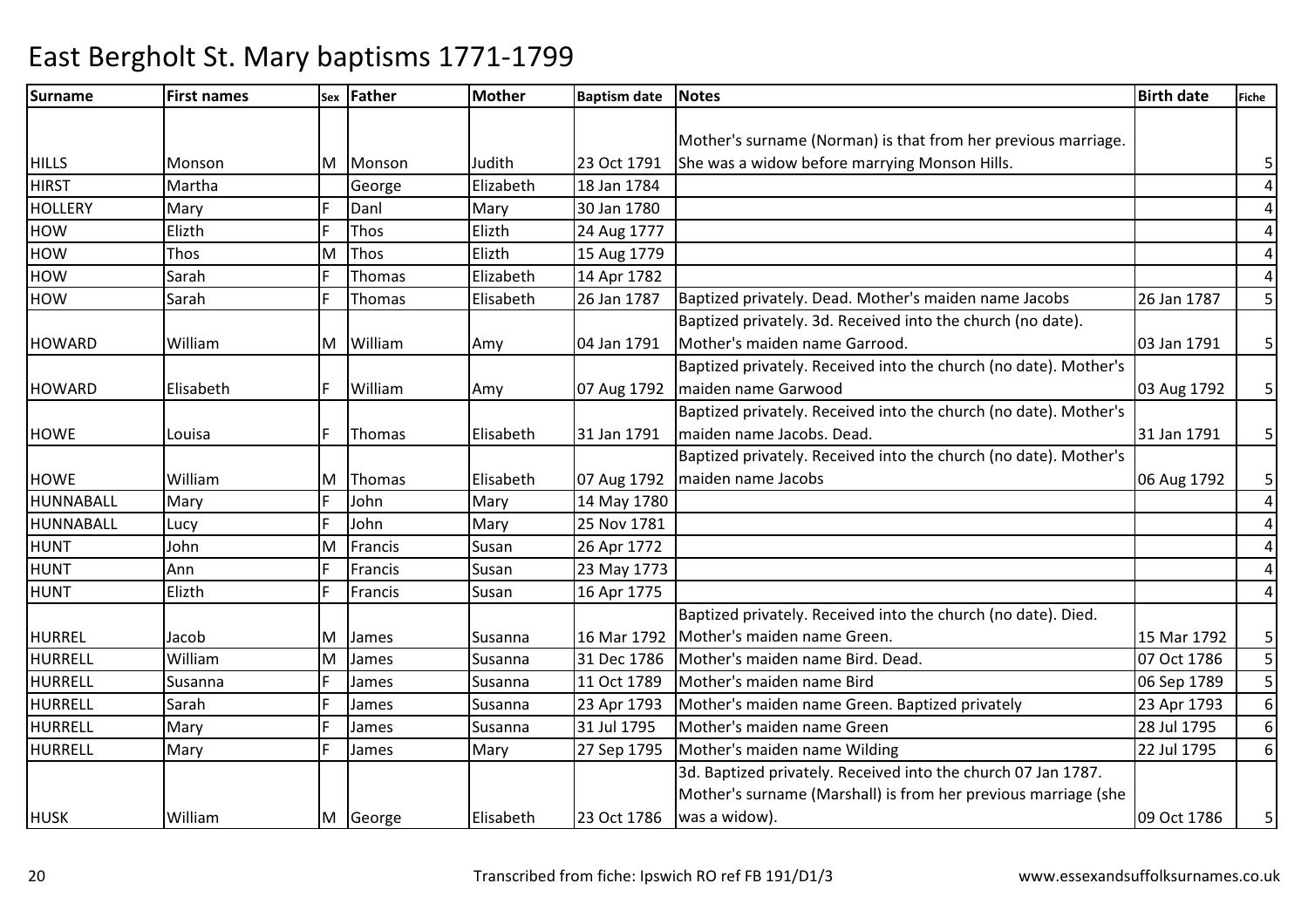| <b>Surname</b>   | <b>First names</b> | <b>Sex</b> | <b>Father</b> | <b>Mother</b> | <b>Baptism date</b> | <b>Notes</b>                                                      | <b>Birth date</b> | <b>Fiche</b>    |
|------------------|--------------------|------------|---------------|---------------|---------------------|-------------------------------------------------------------------|-------------------|-----------------|
| <b>IFE</b>       | Thos               | м          | Saml          | Mary          | 21 Feb 1773         |                                                                   |                   | $\overline{4}$  |
| <b>IFE</b>       | Willm              | M          | Saml          | Mary          | 26 Nov 1775         |                                                                   |                   | $\overline{4}$  |
| <b>IFE</b>       | Willm Simon        | M          | Saml          | Mary          | 12 Jul 1778         |                                                                   |                   | $\overline{4}$  |
| <b>IFE</b>       | Jeremiah           | M          | Saml          | Mary          | 14 May 1780         |                                                                   |                   | 4               |
| <b>IFE</b>       | Sarah              |            | Samuel        | Mary          | 30 Oct 1785         | 3d. Mother's maiden name Symonds                                  | 11 Oct 1785       | $\overline{4}$  |
| <b>JACOBS</b>    | James William      | M          | James William | Sarah         | 26 Mar 1783         |                                                                   |                   | $\overline{4}$  |
| <b>KEARY</b>     | Elizabeth          |            | John          | Sarah         | 29 Jan 1783         |                                                                   |                   | $\overline{4}$  |
| <b>KING</b>      | Saml               | M          | Joseph        | Elizth        | 03 Mar 1771         |                                                                   |                   | 4               |
| <b>KING</b>      | Saml               | M          | Jos.          | Elizth        | 26 Jan 1777         |                                                                   |                   | 4               |
| <b>KING</b>      | Willm              | м          | Willm         | Mary          | 15 Apr 1781         |                                                                   |                   | $\overline{4}$  |
| <b>KING</b>      | Mary               |            | William       | Mary          | 10 Apr 1785         | 3d. Mother's maiden name Clacke                                   | 24 Mar 1785       | $\overline{4}$  |
|                  |                    |            |               |               |                     | 3d. Baptized privately. Received into the church 09 Jul. Mother's |                   |                 |
| <b>KING</b>      | Joseph             |            | M Joseph      | Susanna       | 14 Jun 1786         | maiden name Woodgate.                                             | 14 Jun 1786       | $\vert 4 \vert$ |
|                  |                    |            |               |               |                     | Mother's maiden name Brett. Baptized privately. Received into     |                   |                 |
| <b>KINGSBURY</b> | Robert             |            | M Robert      | Elisabeth     | 23 Jan 1796         | the church 24 Mar 1797                                            | 20 Jan 1796       | $6 \mid$        |
|                  |                    |            |               |               |                     | Mother's maiden name Brett. Baptized privately. Received into     |                   |                 |
| <b>KINGSBURY</b> | John               |            | M Robert      | Elisabeth     | 31 Jan 1797         | the church 24 Mar                                                 | 28 Jan 1797       | $6 \mid$        |
| <b>KINSEY</b>    | <b>Mary Anne</b>   |            | James         | Hester        | 16 Sep 1798         | Mother's maiden name. Gillingwater                                | 05 Sep 1798       | $6 \mid$        |
| <b>LAMB</b>      | Thomas             | M          | Thomas        | Hannah        | 12 Mar 1798         | Mother's maiden name Cuthbert. Baptized privately.                | 18 Feb 1798       | 6 <sup>1</sup>  |
|                  |                    |            |               |               |                     | Mother's maiden name Cuthbert. Baptized privately. Received       |                   |                 |
| <b>LAMB</b>      | Sarah Kemble       |            | Thomas        | Hannah        | 02 Nov 1799         | into the church 24 Nov.                                           | 27 Oct 1799       | $6 \mid$        |
| <b>LAMBERT</b>   | Sarah              |            | James         | Sarah         | 22 Mar 1772         | Dead                                                              |                   | $\overline{4}$  |
| <b>LAMBERT</b>   | Eleanor            |            | James         | Sarah         | 27 Jun 1773         |                                                                   |                   | $\overline{4}$  |
| <b>LAMBERT</b>   | Mary               |            | James         | Sarah         | 16 Feb 1777         | Dead                                                              |                   | $\overline{4}$  |
| <b>LAMBERT</b>   | James              | м          | James         | Sarah         | 22 Nov 1778         |                                                                   |                   | $\overline{4}$  |
| <b>LAMBERT</b>   | Martha             |            | James         | Sarah         | 13 Feb 1780         |                                                                   |                   | 4               |
| <b>LAMBERT</b>   | Elizabeth          |            | James         | Sarah         | 18 Apr 1784         |                                                                   |                   | 4               |
| <b>LAMBERT</b>   | Hannah             |            | James         | Sarah         | 07 Aug 1785         | P. Mother's maiden name Scrivenor. Dead.                          | 02 Aug 1785       | 4               |
| <b>LAMBERT</b>   | Daniel             | M          | John          | Anne          | 07 Apr 1796         | Mother's maiden name Palmerton. Baptized privately.               | 01 Apr 1796       | $6 \mid$        |
| <b>LAMBERT</b>   | Philip             | M          | John          | Anne          | 03 Jun 1798         | Mother's maiden name Palmer                                       | 15 May 1798       | 6 <sup>1</sup>  |
| <b>LAMBERT</b>   | James              | M          | John          | Anne          | 03 Jun 1798         | Mother's maiden name Palmer                                       | 17 Apr 1796       | 6 <sup>1</sup>  |
| LEET             | William            | M          | William       | Esther        | 22 Aug 1784         |                                                                   |                   | $\overline{4}$  |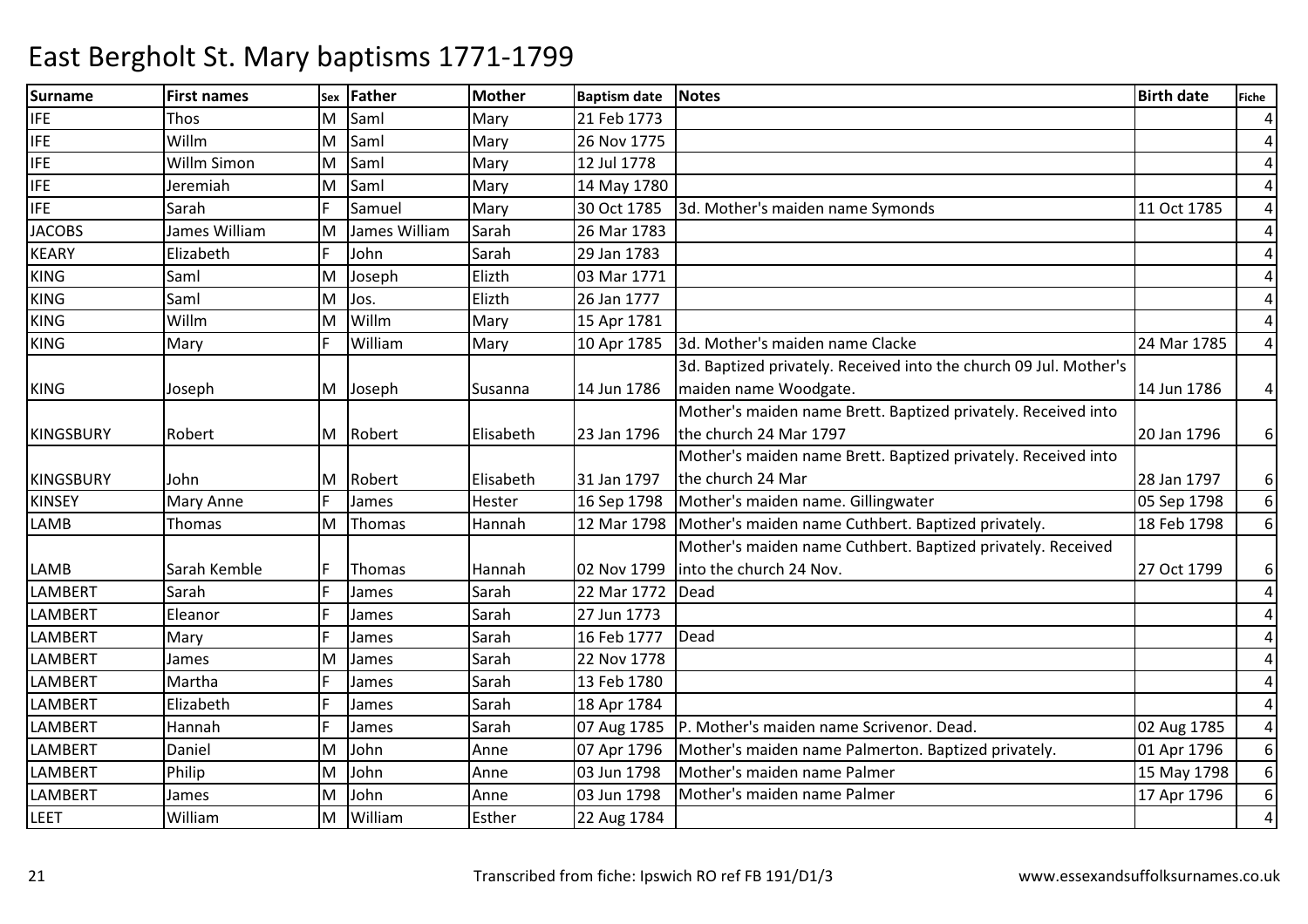| <b>Surname</b> | <b>First names</b> | <b>Sex</b> | <b>Father</b> | <b>Mother</b> | <b>Baptism date</b> | <b>Notes</b>                                                  | <b>Birth date</b> | Fiche          |
|----------------|--------------------|------------|---------------|---------------|---------------------|---------------------------------------------------------------|-------------------|----------------|
| LEET           | Israel             | M          | Israel        | Mary          | 05 Dec 1790         | 3d. Mother's maiden name West                                 | 13 Nov 1790       | 5 <sub>l</sub> |
| LEET           | Sarah              |            | Israel        | Mary          | 17 Aug 1794         | 3d. Mother's maiden name West. Died.                          | 28 Jul 1794       | $6 \mid$       |
| LEET           | Mary               |            | Israel        | Mary          | 11 Dec 1796         | Mother's maiden name West                                     | 05 Nov 1796       | $6 \mid$       |
| <b>LEMON</b>   | Elizth             |            | Thomas        | Ann           | 31 Mar 1771         |                                                               |                   | $\overline{a}$ |
| <b>LEMON</b>   | Edward             | M          | Thomas        | Ann           | 06 Jun 1773         |                                                               |                   | $\overline{4}$ |
| <b>LEMON</b>   | Thos               | M          | Thos          | Ann           | 14 Jan 1776         |                                                               |                   | $\overline{4}$ |
| <b>LEMON</b>   | Charlotte          |            | Thos          | Ann           | 24 Oct 1779         |                                                               |                   | 4              |
| <b>LEMON</b>   | John               | M          | John          | Susan         | 08 Sep 1781         |                                                               |                   | 4              |
| LEMON          | Eleanor            |            | Thos          | Ann           | 28 Oct 1781         | Dead.                                                         |                   | 4              |
| LEMON          | Lydia              |            | Thomas        | Anne          | 04 Jan 1784         |                                                               |                   | $\overline{4}$ |
| LEMON          | John               | M          | Thomas        | Anne          | 01 Jan 1786         | 3d. Mother's maiden name Thompson                             | 28 Nov 1785       | 4              |
| <b>LEMON</b>   | Thomas             | M          | John          | Susanna       |                     | 14 May 1786 3d. Mother's maiden name Gray. Dead.              | 12 Apr 1786       | 4              |
| LEMON          | William            | M          | Thomas        | Anne          | 27 Apr 1788         | 3d. Mother's maiden name Thompson                             | 21 Mar 1788       | 5 <sub>l</sub> |
| <b>LEMON</b>   | Isaac              | M          | Thomas        | Anne          | 29 Aug 1790         | 3d. Mother's maiden name Thompson                             | 31 Jul 1790       | 5 <sup>1</sup> |
| <b>LEMON</b>   | Abraham            | M          | Thomas        | Anne          | 02 Dec 1792         | 3d. Mother's maiden name Thompson                             | 03 Nov 1792       | 5 <sup>1</sup> |
| LEMON          | Edward             | M          | Edward        | Esther        | 15 Jun 1794         | 3d. Mother's maiden name Webb. Died.                          | 28 May 1794       | $6 \mid$       |
| LEMON          | Edward             | M          | Edward        | Esther        | 24 Apr 1796         | Mother's maiden name Webb                                     | 07 Apr 1796       | $6 \mid$       |
| <b>LEMON</b>   | Thomas             | м          | Edward        | Hester        | 10 Feb 1798         | Mother's maiden name Webb. Baptized privately. Died.          | 10 Feb 1798       | $6 \mid$       |
| <b>LEMON</b>   | Thomas             | M          | Edward        | Esther        | 06 Apr 1799         | Mother's maiden name Webb. Baptized privately. Died.          | 11 Mar 1799       | 6 <sup>1</sup> |
| LEWIS          | Martha             |            | Robt          | Mary Ann      | 21 Jan 1780         |                                                               |                   | 4              |
| LEWIS          | Robt               | M          | Robt          | Mary Ann      | 21 Aug 1781         |                                                               |                   | $\overline{4}$ |
| <b>LEWIS</b>   | Sarah              |            | Samuel        | Sarah         | 28 Jul 1784         | Dead.                                                         |                   | $\overline{a}$ |
| <b>LEWIS</b>   | Sarah Lott         |            | Samuel        | Sarah         | 25 Nov 1785         | 3d. Mother's maiden name Lott                                 | 07 Nov 1785       | $\overline{4}$ |
| LEWIS          | Samuel             | M          | Samuel        | Sarah         | 25 May 1787         | 3d. Dead. Mother's maiden name Lott                           | 10 May 1787       | 5 <sub>l</sub> |
| LEWIS          | Elisabeth          |            | Samuel        | Sarah         | 11 Mar 1789         | 3d. Mother's maiden name Lott                                 | 20 Feb 1789       | 5 <sup>1</sup> |
| LEWIS          | Lydia              |            | Samuel        | Sarah         | 01 Jan 1792         | 3d. Mother's maiden name Lott                                 | 05 Dec 1791       | 5 <sub>l</sub> |
| <b>LEWIS</b>   | Lucy               |            | Samuel        | Sarah         | 23 Jun 1793         | 3d. Mother's maiden name Lott                                 | 02 Jun 1793       | $6 \mid$       |
|                |                    |            |               |               |                     | Mother's maiden name Elmer. Baptized privately. Received into |                   |                |
| <b>LEWIS</b>   | Mary Anne          |            | John          | Anna Maria    | 06 Sep 1798         | the church 23 Sep                                             | 22 Aug 1798       | 6 <sup>1</sup> |
| LOTT           | Sarah              |            | John          | Sarah         | 16 Jun 1791         | 3d. Mother's maiden name Durrant                              | 25 May 1791       | 5 <sup>1</sup> |
| LOTT           | Mary               |            | John          | Sarah         | 17 Jul 1793         | 3d. Mother's maiden name Durrant                              | 24 Jun 1793       | 6 <sup>1</sup> |
| LOTT           | John               | M          | John          | Sarah         | 25 Nov 1795         | Mother's maiden name Durrant.                                 | 23 Oct 1795       | $6 \mid$       |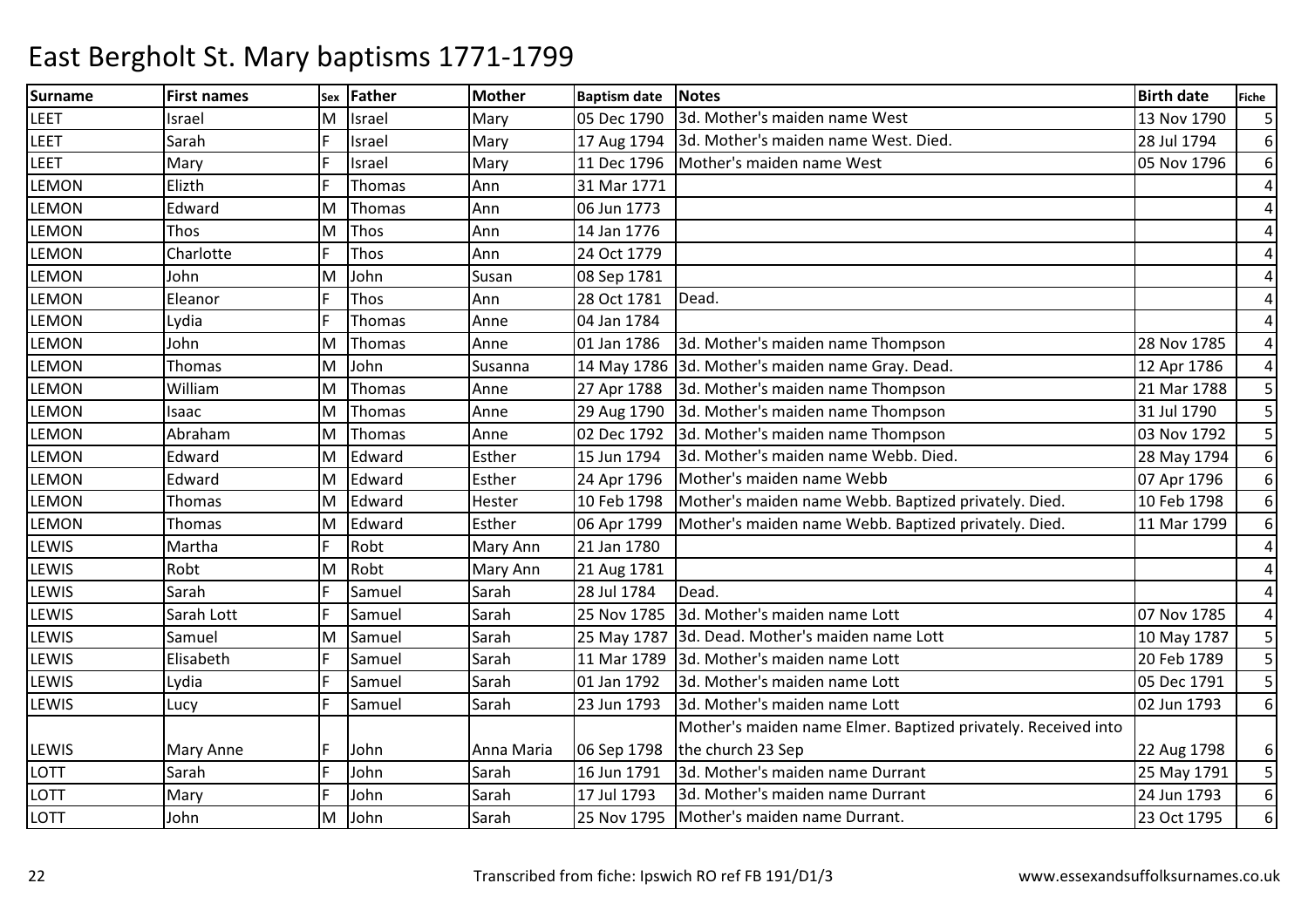| <b>Surname</b>      | <b>First names</b>     | Sex | <b>Father</b> | <b>Mother</b>   | <b>Baptism date</b> | <b>Notes</b>                                                   | <b>Birth date</b> | <b>Fiche</b>   |
|---------------------|------------------------|-----|---------------|-----------------|---------------------|----------------------------------------------------------------|-------------------|----------------|
| <b>LOTT</b>         | <b>Stephen Durrant</b> | M   | John          | Sarah           | 15 Oct 1797         | Mother's maiden name Durrant                                   | 16 Sep 1797       | $6 \mid$       |
|                     |                        |     |               |                 |                     | Mother's maiden name Durrant. Baptized privately. Received     |                   |                |
| LOTT                | Charlotte              |     | John          | Sarah           | 25 Oct 1799         | into the church 11 Dec.                                        | 26 Sep 1799       | $6 \mid$       |
| <b>MANN</b>         | Sarah                  |     | Danl          | Sarah           | 13 Sep 1778         |                                                                |                   | $\overline{a}$ |
| <b>MANN</b>         | Daniel                 | м   | Daniel        | Sarah           | 05 Apr 1780         |                                                                |                   | $\overline{4}$ |
| <b>MANN</b>         | Hester                 |     | Daniel        | Sarah           | 11 Jan 1784         | Dead.                                                          |                   | $\overline{4}$ |
|                     |                        |     |               |                 |                     | 3d. Baptized privately. Received into the church 07 Oct.       |                   |                |
| <b>MANN</b>         | Esther                 |     | Daniel        | Sarah           | 05 Oct 1787         | Mother's maiden name Seaborn                                   | 28 Sep 1787       | 5 <sup>1</sup> |
| <b>MANN</b>         | Thomas                 | M   | Daniel        | Sarah           | 20 Jun 1790         | Mother's maiden name Seaborn. Dead.                            | 12 May 1790       | 5 <sup>1</sup> |
|                     |                        |     |               |                 |                     | Mother's maiden name Lemon. Baptized privately. Received into  |                   |                |
| <b>MANN</b>         | William                | M   | Daniel        | Sarah           | 07 Apr 1797         | the church 21 May                                              | 27 Mar 1797       | $6 \mid$       |
| MARSHALL            | Juliana                |     | John          | Elizth          | 07 Aug 1774         |                                                                |                   | $\overline{4}$ |
| MARSHALL            | Elizth                 |     | John          | Elizth          | 19 Aug 1781         |                                                                |                   | $\overline{a}$ |
| <b>MARTIN</b>       | Mary                   |     | John          | Mary            | 13 Sep 1774         |                                                                |                   | $\overline{4}$ |
| <b>MARTIN</b>       | James                  | м   | Jonathan      | Mary            | 17 Nov 1776         |                                                                |                   | 4              |
| <b>MARTIN</b>       | Thos                   | м   | Thos          | Mary            | 02 Nov 1777         |                                                                |                   | 4              |
| <b>MARTIN</b>       | Sophia                 |     | Jonathn.      | Mary            | 28 Jan 1781         | Dead.                                                          |                   | $\overline{a}$ |
| <b>MARTIN</b>       | Thomas                 | м   | Jonathan      | Mary            | 26 Oct 1783         |                                                                |                   | $\overline{a}$ |
| <b>MATTOCK</b>      | Abraham                | м   | Thomas        | Susanna         | 06 Jun 1790         | Mother's maiden name James                                     | 06 May 1790       | 5 <sub>l</sub> |
| <b>MAYOR</b>        | Martha                 |     | John          | Rose            | 04 Oct 1778         |                                                                |                   | $\vert$        |
| MECKLEBERG          | <b>Frances Maria</b>   |     | Matthew       | Frances         | 24 Mar 1798         | Baptized privately. Mother's maiden name Pottle                | 26 Aug 1797       | $6 \mid$       |
|                     |                        |     |               |                 |                     | 3d. Mother's maiden name Pottle. Baptized privately. Received  |                   |                |
| <b>MECKLENBURGH</b> | Henry                  | M   | Matthew       | <b>IFrances</b> | 30 Dec 1793         | linto the church 04 Dec 1796                                   | 07 Sep 1793       | $6 \mid$       |
|                     |                        |     |               |                 |                     | Mother's maiden name Pottle. Baptized privately. Received into |                   |                |
| <b>MECKLENBURGH</b> | Frances Emma           | F.  | Matthew       | Frances         | 29 Nov 1796         | the church 04 Dec                                              | 11 May 1796       | $6 \mid$       |
|                     |                        |     |               |                 |                     | Mother's maiden name Crossby. Baptized privately. Received     |                   |                |
| MECKLENBURGH        | <b>Matthias</b>        | M   | John          | Elisabeth       | 26 Dec 1799         | into the church 3 Aug 1800                                     | 10 Dec 1799       | $6 \mid$       |
| <b>MERRINGTON</b>   | Amy                    |     | Joseph        | Avice           | 18 Apr 1773         |                                                                |                   | $\overline{4}$ |
| <b>MERRINGTON</b>   | Sarah                  |     | Joseph        | Avice           | 16 Oct 1774         |                                                                |                   | $\overline{4}$ |
| <b>MERRINGTON</b>   | Mary                   |     | Joseph        | Avice           | 10 Mar 1776         |                                                                |                   | 4              |
| <b>MERRINGTON</b>   | Ann                    |     | Joseph        | Alice           | 19 Jul 1778         |                                                                |                   | $\overline{4}$ |
| <b>MERRINGTON</b>   | Lucy                   |     | Joseph        | Avice           | 12 Mar 1780         |                                                                |                   | 4              |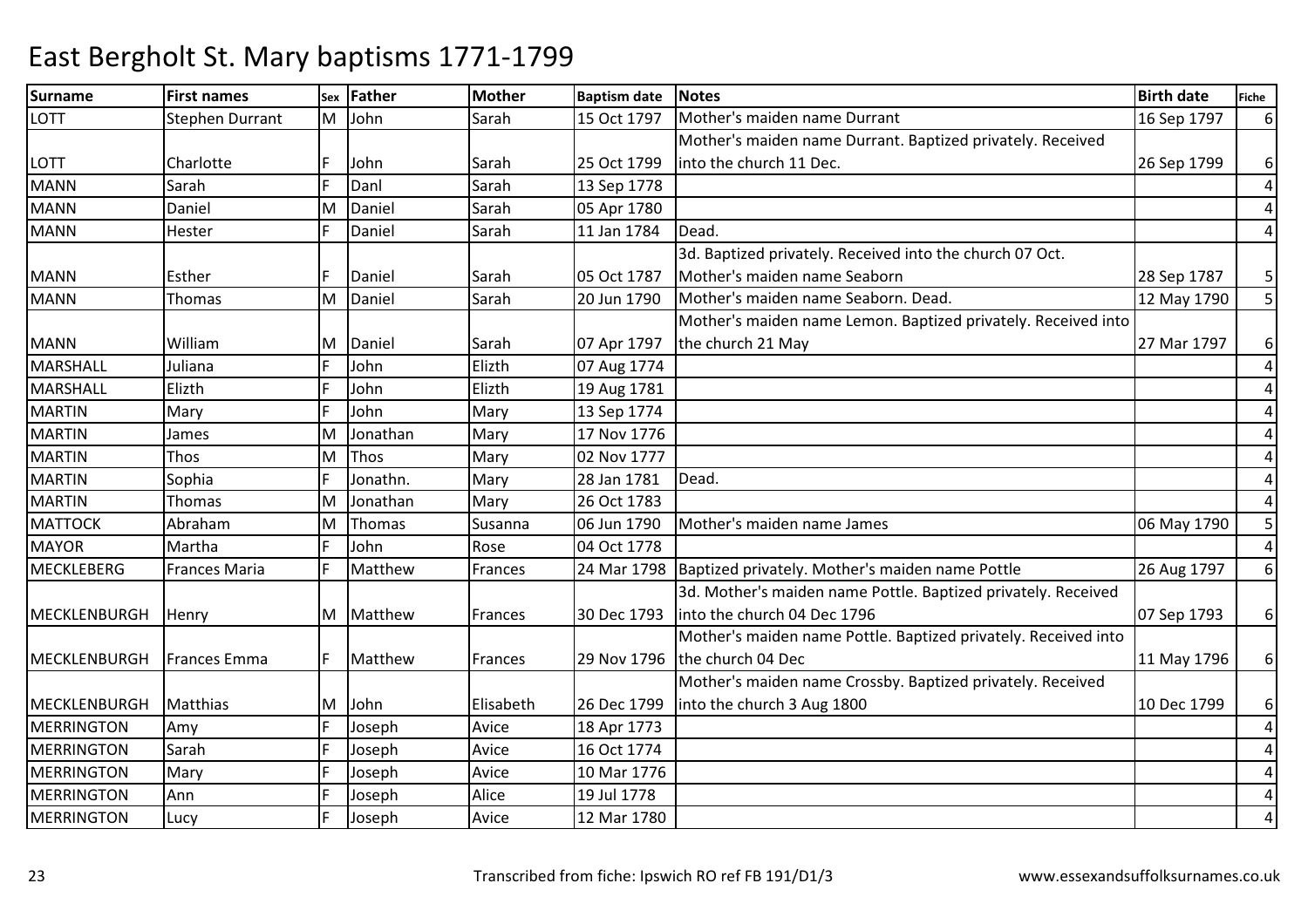### Surnamee First names Sex Father Mother Baptism date Notes Birth date Birth date Fiche MERRINGTON Ruth **F** F Avis 30 Oct 1785 M Willm Mary 12 Mar 1780<br>Mary 12 Mar 1780 3d. Bastard daughter of Avis Merrington, widow of Joseph Merrington. Maiden name: Culph. 05 Oct 1785 4 4MO[NW]TELL PhilipL David M5 MO[UN]TELLL Amos M William Mary 12 Aug 1787 Mother's maiden name Bines 22 Jul 1787 <sup>5</sup> MO[UN]TELLM William Sarah 03 Jan 1790 Mother's maiden name Bines 16 Nov 1789 <sup>5</sup> MO[UN]TELL Meliora <sup>F</sup> WilliamWilliam Mary 27 May 1792 Mother's maiden name Bines 26 Apr 1792 5<br>Robert Elisabeth 29 Jan 1797 Mother's maiden name Price 25 Dec 1796 6 MOLE JohnM Robert Elisabeth 29 Jan 1797 Mother's maiden name Price 25 Dec 1796 3d. Mother's maiden name Price. Baptized privately. Received 6MOLES Robert M Robert Elisabeth 01 May 1794into the church 30 Nov24 Apr 1794 6 MOLES Elisabeth F Robert Elisabeth 30 Nov 179408 Dec 1799 Mother's maiden name Price. Aged 4 years. Privately baptized at Manningtree. Received into the church here 30 Nov 1794.6 6MOLES JosephL Sarah MM Robert Flisabeth 108 Dec 1799 Mother's maiden name Price 1988 08 Nov 1799<br>F William Mary 103 Aug 1783 4MONTELLWilliam 03 Aug 1783 MOOR Susanna F Robert Susanna 03 Mar 1790Baptized privately. Received into the church (no date). Mother's maiden name Plumb.12 Jan 1790  $\vert$  5 MOOR John M Edward Elisabeth 12 Mar 179512 Mar 1795 Mother's maiden name [HN]icks. Baptized privately. Dead. 02 Feb 1795 6<br>13 Nov 1797 Mother's maiden name Hicks. Baptized privately. 02 Nov 1797 6 MOOR Edward M $\begin{array}{r} \text{Edward} \\ \text{Elisabeth} \end{array}$  13 Nov 1797 Mother's maiden name Hicks. Baptized privately. 6MOORE Mary F Joseph Hannah 22 Jan 1791Baptized privately. Received into the church 20 Feb. 3d. Mother's surname (Tob\_nd) is from previous marriage (she was a widow when she married Joseph). Dead.22 Jan 1790 5 MOORE Elisabeth F Joseph Hannah 16 Mar 1792Baptized privately. Received into the church (no date). Dead. Mother's surname (Tabbot) is from her previous marriage. She was a widow before marrying Joseph.16 Mar 1792 | 5 MOORE Frances F Joseph Hannah 17 Feb 179425 Dec 1795 Mother's surname (Talbot) from previous marriage (she had been a widow). Baptized privately. Received into the church 09 Mar04 Feb 1794 | 6 6**MORSE** E Mary F William Mary 25 Dec 1795 Mother's maiden name Cooke. Dead. 01 Dec 1795 MORSE Sarah F James Sarah 25 Jan 1797Mother's maiden name Guttridge. Baptized privately. Received into the church 05 Mar23 Jan 1797  $\vert$  6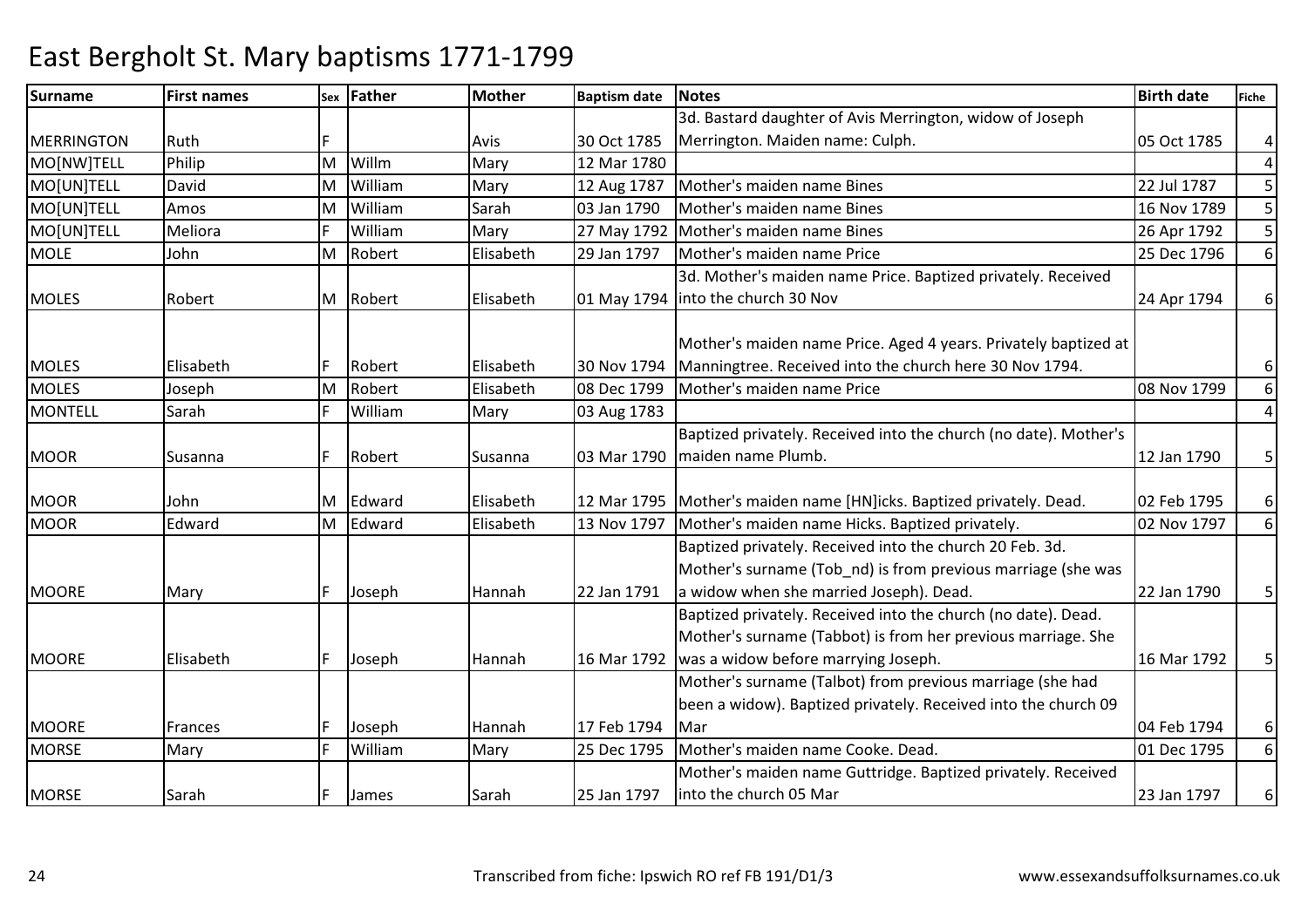#### Surnamee First names Sex Father Mother Baptism date Notes Birth date Birth date Fiche MOSS James M James Sarah 15 Apr 1788 29 Nov 1789 3d. Baptized privately. Received into the church 11 May. Dead. Mother's maiden name Gutteridge.14 Apr 1788 | 5 5 **MOSS**  WilliamM William Mary 29 Nov 1789 3d. Mother's maiden name Cook 19 Nov 1789 <sup>5</sup> Baptized privately. Received into the church 29 Aug. 2d. Dead. MOSS Mary F James Sarah 14 Jul 179006 Mar 1791 Mother's maide name: Gutteridge09 Jul 1790 5<br>27 Feb 1791 5  $\overline{\mathsf{5}}$ **MOSS**  BartholomewM William Mary 06 Mar 1791 Mother's maiden name Cooke 27 Feb 1791 <sup>5</sup> Baptized privately. Received into the church 23 Oct. 3d. Dead. MOSS Milliam M James Sarah 18 Sep 1791 Mother's maiden name Gutteridge.09 Sep 1791 | 5 MOSS Anne Reader IF James Sarah 124 Oct 1792 Baptized privately. Received into the church 05 Nov. 3d. Mother's maiden name Gutteridge.22 Oct 1792 | 5 MOSS Mary F William Mary 29 Oct 179223 Mar 1794 Baptized privately. Received into the church 18 Nov. 3d. Mother's maiden name Cooke.12 Oct 1792 | 5 6**MOSS**  James M William Mary 23 Mar 1794 Mother's maiden name Cooke 12 Mar 1794 6**MOSS**  WilliamS Elisabeth M James Sarah 27 Sep 1795 Mother's maiden name Gutteridge. Died. 21 Sep 1795 6**MOSS** William<br>William Mary 25 Jun 1797 Mother's maiden name Cook 27 Nay 1797 27 May 1797 27 May 1797 27 May 1797<br>Mary 22 Oct 1798 Mother's maiden name Cooke 2014 2020 16 Oct 1798 6**MOSS**  JohnS Charlotte MM William Mary 122 Oct 1798 Mother's maiden name Cooke 1798 16 Oct 1798<br>16 Oct 1798 Mother's maiden name Gutteridge 16 Oct 1799 23 Jul 1799 6MOSSe Sarah <mark>F James Sarah</mark> 04 Aug 1799 | Mother's maiden name Gutteridge | 23 Jul 1799 | 23 Jul 1799<br>30 Mar 1796 | Mother's maiden name Bines. Baptized privately. | 24 Mar 1796 6MOUTELL Williamlemima MM William Mary 30 Mar 1796 Mother's maiden name Bines. Baptized privately.<br>F Thos Sarah 28 May 1775 4NEWMANN Jemima F Thos Sarah 28 May 1775 NEWMANThos<br>Diana MM John Elizth 14 Jan 1776<br>F Thos Sarah 31 Jan 1779 4 4NEWMANN Diana F Thos Sarah 31 Jan 1779 4NEWMAN Edward MThomas Sarah 05 Sep 1784 NEWMAN John M John Sarah 20 Feb 1797M George Ann 30 May 1773 Mother's maiden name Chinnery. Baptized privately. Received into the church 23 Jul14 Feb 1797 | 6 **NICHOLLS**  JohnS Willm M4 4**NICHOLLS** N John MGeorge Ann 16 Mar 1777<br>John Elizth 10 May 1772 4NORMANMJohn Elizth 10 May 1772<br>Richd Martha 21 Nov 1773 4NORMANRichd<br>Martha MM Richd Martha 21 Nov 1773<br>F Richd Martha 21 Nov 1773 4NORMANN Martha F Richd Martha 21 Nov 1773 4NORMANRichd<br>Elizabeth MM Christophr. Elizth 25 Jul 1781<br>F Christopher Eliz. 07 Sep 1783 4NORMANN Elizabeth F Christopher Eliz. 107 Sep 1783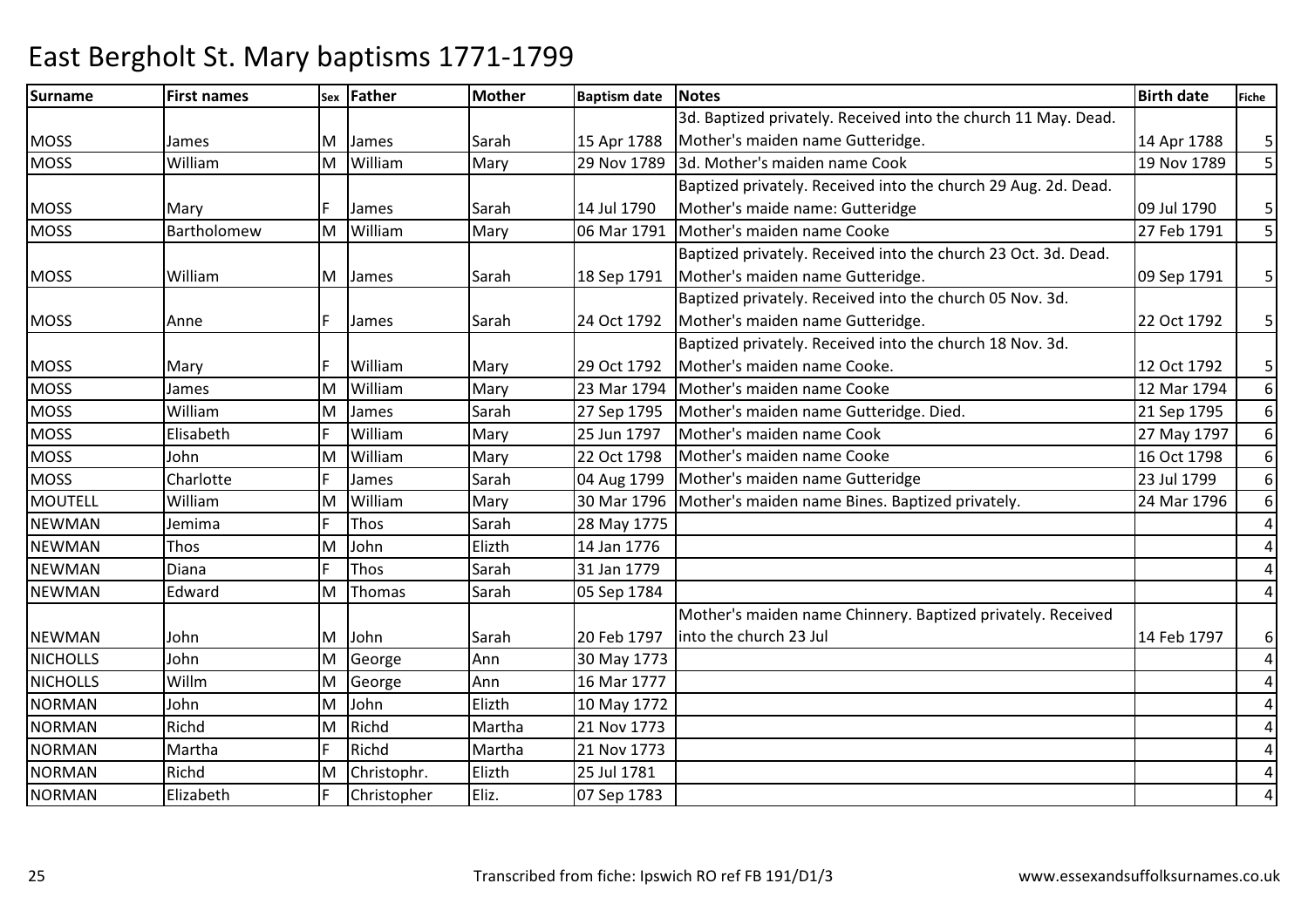| <b>Surname</b>  | <b>First names</b> |   | sex Father  | <b>Mother</b>       | <b>Baptism date</b> | <b>Notes</b>                                                   | <b>Birth date</b> | <b>Fiche</b>   |
|-----------------|--------------------|---|-------------|---------------------|---------------------|----------------------------------------------------------------|-------------------|----------------|
|                 |                    |   |             |                     |                     |                                                                |                   |                |
| <b>NORMAN</b>   | Christopher        | M | Christopher | Elisabeth           | 30 Oct 1785         | 3d. Baptized privately. Dead. Mother's maiden name Bennet      | 30 Oct 1785       | $\overline{a}$ |
| <b>NORMAN</b>   | John               | Μ | John        | <b>Judith Smith</b> | 12 Feb 1786         | 3d. Mother's maiden name Newman                                | 17 Jan 1786       | $\overline{4}$ |
|                 |                    |   |             |                     |                     |                                                                |                   |                |
| <b>NORMAN</b>   | Susanna            |   | Christopher | Elisabeth           | 25 Aug 1788         | 3d. Baptized privately. Died. Mother's maiden name Bennet      | 18 Aug 1788       | 5 <sup>1</sup> |
|                 |                    |   |             |                     |                     | 3d. Baptized privately. Received into the church 07 Feb 1790.  |                   |                |
| <b>NORMAN</b>   | Mary               |   | Christopher | Elisabeth           | 06 Dec 1789         | Dead. Mother's maiden name Bennet.                             | 24 Nov 1789       | 5 <sup>1</sup> |
|                 |                    |   |             |                     |                     | Baptized privately. Received into the church (no date). Dead.  |                   |                |
| <b>NORMAN</b>   | Joseph             | M | Christopher | Elisabeth           | 06 Jun 1791         | Mother's maiden name Bennett                                   | 17 May 1791       | 5 <sup>1</sup> |
|                 |                    |   |             |                     |                     | Mother's maiden name Bennet. Baptized privately. Received into |                   |                |
| <b>NORMAN</b>   | Christopher        | M | Christopher | Elisabeth           | 18 Feb 1793         | the Church 24 Feb                                              | 01 Jan 1793       | $6 \mid$       |
| <b>ORRICE</b>   | Thos               | M | Thos        | Elizth              | 05 Sep 1773         |                                                                |                   | $\overline{4}$ |
| <b>ORRICE</b>   | John               | M | Thos        | Elizth              | 28 Mar 1775         |                                                                |                   | $\overline{a}$ |
| <b>ORRICE</b>   | Joseph             | M | Tho         | Elizth              | 26 Oct 1775         |                                                                |                   | $\overline{4}$ |
| <b>ORRICE</b>   | Mary               |   | Thos        | Mary                | 22 Nov 1778         |                                                                |                   | $\overline{4}$ |
| <b>ORRIS</b>    | Elisabeth          |   | Thomas      | Mary                | 13 Sep 1789         | 3d. Mother's maiden name Rose                                  | 18 Aug 1789       | 5 <sup>1</sup> |
| <b>ORRIS</b>    | Sarah              |   | Thomas      | Mary                | 17 Mar 1793         | Mother's maiden name Rose. 3d.                                 | 19 Feb 1793       | $6 \mid$       |
| <b>ORRIS</b>    | Samuel             | M | Samuel      | Sarah               | 25 Aug 1793         | Mother's maiden name Salisbury.                                | 26 Jul 1793       | $6 \mid$       |
| <b>ORRIS</b>    | <b>Thomas</b>      | M | Samuel      | Sarah               | 25 Sep 1796         | Mother's maiden name Salisbury                                 | 23 Aug 1796       | $6 \mid$       |
| <b>ORRIS</b>    | Samuel             | M | Samuel      | Martha              | 16 Oct 1796         | Mother's maiden name Gillingwater                              | 25 Sep 1796       | $6 \mid$       |
| <b>ORRIS</b>    | James              | M | Samuel      | Martha              | 22 Apr 1798         | Mother's maiden name Gillingwater                              | 29 Mar 1798       | $6 \mid$       |
| <b>ORRIS</b>    | John               | Μ | John        | Sarah               | 30 Jun 1799         | Mother's maiden name Salisbury. Baptized privately.            | 21 Jun 1799       | $6 \mid$       |
|                 |                    |   |             |                     |                     | Mother's surname (Lloyd) from previous marriage - she had      |                   |                |
| <b>OSBORN</b>   | Mary               |   | John        | Mary                | 08 Jul 1798         | been a widow.                                                  | 29 Jun 1798       | $6 \mid$       |
| <b>OTTOWILL</b> | John               | M | Jonathan    | Elisabeth           | 09 Mar 1794         | Mother's maiden name Barnes                                    | 12 Jan 1794       | $6 \mid$       |
| <b>PARKER</b>   | George             | M | William     | Susanna             | 17 Jun 1792         | 3d. Mother's maiden name Bull                                  |                   | 5 <sub>l</sub> |
| <b>PARKER</b>   | Thomas             | M | William     | Susanna             |                     | 18 May 1794 3d. Mother's maiden name Bull                      | 17 Apr 1794       | 6 <sup>1</sup> |
| <b>PARKER</b>   | Susanna            |   | William     | Susanna             | 05 Jun 1796         | Mother's maiden name Bull                                      | 04 May 1796       | $6 \mid$       |
| <b>PARKER</b>   | Mary               |   | William     | Susanna             |                     | 13 May 1798 Mother's maiden name Bull                          | 13 Apr 1798       | 6 <sup>1</sup> |
| PASCALL         | Adam               | Μ | John        | Martha              | 07 Apr 1784         |                                                                |                   | $\overline{4}$ |
| <b>PASCALL</b>  | Abraham            | M | John        | Martha              | 11 Jun 1786         | 3d. Mother's maiden name Wilkerson                             | 09 May 1786       | $\overline{a}$ |
| <b>PASKALL</b>  | Sarah              |   | John        | Martha              | 23 Jun 1771         |                                                                |                   | $\overline{4}$ |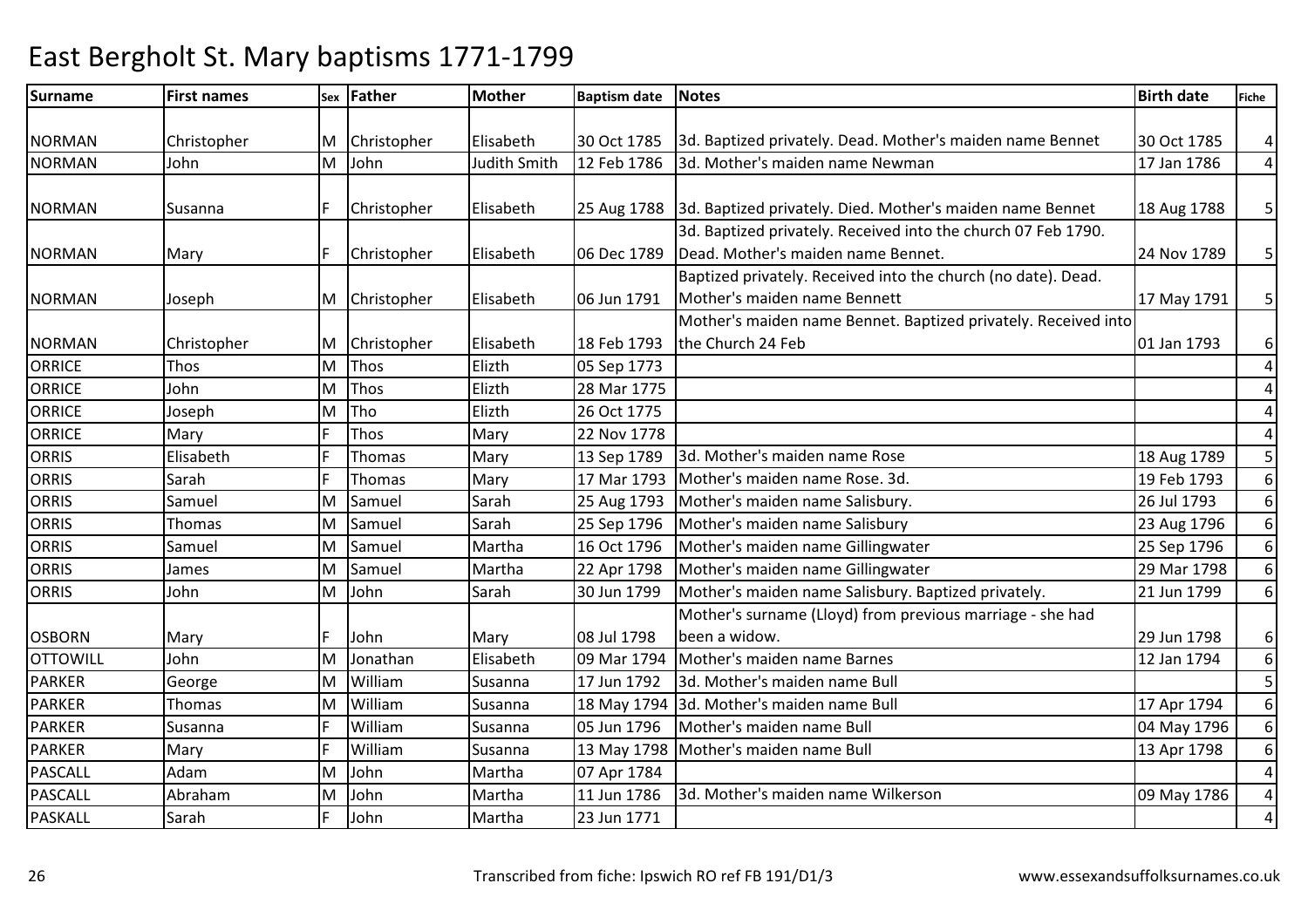| Surname        | <b>First names</b> | Sex | <b>Father</b> | <b>Mother</b> | <b>Baptism date</b> | Notes                                                        | <b>Birth date</b> | <b>Fiche</b>   |
|----------------|--------------------|-----|---------------|---------------|---------------------|--------------------------------------------------------------|-------------------|----------------|
| <b>PASKALL</b> | Willm              | М   | John          | Martha        | 27 Jun 1773         |                                                              |                   | $\overline{4}$ |
| <b>PASKALL</b> | Mary               |     | John          | Martha        | 13 Apr 1781         |                                                              |                   | $\overline{4}$ |
| PEAD           | Samuel             | M   | Samuel        | Martha        | 24 Jun 1787         | 3d. Mother's maiden name Cheney                              | 11 May 1787       | 5 <sub>l</sub> |
|                |                    |     |               |               |                     | Samuel & Mary privately baptized same day. 6d. Both died.    |                   |                |
|                |                    |     |               |               |                     | Received into the church (no date). Mother's maiden name     |                   |                |
| PEAD           | Samuel             |     | M Samuel      | Martha        | 08 Jul 1792         | Cheney                                                       |                   | 5 <sup>1</sup> |
|                |                    |     |               |               |                     | Samuel & Mary privately baptized same day. 6d. Both died.    |                   |                |
|                |                    |     |               |               |                     | Received into the church (no date). Mother's maiden name     |                   |                |
| PEAD           | Mary               | F.  | Samuel        | Martha        | 08 Jul 1792         | Cheney                                                       |                   | 5 <sub>l</sub> |
|                |                    |     |               |               |                     | Mother's maiden name Cheyney. Baptized privately. Received   |                   |                |
| PEAD           | Samuel             |     | M Samuel      | Martha        | 16 Sep 1795         | into the church 22 Nov.                                      | 13 Sep 1795       | 6 <sup>1</sup> |
| PEAD           | Mary               |     | Samuel        | Martha        | 24 Feb 1799         | Mother's maiden name Cheyney                                 | 26 Jan 1799       | 6 <sup>1</sup> |
| PEAR           | John               | M   | Joseph        | Elisabeth     | 18 Jul 1790         | Mother's maiden name Atkins                                  | 16 Jun 1790       | 5 <sup>1</sup> |
| PEAR           | Mary               |     | Joseph        | Elisabeth     | 28 Jul 1793         | Mother's maiden name Atkins                                  | 29 Jun 1793       | $6 \mid$       |
| <b>PEAR</b>    | Lucy               |     | Joseph        | Elisabeth     | 17 Jul 1796         | Mother's maiden name Atkin                                   | 19 May 1796       | $6 \mid$       |
|                |                    |     |               |               |                     | Daughter of Revd Thomas Pemberton. Baptized privately.       |                   |                |
|                |                    |     |               |               |                     | Received into the church (no date). 3d. Mother's maiden name |                   |                |
| PEMBERTON      | Cecil              |     | Thomas        | Mary          | 01 Nov 1792         | Wall. Abode: Beaugay, Ireland                                | 20 Oct 1792       | 5 <sup>1</sup> |
| <b>PENNOCK</b> | Mary               |     | George        | Mary          | 02 Aug 1778         |                                                              |                   | $\vert$        |
| PERRIMAN       | Hannah             |     | Willm         | Hannah        | 26 Apr 1772         |                                                              |                   | $\overline{4}$ |
| <b>PICKESS</b> | John               | м   | Nathl         | Susan         | 11 Apr 1779         |                                                              |                   | $\overline{4}$ |
| <b>PICKESS</b> | Abraham            | M   | Nathl         | Susan         | 09 Sep 1781         |                                                              |                   | $\overline{a}$ |
| <b>PICKESS</b> | Isaac              | M   | Nathaniel     | Susanna       | 28 Aug 1783         | Dead.                                                        |                   | $\overline{a}$ |
| <b>PICKESS</b> | Samuel             | M   | Samuel        | Mary          | 20 Jan 1793         | 3d. Mother's maiden name Cole                                | 08 Jan 1793       | 6 <sup>1</sup> |
|                |                    |     |               |               |                     | 3d. Mother's maiden name Cole. Baptized privately. Received  |                   |                |
| <b>PICKESS</b> | Nathaniel          | M   | Samuel        | Mary          | 22 Apr 1794         | into the church 4 May. Dead.                                 | 20 Apr 1794       | $6 \mid$       |
| <b>PILBROW</b> | Martha             |     | John          | Mary          | 17 Jan 1771         |                                                              |                   | $\overline{a}$ |
| PITT           | James              | M   | James         | Ann           | 25 Dec 1776         |                                                              |                   | $\overline{4}$ |
| PITT           | Robert             | M   | James         | Ann           | 05 Oct 1777         |                                                              |                   | $\overline{4}$ |
| PITT           | Lucy               |     | James         | Ann           | 11 Apr 1779         |                                                              |                   | $\overline{4}$ |
| PITT           | Abrahm.            | M   | James         | Ann           | 24 Dec 1780         |                                                              |                   | $\overline{4}$ |
| PITT           | Abraham            | M   | James         | Ann           | 13 Jun 1781         |                                                              |                   | $\overline{4}$ |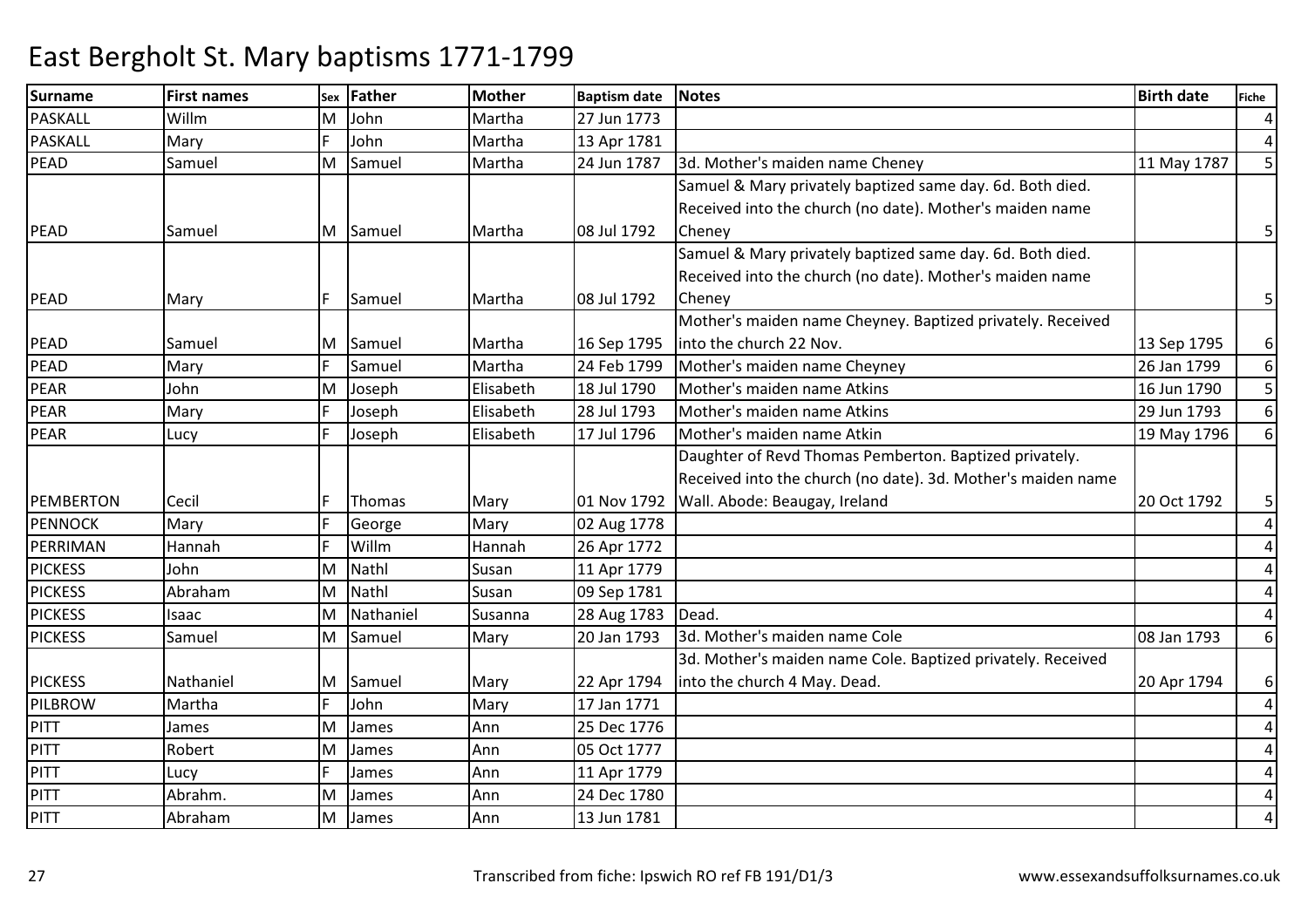| Surname        | <b>First names</b> | Sex | <b>Father</b> | <b>Mother</b> | <b>Baptism date</b> | <b>Notes</b>                                                     | <b>Birth date</b> | <b>Fiche</b>            |
|----------------|--------------------|-----|---------------|---------------|---------------------|------------------------------------------------------------------|-------------------|-------------------------|
| <b>PITT</b>    | William            | м   | James         | Anne          | 02 Feb 1784         |                                                                  |                   | $\overline{a}$          |
| PITT           | Anne               |     | James         | Anne          | 16 Apr 1786         | Mother's maiden name Gladwin. Dead.                              | 19 Mar 1786       | $\overline{4}$          |
|                |                    |     |               |               |                     | Mother's maiden name Gladden. Baptized privately. Received       |                   |                         |
| PITT           | Thomas Gladden     | M   | James         | Anne          | 19 Nov 1787         | into the church 09 Dec. Died.                                    | 23 Oct 1787       | 5 <sup>1</sup>          |
|                |                    |     |               |               |                     | Baptized privately. Received into the church 31 May. Mother's    |                   |                         |
| PITT           | Sarah              |     | James         | Anne          | 03 May 1789         | maiden name Gladwin                                              | 01 May 1789       | 5 <sup>1</sup>          |
| PODD           | Lucy               |     | Humphrey      | Mary          | 01 Feb 1772         |                                                                  |                   | $\overline{4}$          |
| <b>PODD</b>    | Humphrey           | м   | Humphy.       | Mary          | 23 Feb 1777         |                                                                  |                   | $\overline{a}$          |
| <b>PODD</b>    | James              | M   | Hump          | Mary          | 16 Jan 1780         |                                                                  |                   | $\overline{a}$          |
|                | Mary Augusta       |     |               |               |                     |                                                                  |                   |                         |
| POLTERADZKI    | Dalrymple          |     | Alexander     | Mary          | 28 Oct 1798         | Mother's maiden name Gascoigne                                   | 27 Oct 1795       | 6                       |
| <b>POTTER</b>  | James              | M   | Thomas        | Susan         | 30 May 1773         |                                                                  |                   | $\overline{4}$          |
| PRESNEY        | Martha             |     | Henry         | Martha        | 12 Sep 1773         |                                                                  |                   | $\overline{a}$          |
| PRESNEY        | Sarah              |     | Henry         | Martha        | 21 May 1775         |                                                                  |                   | 4                       |
| PRESNEY        | Harry              |     | Henry         | Martha        | 10 Nov 1776         |                                                                  |                   | 4                       |
| PRESNEY        | Martha             |     | Henry         | Martha        | 11 Jul 1779         |                                                                  |                   | 4                       |
| PRESNEY        | Mary               |     | Henry         | Martha        | 23 Feb 1781         |                                                                  |                   | 4                       |
| <b>PRESNEY</b> | Elisabeth          |     | Henry         | Martha        | 14 Nov 1790         | Mother's maiden name Turner                                      | 16 Oct 1790       | 5                       |
|                |                    |     |               |               |                     | Baptized privately. Received into the church (no date). Mother's |                   |                         |
| PRESNEY        | Susanna            |     | Henry         | Martha        | 31 May 1792         | maiden name Turner                                               | 20 May 1792       | 5 <sub>l</sub>          |
| PRESTNEY       | Mary               |     | Henry         | Martha        | 04 Dec 1785         | P. Mother's maiden name Turner                                   | 18 Nov 1785       | 4                       |
| PRI[M_]E       | William            | M   |               | Anne          | 04 Nov 1795         | Baptized privately. Died                                         | 02 Nov 1795       | $6 \mid$                |
| <b>PRICE</b>   | Sarah Maria        |     | Martin        | Mary          | 06 Apr 1771         |                                                                  |                   | $\overline{4}$          |
| <b>PYETT</b>   | Thos               | M   | John          | Sarah         | 05 Sep 1779         |                                                                  |                   | $\overline{4}$          |
| <b>PYETT</b>   | Sarah              |     | John          | Sarah         | 13 Aug 1786         | 3d. Mother's maiden name Wilkinson                               | 16 Jul 1786       | 5                       |
| <b>PYMAN</b>   | Ann Wilhelmina     |     | Richd         | Elizth        | 19 Jun 1774         |                                                                  |                   | 4                       |
| <b>PYMAN</b>   | Willm              | м   | Willm         | Elizth        | 04 Aug 1776         |                                                                  |                   | 4                       |
| <b>PYMAN</b>   | Sophia             |     | Willm         | Elizth        | 02 Aug 1779         |                                                                  |                   | $\overline{\mathbf{4}}$ |
| <b>PYMAN</b>   | Edwd               | м   | Willm         | Elizth        | 13 Oct 1780         |                                                                  |                   | 4                       |
| <b>PYOT</b>    | James              | M   | John          | Sarah         | 18 May 1783         |                                                                  |                   | 4                       |
|                |                    |     |               |               |                     | Baptized privately. Received into the church (no date). Mother's |                   |                         |
| <b>PYOTT</b>   | Martha             | F.  | John          | Sarah         | 09 Jan 1790         | maiden name Wilkerson                                            | 28 Dec 1789       | 5 <sup>1</sup>          |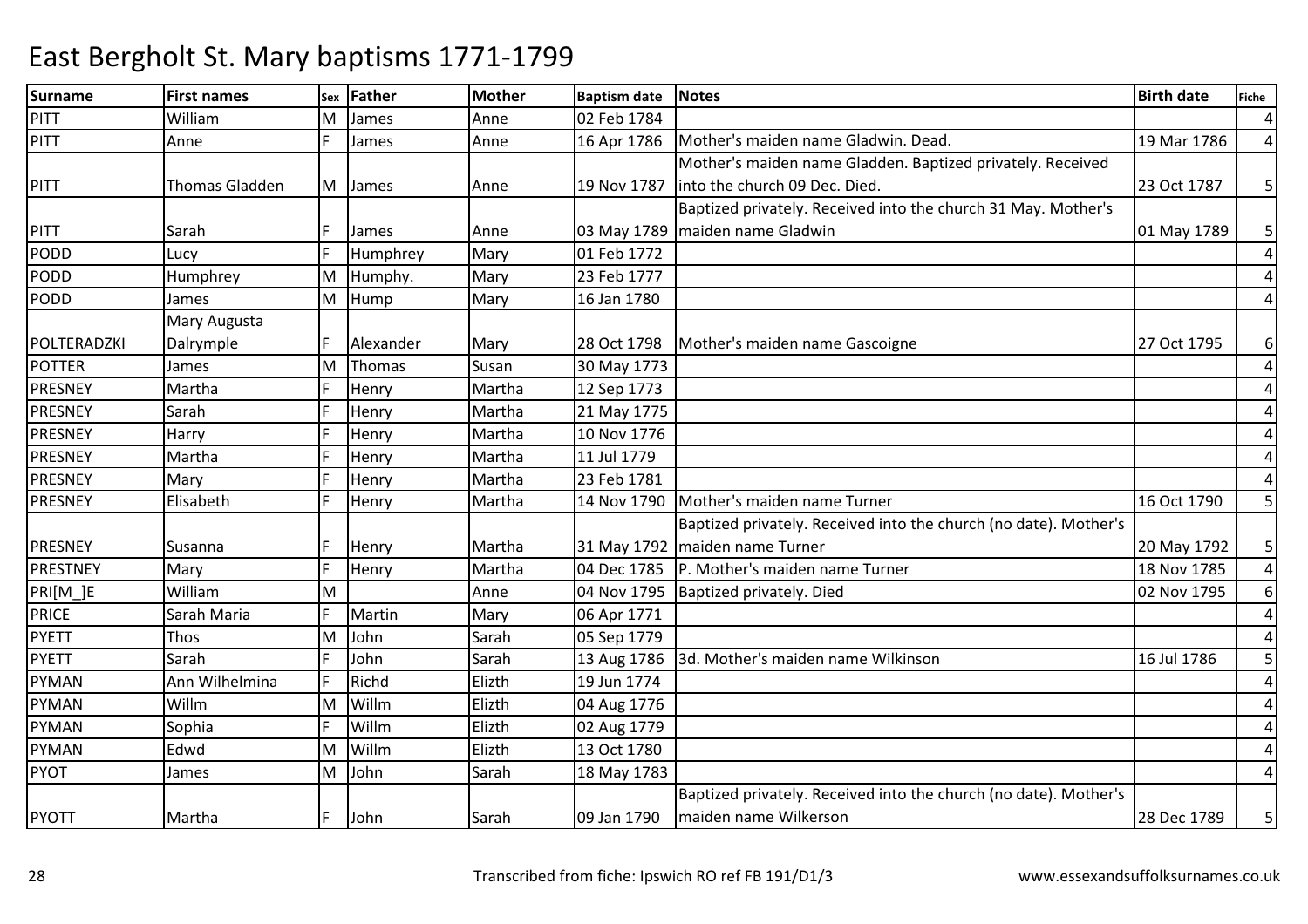| <b>Surname</b>   | <b>First names</b> | Sex | <b>Father</b> | <b>Mother</b> | <b>Baptism date</b> | <b>Notes</b>                                                    | <b>Birth date</b> | Fiche          |
|------------------|--------------------|-----|---------------|---------------|---------------------|-----------------------------------------------------------------|-------------------|----------------|
| <b>PYOTT</b>     | Charlotte          |     | John          | Sarah         | 14 Sep 1794         | Mother's maiden name Wilkinson. Dead.                           | 13 Aug 1794       | $6 \mid$       |
| <b>PYOTT</b>     | Charles            | M   | John          | Sarah         | 20 Nov 1798         | Mother's maiden name Wilkinson                                  | 10 Nov 1798       | $6 \mid$       |
| <b>RANDALL</b>   | Mary               |     | Willm         | Rebecca       | 01 Aug 1773         |                                                                 |                   | $\overline{4}$ |
| <b>RANDALL</b>   | Willm              | M   | James         | Sarah         | 07 Jan 1781         |                                                                 |                   | $\overline{a}$ |
| <b>RANDALL</b>   | Rebecca            |     | James         | Sarah         | 17 Nov 1782         |                                                                 |                   | $\overline{a}$ |
|                  |                    |     |               |               |                     | Baptized privately. Received into the church 16 Sep. Mother's   |                   |                |
| <b>RANDALL</b>   | Robert             | M   | James         | Sarah         | 30 Aug 1787         | maiden name Polly                                               | 19 Aug 1787       | 5              |
| <b>RANDALL</b>   | William            | M   | James         | Sarah         | 19 Sep 1790         | Mother's maiden name Polly                                      | 22 Aug 1790       | 5 <sub>l</sub> |
| <b>RANDALL</b>   | John               | M   | John          | Sarah         | 31 Jul 1791         | 3d. Mother's maiden name Leet                                   | 17 Jul 1791       | 5 <sub>l</sub> |
| <b>RANDALL</b>   | William            | M   | John          | Sarah         | 11 Nov 1792         | 3d.                                                             | 14 Oct 1792       | 5 <sup>1</sup> |
| RANDALL          | Isaac              | M   | James         | Sarah         | 28 Jul 1793         | 3d. Mother's maiden name Polley. Dead                           | 18 Jul 1793       | $6 \mid$       |
| RANDALL          | Sarah              |     | James         | Sarah         | 07 Oct 1798         | Mother's maiden name Polley                                     | 05 Aug 1798       | $6 \mid$       |
| <b>RANDELL</b>   | James              | M   | James         | Sarah         | 10 Apr 1785         | P. Mother's maiden name Pelly                                   | 10 Mar 1785       | $\overline{4}$ |
| <b>RASHBROOK</b> | Thos               | M   | Saml          | Mary          | 02 Feb 1777         |                                                                 |                   | $\pmb{4}$      |
| <b>RASHBROOK</b> | Mary               |     | Saml          | Mary          | 24 Feb 1779         |                                                                 |                   | $\overline{a}$ |
| <b>RASHBROOK</b> | Abigail            |     | Saml          | Mary          | 24 Feb 1779         |                                                                 |                   | 4              |
|                  |                    |     |               |               |                     | 3d. Bastard. Baptized privately. Received into the church (date |                   |                |
| <b>RASHBROOK</b> | Mary               |     |               | Mary          | 06 Feb 1787         | not in register for receiving).                                 | 05 Feb 1787       | 5 <sup>1</sup> |
|                  |                    |     |               |               |                     | Baptized privately. Received into the church 05 Aug. 3d.        |                   |                |
| <b>RASHBROOK</b> | Samuel             | M   | Samuel        | Sarah         | 26 Mar 1792         | Mother's maiden name Fuller.                                    | 18 Mar 1792       | 5 <sub>l</sub> |
| <b>RASHBROOK</b> | Sarah              |     | Samuel        | Sarah         | 02 Oct 1798         | Mother's maiden name Fu[k ]er                                   | 18 Sep 1798       | 6 <sup>1</sup> |
|                  |                    |     |               |               |                     |                                                                 |                   |                |
| <b>READ</b>      | Sarah              |     | Samuel        | Martha        | 04 Oct 1785         | P. Baptized privately. Dead. Mother's maiden name Cheyney       | 24 Sep 1785       | $\overline{4}$ |
| <b>REASON</b>    | James              | M   | John          | Elizabeth     | 14 Apr 1782         |                                                                 |                   | $\overline{4}$ |
| <b>REVANS</b>    | Sarah              |     | James         | Sarah         | 10 Jan 1790         | 3d. Mother's maiden name Coleman                                | 09 Dec 1789       | 5 <sup>1</sup> |
| <b>REVANS</b>    | James              | M   | James         | Sarah         | 29 May 1791         | 3d. Mother's maiden name Coleman                                | 15 Apr 1791       | 5 <sup>1</sup> |
| <b>REYNOLDS</b>  | Sarah              |     | Isaac         | Sarah         | 10 Nov 1771         |                                                                 |                   | $\overline{a}$ |
| <b>REYNOLDS</b>  | Willm              | M   | Isaac         | Sarah         | 23 Jul 1775         |                                                                 |                   | 4              |
| <b>REYNOLDS</b>  | Elizth             |     | Isaac         | Sarah         | 02 Mar 1777         |                                                                 |                   | $\overline{4}$ |
| <b>REYNOLDS</b>  | Ann                |     | Isaac         | Mary          | 25 Oct 1778         |                                                                 |                   | $\overline{a}$ |
| <b>REYNOLDS</b>  | Ruth               |     | Isaac         | Mary          | 24 Sep 1780         |                                                                 |                   | $\overline{a}$ |
| <b>REYNOLDS</b>  | James              | M   | Isaac         | Mary          | 15 Dec 1782         |                                                                 |                   | $\overline{4}$ |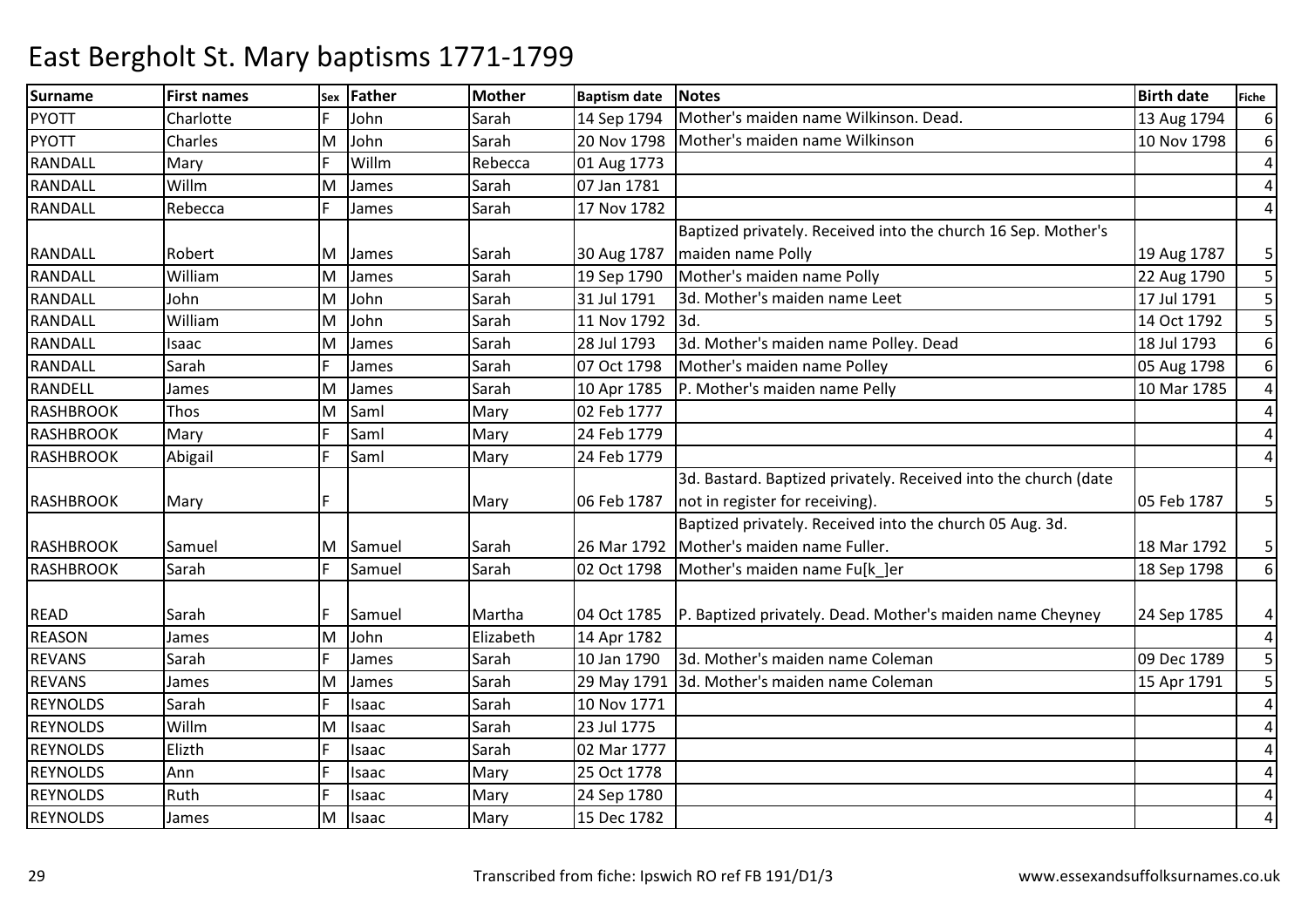| <b>Surname</b>    | <b>First names</b>   | Sex | <b>Father</b> | Mother    | <b>Baptism date</b> | <b>Notes</b>                                                             | <b>Birth date</b> | Fiche           |
|-------------------|----------------------|-----|---------------|-----------|---------------------|--------------------------------------------------------------------------|-------------------|-----------------|
| <b>REYNOLDS</b>   | Anne                 |     | Isaac         | Mary      | 02 Jan 1785         | P. Mother's maiden name Pickess                                          | 02 Dec 1784       | $\overline{4}$  |
| <b>REYNOLDS</b>   | Lucy                 |     | Isaac         | Mary      | 26 Aug 1787         | 3d. Mother's maiden name Pickess                                         | 28 Jul 1787       | 5 <sup>1</sup>  |
| <b>RICHARDSON</b> | George               | M   | George        | Hannah    | 08 Aug 1779         |                                                                          |                   | $\overline{a}$  |
|                   |                      |     |               |           |                     | Baptized privately. Received into the church 24 Apr 1785.                |                   |                 |
| <b>RICHARDSON</b> | John                 | м   | John          | Sarah     | 14 Jan 1785         | Mother's maiden name English                                             | 26 Dec 1784       | 4               |
| <b>RICHARDSON</b> | Benjamin             | Μ   | Benjamin      | Anne      |                     | 06 May 1785 Mother's maiden name Cooper. 3d.                             | 12 Apr 1784       | $\vert 4 \vert$ |
|                   |                      |     |               |           |                     | 3d. Baptized privately. Received into the church 05 Nov.                 |                   |                 |
| <b>RICHARDSON</b> | Abraham              | M   | Benjamin      | Anne      | 21 Oct 1786         | Mother's maiden name Cooper.                                             | 08 Oct 1786       | 5 <sup>1</sup>  |
|                   |                      |     |               |           |                     | 3d. Baptized privately. Received into the church 06 May 1787.            |                   |                 |
| <b>RICHARDSON</b> | Daniel               | M   | John          | Sarah     | 02 Dec 1786         | Mother's maiden name English                                             | 24 Nov 1786       | 5 <sup>1</sup>  |
|                   |                      |     |               |           |                     |                                                                          |                   |                 |
| <b>RICHARDSON</b> | Sarah                | F.  | John          | Sarah     | 23 Jan 1789         | 3d. Baptized privately. Dead. Mother's maiden name English               | 23 Jan 1789       | 5 <sup>1</sup>  |
|                   |                      |     |               |           |                     |                                                                          |                   |                 |
| <b>RICHARDSON</b> | James                | м   | John          | Sarah     |                     | 08 Mar 1790   Baptized privately. 3d. Dead. Mother's maiden name English | 08 Feb 1790       | 5 <sup>1</sup>  |
| <b>RICHARDSON</b> | Mary                 |     | John          | Mary      | 29 Dec 1793         | 3d. Mother's maiden name Barrell                                         | 19 Nov 1793       | $6 \mid$        |
|                   |                      |     |               |           |                     | Mother's maiden name Cooper. Baptized privately. Received                |                   |                 |
| <b>RICHARDSON</b> | <b>Thomas Cooper</b> | M   | Benjamin      | Anne      | 16 Jan 1795         | into the chuch 13 Mar                                                    | 29 Dec 1794       | $6 \mid$        |
| <b>RICHARDSON</b> | Sarah                |     | John          | Mary      | 28 Feb 1796         | Mother's maiden name Barrel                                              | 22 Jan 1796       | $6 \mid$        |
| <b>RICHARDSON</b> | George               | M   | John          | Mary      | 24 Mar 1799         | Mother's maiden name Barrell                                             | 01 Jan 1799       | 6 <sup>1</sup>  |
| <b>ROBERTS</b>    | John                 | M   | John          | Sarah     | 10 Dec 1775         |                                                                          |                   | $\overline{4}$  |
| <b>ROBERTS</b>    | James                | M   | John          | Sarah     | 11 May 1777         |                                                                          |                   | $\overline{4}$  |
| <b>ROBERTS</b>    | Willm                | M   | John          | Sarah     | 29 Nov 1778         |                                                                          |                   | 4               |
| <b>ROBERTS</b>    | Willm                | M   | Willm         | Susan     | 30 Dec 1781         |                                                                          |                   | $\overline{4}$  |
|                   |                      |     |               |           |                     | P. Mother's surname (Griss) from previous marriage (was a                |                   |                 |
| <b>ROLPH</b>      | Mary                 |     | John          | Mary      | 20 Apr 1785         | widow).                                                                  | 04 Mar 1785       | $\overline{4}$  |
| <b>RULE</b>       | Benjamin             | M   | John          | Sarah     | 18 Oct 1778         |                                                                          |                   | $\overline{a}$  |
| SAGE              | Thos                 | м   | Richd         | Elizth    | 27 Oct 1771         |                                                                          |                   | $\overline{a}$  |
| <b>SAGE</b>       | Hannah               |     | Richd         | Elizth    | 22 Feb 1778         |                                                                          |                   | $\overline{4}$  |
| SAGE              | Richd                | M   | Richd         | Elizth    | 18 Dec 1781         |                                                                          |                   | $\overline{a}$  |
| SAGE              | Richard              | M   | Richard       | Elisabeth | 08 Jun 1783         |                                                                          |                   | $\overline{4}$  |
| SAGE              | James                | M   | James         | Mary      | 07 Apr 1793         | Mother's maiden name Askew                                               | 12 Mar 1793       | $6 \mid$        |
| SAGE              | Anne                 |     | Robert        | Anne      | 02 Oct 1796         | Mother's maiden name Gusterson                                           | 07 Sep 1796       | $6 \mid$        |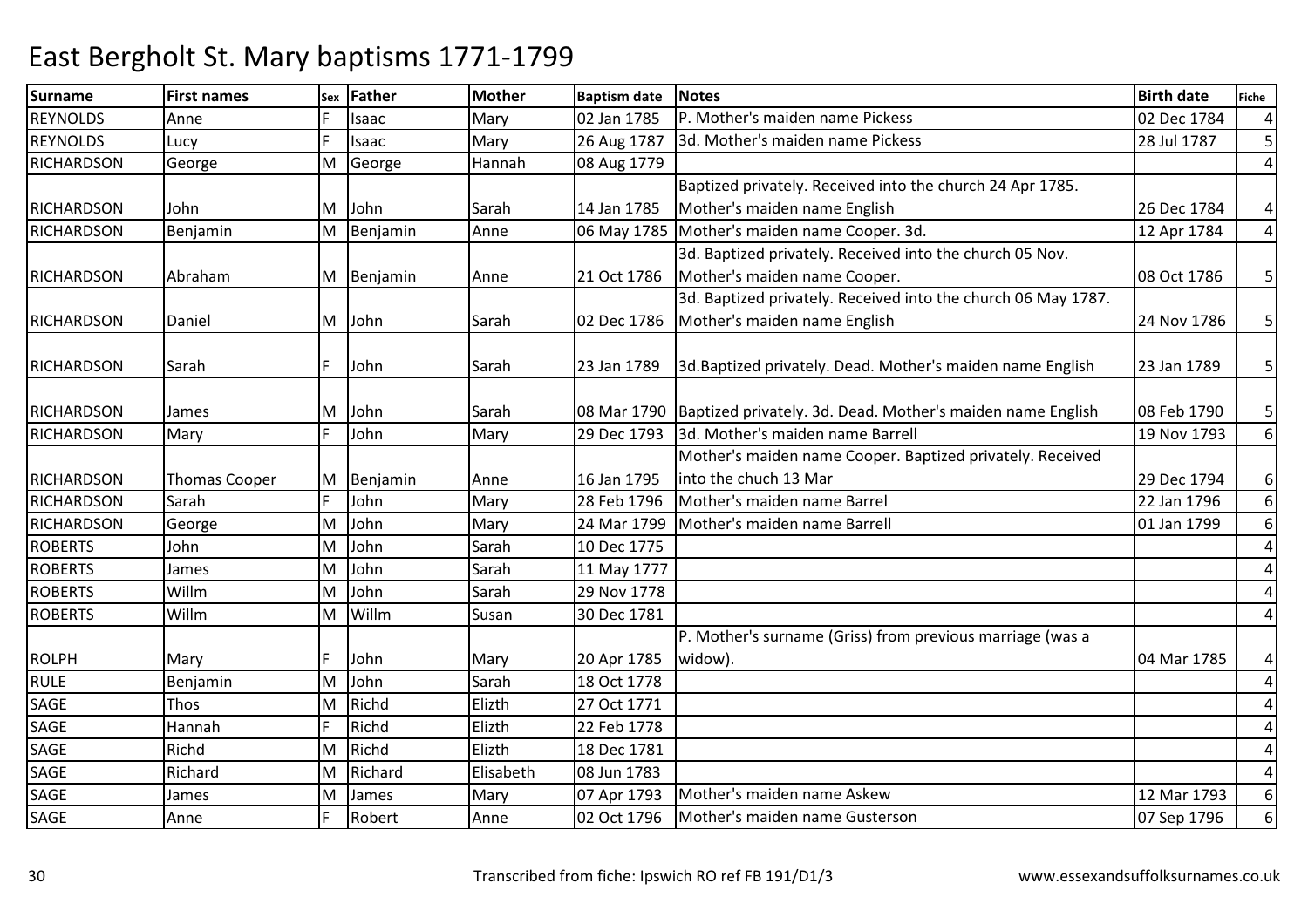| <b>Surname</b>   | <b>First names</b> |    | sex Father | Mother  | <b>Baptism date</b> | Notes                                                          | <b>Birth date</b> | <b>Fiche</b>   |
|------------------|--------------------|----|------------|---------|---------------------|----------------------------------------------------------------|-------------------|----------------|
|                  |                    |    |            |         |                     | Mother's maiden name Bennet. Baptized privately. Received into |                   |                |
| SAGE             | Thomas             | M  | Thomas     | Letitia | 25 Sep 1797         | the church 10 Dec                                              | 15 Sep 1797       | $6 \mid$       |
| <b>SAGE</b>      | Robert             | M  | Robert     | Anne    | 11 Mar 1798         | Mother's maiden name Gusterson                                 | 21 Feb 1798       | $6 \mid$       |
| SAGE             | Robert             | M  | Robert     | Anne    | 07 Apr 1799         | Mother's maiden name Gusterson                                 | 16 Mar 1799       | $6 \mid$       |
| <b>SAGE</b>      | Sarah              |    | Thomas     | Letitia | 15 Sep 1799         | Mother's maiden name Bennet                                    | 24 Aug 1799       | $6 \mid$       |
| SALISBURY        | George             | M  | George     | Mary    | 01 Jun 1797         | Mother's maiden name Etchley. Baptized privately. Died.        | 01 Jun 1797       | 6 <sup>1</sup> |
| <b>SALISBURY</b> | George             | M  | George     | Mary    | 04 Nov 1798         | Mother's maiden name Edgely                                    | 12 Oct 1798       | $6 \mid$       |
| <b>SAMFORD</b>   | Elizth             |    | Simon      | Ann     | 01 Feb 1772         |                                                                |                   | $\overline{a}$ |
| <b>SAMFORD</b>   | Sarah              |    | Simon      | Rose    | 14 May 1780         |                                                                |                   | 4              |
| <b>SAMFORD</b>   | Mary               |    | Simon      | Rose    | 13 Apr 1783         |                                                                |                   | 4              |
| <b>SAMFORD</b>   | John               | Μ  | Simon      | Rose    | 23 Jan 1785         | 3d. Mother's maiden name Archer                                | 11 Jan 1785       | $\overline{a}$ |
| <b>SAMFORD</b>   | Maria              |    | Simon      | Rose    | 28 Aug 1791         | 3d. Mother's maiden name Archer                                | 15 Aug 1791       | 5              |
| <b>SANFORD</b>   | Simon              | M  | Simon      | Rose    | 26 Aug 1781         |                                                                |                   | $\overline{a}$ |
| <b>SANFORD</b>   | William            | M  | Simon      | Rose    |                     | 14 May 1786 3d. Mother's maiden name Archer                    | 03 Apr 1786       | $\overline{4}$ |
| <b>SANFORD</b>   | Hannah             |    | Simon      | Rose    | 12 Aug 1787         | 3d. Mother's maiden name Archer                                | 15 Jul 1787       | 5              |
| <b>SANFORD</b>   | William            | Μ  | Simon      | Rose    | 27 Sep 1789         | 3d. Mother's maiden name Archer                                | 06 Jul 1789       | 5 <sup>1</sup> |
| <b>SAUNDERS</b>  | Lucy               | E. |            | Mary    | 07 Dec 1794         | Bastard. Aged 4 years.                                         |                   | $6 \mid$       |
| <b>SAVEALL</b>   | James              | M  | James      | Mary    | 21 Dec 1783         |                                                                |                   | $\overline{a}$ |
|                  |                    |    |            |         |                     | 3d. Baptized privately. Received into the church 13 Aug.       |                   |                |
| <b>SAVEALL</b>   | Mary               |    | James      | Mary    | 15 Jun 1786         | Mother's maiden name Hannibal.                                 | 14 Jun 1786       | 5 <sub>l</sub> |
| <b>SCARF</b>     | Sarah              |    | John       | Mary    | 07 Sep 1788         | Mother's maiden name Orris                                     | 16 Aug 1788       | 5 <sup>1</sup> |
| <b>SCARF</b>     | Lucy               |    | John       | Mary    | 24 Oct 1790         | Mother's maiden name Orris                                     | 15 Sep 1790       | 5 <sub>l</sub> |
| <b>SCARP</b>     | Mary               |    | John       | Mary    | 16 May 1779         |                                                                |                   | $\overline{4}$ |
| <b>SCARP</b>     | Elizabeth          |    | John       | Mary    | 14 Apr 1782         |                                                                |                   | $\overline{4}$ |
| <b>SCARP</b>     | John               | M  | John       | Mary    | 01 Feb 1784         |                                                                |                   | 4              |
| <b>SCARP</b>     | Thomas             | M  | John       | Mary    | 16 Oct 1785         | Mother's maiden name Orris                                     | 15 Sep 1785       | 4              |
| <b>SCARP</b>     | Anne               |    | John       | Mary    | 01 Dec 1793         | Mother's maiden name Orris                                     | 05 Nov 1793       | $6 \mid$       |
| <b>SCRIVENER</b> | Elizth             |    |            | Elizth  | 10 Jan 1773         |                                                                |                   | $\overline{4}$ |
| <b>SEABROOK</b>  | John               | M  | John       | Ann     | 28 Mar 1773         |                                                                |                   | $\overline{4}$ |
| <b>SEABROOK</b>  | John               | M  | John       | Ann     | 10 Nov 1776         |                                                                |                   | $\overline{a}$ |
| <b>SEABROOK</b>  | Joseph             | м  | John       | Ann     | 07 Nov 1779         |                                                                |                   | 4              |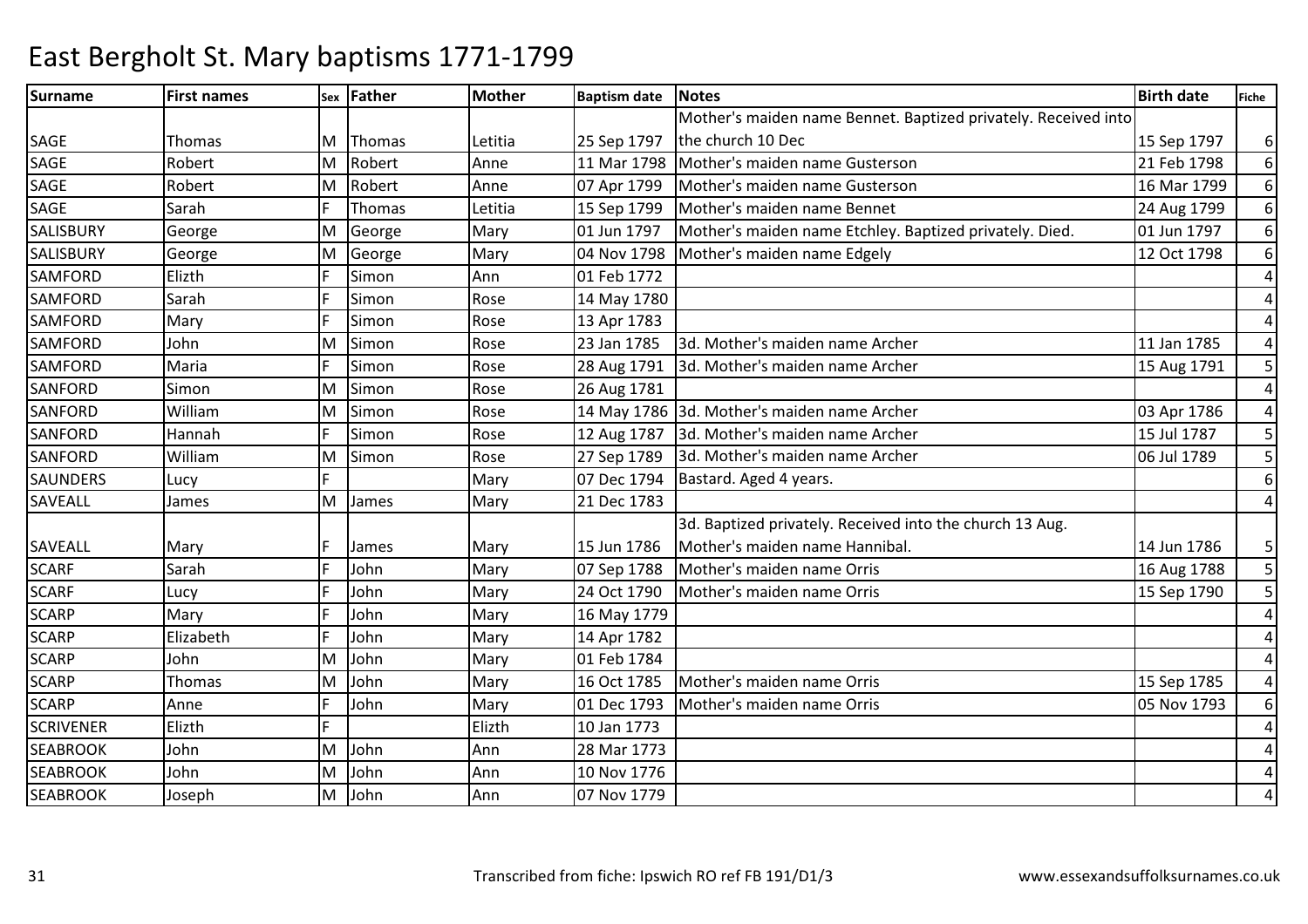#### Surnamee First names Sex Father Mother Baptism date Notes Birth date Birth date Fiche SEABROOK Anne IF John Anne 105 Jan 1791 M John Anne 11 May 1783 Baptized privately. Received into the church (no date). Mother's maiden name Arnold.04 Jan 1791 | 5 4**SEABROOKE**  Thomas M 6SHEPPERT JaneF David<br>F Willm d Christian 30 Sep 1798 19 Sep 1798 19 Sep 1798 19 Sep 1798 19 Sep 1798 19 Sep 1798 19 Sep 1798 19 Sep 1798 19 Sep 1798 19 Sep 1798 19 Sep 1798 19 Sep 1798 19 Sep 1798 19 Sep 1798 19 Sep 1798 19 Sep 1798 19 Sep 1798 19 Sep 4SHULVERR Sarah F Willm Willm Sarah 18 Aug 1781<br>William Sarah 20 Oct 1782 4SHULVERR Sarah F William Sarah 20 Oct 1782<br>Elizth 11 Dec 1774 4SIMONS Susan <sup>F</sup> John Elizth 11 Dec 1774 4SIMONS Saml MJohn Elizth 14 Jun 1776<br>John Ann 10 Nov 1776 4SIMONS JohnN John MJohn Jahn 10 Nov 1776<br>Willm Elizth 22 Mar 1772 4SIMPSONMWillm Elizth 22 Mar 1772<br>Willm Elizth 27 Mar 1774 4SIMPSONNath<br>Elizth MM Willm Elizth 27 Mar 1774<br>F Willm Elizth 11 Jan 1778 4SIMPSONN Elizth F Willm Willm Elizth 11 Jan 1778<br>Samuel Ann 24 Jul 1791 5 **SKET**  Samuel M Samuel Ann 24 Jul 1791 3d. Mother's maiden name Cooper 02 Jul 1791 <sup>5</sup> SMITHEdward<br>Sarah MM Edwd Susan 12 Jan 1772<br>F Edward Susan 10 Apr 1774 4 4SMITHH Sarah F Edward Susan 10 Apr 1774 4SMITHEdwd<br>Ruth MM Edwd Susan 04 Feb 1776<br>F Edwd Susan 13 Sep 1778 4SMITHH Ruth F Edwd Susan 13 Sep 1778 4SMITH John MM Edwd Susan 15 Oct 1780<br>F Edward Susanna 11 Jan 1784 4SMITHH Mary F Edward Susanna 11 Jan 1784 5 SMITH Thomas M Edward Susanna 03 Sep 1786 Mother's maiden name Glanfield 18 Aug 1786 <sup>5</sup> SMITH WilliamM3d. Mother's maiden name Percy SMITH Daniel M Elisabeth 23 Jul 179623 Jul 1796 Bastard. Baptized privately. Received into the church 13 Nov 19 Jul 1796 6 SONGERR Mary F Isaac Mary 02 Apr 1780 4SONGERIsaac<br>Mary MM Isaac Mary 03 Feb 1782<br>
F Jacob Mary 27 Jul 1783 4 4SONGERR Mary F Jacob Mary 27 Jul 1783 SORRELL Hannah F John Hannah 30 Mar 1785Mother's maiden name Minter. Baptized privately. Received into the church 24 Apr. 3d.27 Mar 1785 | 4 SORRELL Kezia F John Hannah 03 Jan 1787Baptized privately. Received into the church 21 Jan. Mother's maiden name Minter.10 Dec 1786 | 5 SORRELL John Sawyer M John Hannah 04 Feb 1788Baptized privately. Received into the church (no date). Mother's maiden name Minter.28 Jan 1788 | 5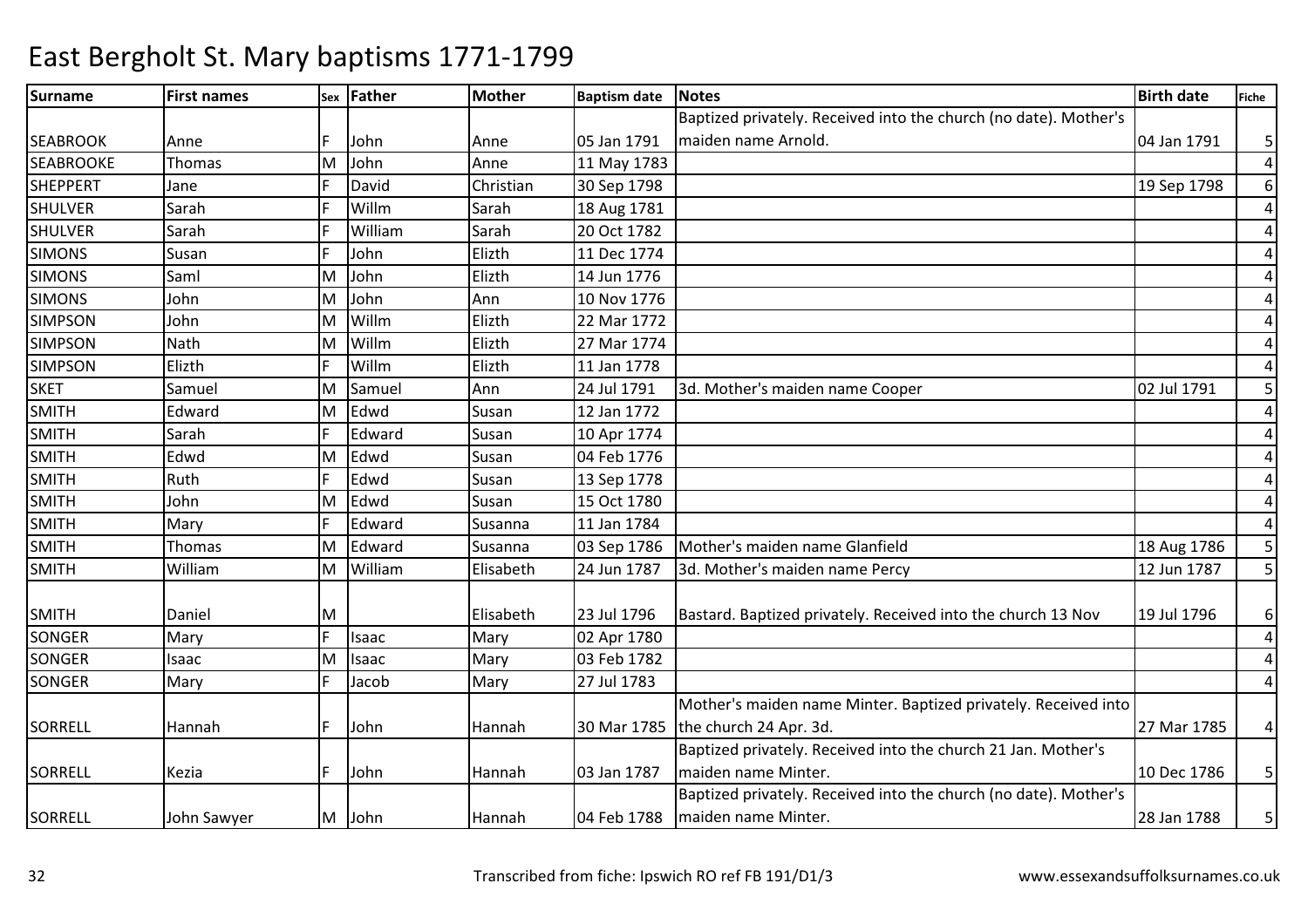| Surname         | <b>First names</b>     |   | sex Father | <b>Mother</b> | <b>Baptism date</b> | <b>Notes</b>                                                  | <b>Birth date</b> | Fiche          |
|-----------------|------------------------|---|------------|---------------|---------------------|---------------------------------------------------------------|-------------------|----------------|
|                 |                        |   |            |               |                     | 3d. Baptized privately. Received into the church (no date).   |                   |                |
| <b>SPERLING</b> | Elisabeth              |   | Jeremiah   | Anne          | 01 Feb 1789         | Mother's maiden name Sizer.                                   | 20 Jan 1789       | 5 <sup>1</sup> |
| <b>SPURLING</b> | Sarah                  |   | Michael    | Mary          | 21 Jun 1782         |                                                               |                   | $\overline{4}$ |
| <b>SPURLING</b> | Jeremiah               | м | Jeremiah   | Anne          | 01 Mar 1786         | 3d. Mother's maiden name Sizer                                | 08 Nov 1785       | $\overline{4}$ |
| <b>SPURLING</b> | Samuel                 | M | Michael    | Mary          | 17 Dec 1786         | 3d. Mother's maiden name Pearce                               | 22 Oct 1786       | 5 <sup>1</sup> |
| <b>SPURLING</b> | John                   | M | Jeremiah   | Anne          | 25 Mar 1787         | 3d. Dead. Mother's maiden name Sizer                          | 06 Mar 1787       | 5 <sup>1</sup> |
| <b>SPURLING</b> | <b>Mary Anne</b>       |   | Jeremiah   | Anne          | 13 Jun 1790         | 3d. Mother's maiden name Sizer. Dead.                         | 18 Jan 1790       | 5              |
| <b>STEPHENS</b> | Martha                 |   | Joel       | Martha        | 28 Jan 1781         |                                                               |                   | $\overline{4}$ |
| <b>STEVENS</b>  | Joel                   | M | Joel       | Martha        | 10 Nov 1782         |                                                               |                   | $\overline{4}$ |
| <b>STEVENS</b>  | Hannah                 |   | Joel       | Martha        | 09 May 1784         |                                                               |                   | 4              |
| <b>STOLLERY</b> | Michael                | M | Michael    | Eliz.         | 06 Oct 1782         |                                                               |                   | 4              |
| <b>STOLLERY</b> | Thomas                 | M | Daniel     | Mary          | 20 Oct 1782         |                                                               |                   | 4              |
| <b>STOLLERY</b> | Michael                | M | Daniel     | Mary          | 19 Dec 1784         |                                                               |                   | $\overline{4}$ |
| <b>STOLLERY</b> | Jonathan               | M | Daniel     | Mary          | 18 Mar 1787         | Dead. Mother's maiden name Burroughs                          | 03 Mar 1787       | 5 <sup>1</sup> |
|                 |                        |   |            |               |                     | Baptized privately. Received into the church 08 Apr 1792.     |                   |                |
| <b>STOLLERY</b> | Jonathan               | M | Daniel     | Mary          | 06 Dec 1791         | Mother's maiden name (Burrows).                               | 30 Nov 1791       | 5              |
| <b>STUDD</b>    | Abrahm                 | M | John       | Martha        | 10 Apr 1774         |                                                               |                   | $\overline{a}$ |
| <b>STUDD</b>    | Rebecca                |   | John       | Martha        | 17 Mar 1776         |                                                               |                   | $\overline{4}$ |
| <b>TAYLOR</b>   | Ann                    |   | John       | Sarah         | 22 Oct 1773         |                                                               | 17 Sep 1773       | $\overline{a}$ |
| <b>TAYLOR</b>   | Thos Bridge            | M | John       | Sarah         | 30 Aug 1778         |                                                               | 14 Aug 1778       | $\overline{4}$ |
| <b>THORP</b>    | Henry                  | М | Henry      | Anne          | 19 Aug 1787         | 3d. Dead. Mother's maiden name Salisbury                      | 26 Jul 1787       | 5 <sup>1</sup> |
| <b>THORPE</b>   | Elisabeth              |   | Henry      | Anne          | 08 Mar 1789         | 3d. Mother's maiden name Salisbury                            | 09 Feb 1789       | 5 <sup>1</sup> |
| <b>THORPE</b>   | Anne                   |   | Henry      | Anne          | 09 Oct 1791         | 3d. Mother's maiden name Salisbury                            | 24 Sep 1791       | 5 <sup>1</sup> |
| <b>THORPE</b>   | Mary                   |   | Henry      | Anne          | 06 Jul 1794         | Mother's maiden name Salisbury                                | 06 Jun 1794       | 6 <sup>1</sup> |
| <b>THORPE</b>   | Martha                 |   | Henry      | Ane           | 06 Aug 1797         | Mother's maiden name Salisbury                                | 06 Jul 1797       | $6 \mid$       |
|                 |                        |   |            |               |                     | 3d. Baptized privately. Received into the church 23 Sep 1791. |                   |                |
| <b>TRAVIS</b>   | William Hardy          |   | M William  | Susanna       | 21 Dec 1786         | Mother's maiden name: Hardy. Father is a surgeon.             | 29 Nov 1786       | 5 <sup>1</sup> |
|                 |                        |   |            |               |                     | 3d. Baptized privately. Received into the church (no date).   |                   |                |
| <b>TRAVIS</b>   | Thomas Hardy           | M | William    | Susanna       | 13 Jan 1788         | Mother's maiden name Hardy. Father is a surgeon.              | 11 Jan 1788       | 5 <sup>1</sup> |
|                 |                        |   |            |               |                     | Baptized privately. Received into the church 23 Sep. 3d.      |                   |                |
| <b>TRAVIS</b>   | James Hardy            | M | William    | Susanna       | 07 Feb 1791         | Mother's maiden name Hardy.                                   | 11 Dec 1790       | 5 <sup>1</sup> |
| <b>TRAVIS</b>   | <b>Frederick Hardy</b> | M | William    | Susanna       | 14 Jul 1795         | Mother's maiden name Hardy. Baptized privately. Died.         | 12 Jul 1795       | 6 <sup>1</sup> |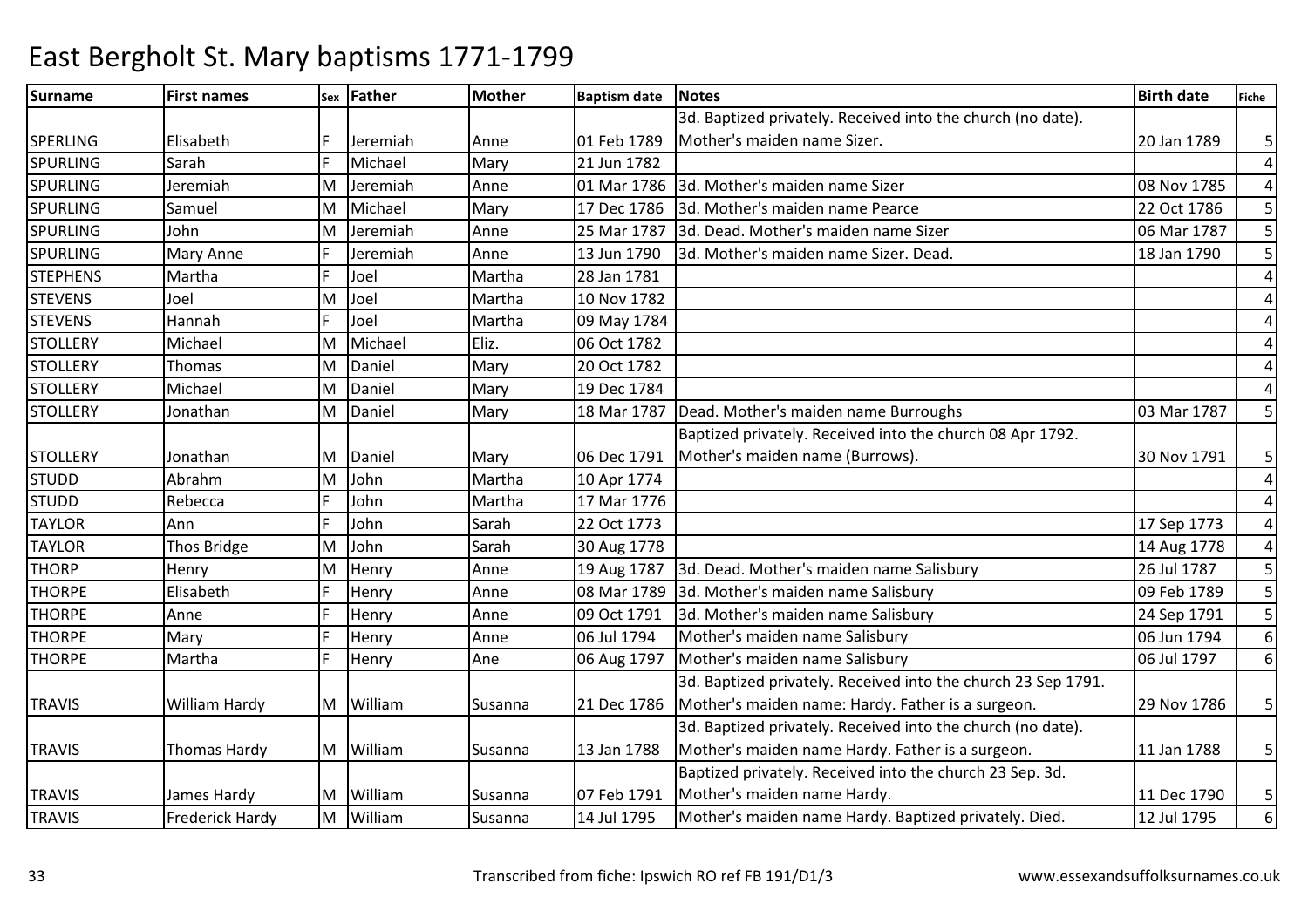| <b>Surname</b>   | <b>First names</b>       | Sex | Father  | <b>Mother</b> | <b>Baptism date</b> | <b>Notes</b>                                                   | <b>Birth date</b> | <b>Fiche</b>   |
|------------------|--------------------------|-----|---------|---------------|---------------------|----------------------------------------------------------------|-------------------|----------------|
| <b>TYLER</b>     | Mary                     |     | Willm   | Mary          | 09 Jan 1771         |                                                                |                   | $\overline{4}$ |
| <b>TYLER</b>     | John                     | M   | Henry   | Mary          | 28 Jun 1779         |                                                                |                   | $\overline{a}$ |
|                  | <b>Mary Anne</b>         |     |         |               |                     | 3d. Mother's maiden name Dorkin. Baptized privately. Received  |                   |                |
| <b>UNDERWOOD</b> | Elisabeth                |     | Thomas  | Elisabeth     | 25 Mar 1794         | into the church 25 Dec                                         | 05 Mar 1794       | $6 \mid$       |
|                  |                          |     |         |               |                     | Mother's maiden name Dorkin. Baptized privately. Received into |                   |                |
| <b>UNDERWOOD</b> | <b>Elisabeth Eleanor</b> |     | Thomas  | Elisabeth     | 11 Apr 1796         | the church 27 Jul                                              | 02 Apr 1796       | $6 \mid$       |
| UNDERWOOD        | Eliza                    |     | Thomas  | Elisabeth     | 09 Sep 1798         | Mother's maiden name Dorkin. Baptized privately. Died.         | 15 Aug 1798       | $6 \mid$       |
| <b>WADE</b>      | Tho Fosker Sexton        | M   | Thoms   | Margarett     | 08 Oct 1775         |                                                                |                   | $\overline{4}$ |
| <b>WADE</b>      | Margartt                 | F   | Thos    | Margarett     | 08 Sep 1776         |                                                                |                   | $\overline{a}$ |
| <b>WADE</b>      | Ann                      |     | Thos    | Margart.      | 17 Jan 1779         |                                                                |                   | 4              |
| <b>WADE</b>      | Willm                    | M   | Tho     | Margartt      | 08 Oct 1780         |                                                                |                   | 4              |
| <b>WADE</b>      | Mary Anne                |     | William | Hannah        | 07 Sep 1784         |                                                                |                   | 4              |
| <b>WALKER</b>    | Elisabeth                |     | John    | Elisabeth     |                     | 07 May 1786   Mother's maiden name Church. Dead.               | 05 May 1786       | $\overline{4}$ |
| <b>WALLER</b>    | Ann                      |     | John    | Mary          | 21 Jun 1772         |                                                                |                   | 4              |
| <b>WALLER</b>    | James                    | Μ   | John    | Mary          | 06 Feb 1774         |                                                                |                   | 4              |
| <b>WALLER</b>    | Lucy                     |     | John    | Mary          | 03 Mar 1776         |                                                                |                   | 4              |
| <b>WALLER</b>    | William                  | M   | John    | Mary          | 22 Feb 1778         |                                                                |                   | $\overline{4}$ |
| <b>WALLER</b>    | Sarah                    |     | John    | Mary          |                     | 29 May 1785   P. Mother's maiden name Gladden                  | 30 Apr 1785       | 4              |
| <b>WARDEN</b>    | John                     | M   | John    | Sarah         | 26 Aug 1781         |                                                                |                   | 4              |
| <b>WARDEN</b>    | Anne                     |     | John    | Sarah         | 22 Dec 1782         |                                                                |                   | $\overline{4}$ |
| <b>WARDEN</b>    | John                     | M   | John    | Sarah         | 14 Nov 1784         |                                                                |                   | $\overline{4}$ |
| <b>WARDEN</b>    | Mary                     |     | John    | Sarah         | 16 Jul 1786         | Mother's maiden name Story                                     | 14 Jun 1786       | 5              |
| <b>WARDON</b>    | Sarah                    |     | John    | Sarah         | 21 Nov 1779         |                                                                |                   | 4              |
| <b>WARREN</b>    | Susanna                  |     | Thomas  | Elisabeth     | 22 Jan 1792         | 3d. Mother's maiden name Seaborn                               | 02 Jan 1792       | 5              |
| <b>WATERMAN</b>  | Mary                     |     | James   | Sarah         | 03 Dec 1775         |                                                                |                   | $\overline{a}$ |
| <b>WATERMAN</b>  | Ann                      |     | James   | Sarah         | 06 Jul 1777         |                                                                |                   | $\overline{4}$ |
| <b>WATTS</b>     | John                     | M   | John    | Hannah        |                     | 12 May 1799   Mother's maiden name Wilson                      | 21 Apr 1799       | 6              |
| <b>WEBB</b>      | Jane                     |     | Richd   | Susan         | 19 Jun 1774         |                                                                |                   | $\overline{4}$ |
| <b>WEBB</b>      | Sarah                    |     | Richd   | Susan         | 06 Jul 1777         |                                                                |                   | 4              |
| <b>WEBB</b>      | Jane                     |     | Richard | Susanna       | 26 Oct 1783         |                                                                |                   | 4              |
| <b>WEBB</b>      | Mary Osborn              |     |         | Susanna       | 21 Jan 1798         | Bastard.                                                       | 05 Jan 1798       | 6              |
| <b>WHEELER</b>   | Susan                    |     | Thos    | Elizth        | 11 Feb 1778         |                                                                |                   | $\overline{4}$ |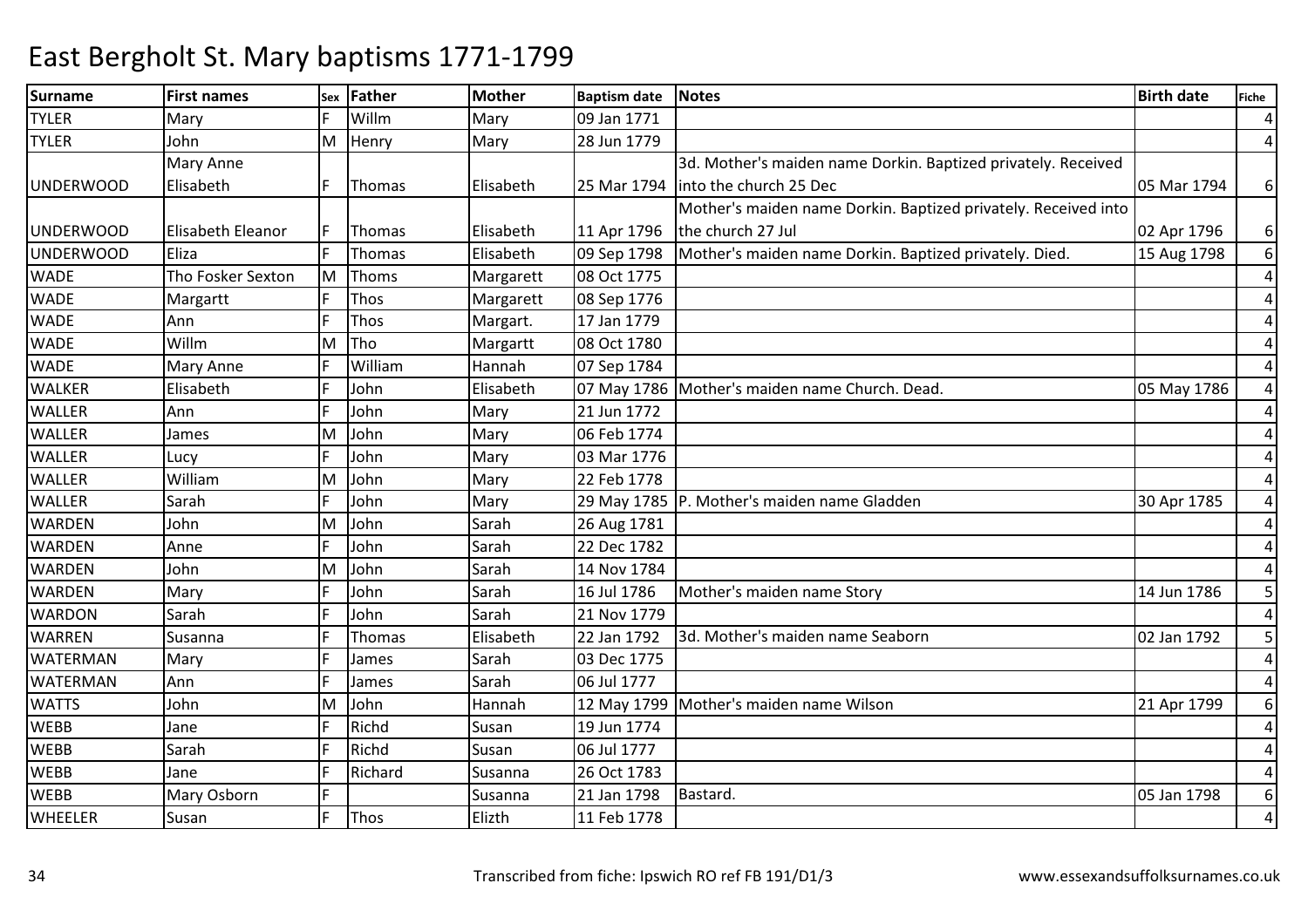| <b>Surname</b>   | <b>First names</b>    | Sex | <b>Father</b> | <b>Mother</b> | <b>Baptism date</b> | <b>Notes</b>                                                     | <b>Birth date</b> | <b>Fiche</b>   |
|------------------|-----------------------|-----|---------------|---------------|---------------------|------------------------------------------------------------------|-------------------|----------------|
| <b>WHEELER</b>   | Mary                  |     | Danl          | Mary          | 07 Jun 1778         |                                                                  |                   | $\overline{4}$ |
| <b>WHEELER</b>   | Sarah                 |     | Thos          | Mary          | 08 Jul 1781         |                                                                  |                   | 4              |
| <b>WHEELER</b>   | Catherine             |     | Daniel        | Mary          | 07 Apr 1782         |                                                                  |                   | $\overline{4}$ |
| <b>WHEELER</b>   | Thomas                | M   | Thomas        | Mary          | 25 May 1783         |                                                                  |                   | $\overline{4}$ |
| <b>WHEELER</b>   | Daniel                | M   | Thomas        | Mary          |                     | 26 Mar 1786 3d. Mother's maiden name Chaplin                     | 01 Mar 1786       | $\overline{4}$ |
| <b>WHEELER</b>   | Susanna               |     | Daniel        | Mary          | 10 Jun 1787         | 3d. Mother's maiden name Pascall                                 | 14 May 1787       | 5 <sup>1</sup> |
|                  |                       |     |               |               |                     | Mother's surname (Fuller) from previous (she had been a          |                   |                |
| <b>WHEELER</b>   | Sarah                 |     | Daniel        | Mary          | 16 Jun 1793         | widow). 3d.                                                      | 13 May 1793       | 6 <sup>1</sup> |
|                  | Jonathan              |     |               |               |                     |                                                                  |                   |                |
| <b>WHITE</b>     | Reeve                 | M   | Thomas        | Mary          | 07 Jul 1782         |                                                                  |                   | $\overline{4}$ |
| <b>WHITE</b>     | Elisabeth             |     | Thomas        | Elisabeth     | 14 Nov 1784         |                                                                  |                   | $\overline{a}$ |
|                  |                       |     |               |               |                     |                                                                  |                   |                |
| <b>WHITE</b>     | Harriet               |     | Henry         | Mary          | 05 Jan 1794         | 3d. Mother's maiden name Rashbrook. Baptized privately.          | 02 Jan 1794       | $6 \mid$       |
| <b>WILKERSON</b> | Mary                  |     | Adam          | Mary          | 31 Jul 1774         |                                                                  |                   | 4 <sup>1</sup> |
|                  |                       |     |               |               |                     |                                                                  |                   |                |
|                  |                       |     |               |               |                     | 3d. Baptized privately. Received into the church 09 Mar 1788.    |                   |                |
|                  |                       |     |               |               |                     | Dead. Mother's surname (Cooper) is from her previous marriage    |                   |                |
| <b>WILKERSON</b> | Martha                | F.  | Isaac         | Sarah         | 13 Dec 1787         | (ie. She was a widow before marrying Isaac Wilkerson).           | 10 Dec 1787       | 5 <sup>1</sup> |
|                  |                       |     |               |               |                     | Baptized privately. Received into the church (no date). 3d.      |                   |                |
| <b>WILKINSON</b> | John                  | M   | Isaac         | Sarah         | 02 Nov 1790         | Mother's maiden name Cooper. Dead.                               | 26 Oct 1790       | 5 <sup>1</sup> |
| <b>WILSON</b>    | Ann                   |     | Thos          | Mary          | 28 May 1775         |                                                                  |                   | $\vert$        |
| <b>WITHERS</b>   | William               | M   |               | Mary          | 21 Apr 1782         | <b>Bastard</b>                                                   |                   | $\overline{a}$ |
|                  |                       |     |               |               |                     | Baptized privately. Received into the church 27 Feb 1793. 3d.    |                   |                |
| <b>WOODGATE</b>  | <b>Thomas Herbert</b> | M   | Thomas        | Rebecca       | 13 Dec 1792         | Mother's maiden name Herbert.                                    | 02 Dec 1792       | 5 <sub>l</sub> |
| <b>WOOLLARD</b>  | Sarah                 |     | Joseph        | Hannah        | 26 Oct 1788         | 3d. Mother's maiden name Hazelton                                | 20 Oct 1788       | 5 <sup>1</sup> |
| <b>WOOLLARD</b>  | Mary                  | F.  | Joseph        | Hannah        | 21 Jul 1793         | Mother's maiden name Hazleton                                    | 11 Jul 1793       | 6 <sup>1</sup> |
| <b>WOOLLARD</b>  | Joseph                | M   | Joseph        | Hannah        |                     | 09 May 1796   Mother's maiden name Hazleton. Baptized privately. | 07 May 1796       | $6 \mid$       |
|                  |                       |     |               |               |                     | Mother's maiden name Wilson. Baptized privately. Received into   |                   |                |
| <b>WORTS</b>     | Hannah                |     | John          | Hannah        | 30 Nov 1796         | the church 01 Jan 1797                                           | 28 Nov 1796       | $6 \mid$       |
| <b>WRINCH</b>    | Samuel                | M   | John          | Mary          | 25 Dec 1782         |                                                                  |                   | $\overline{4}$ |
| <b>WYMARK</b>    | Eleanor               | E.  |               | Mary          | 05 Feb 1775         |                                                                  |                   | $\overline{a}$ |
| <b>YELL</b>      | Sarah                 | F.  | Willm         | Sarah         | 27 Mar 1774         |                                                                  |                   | 4              |